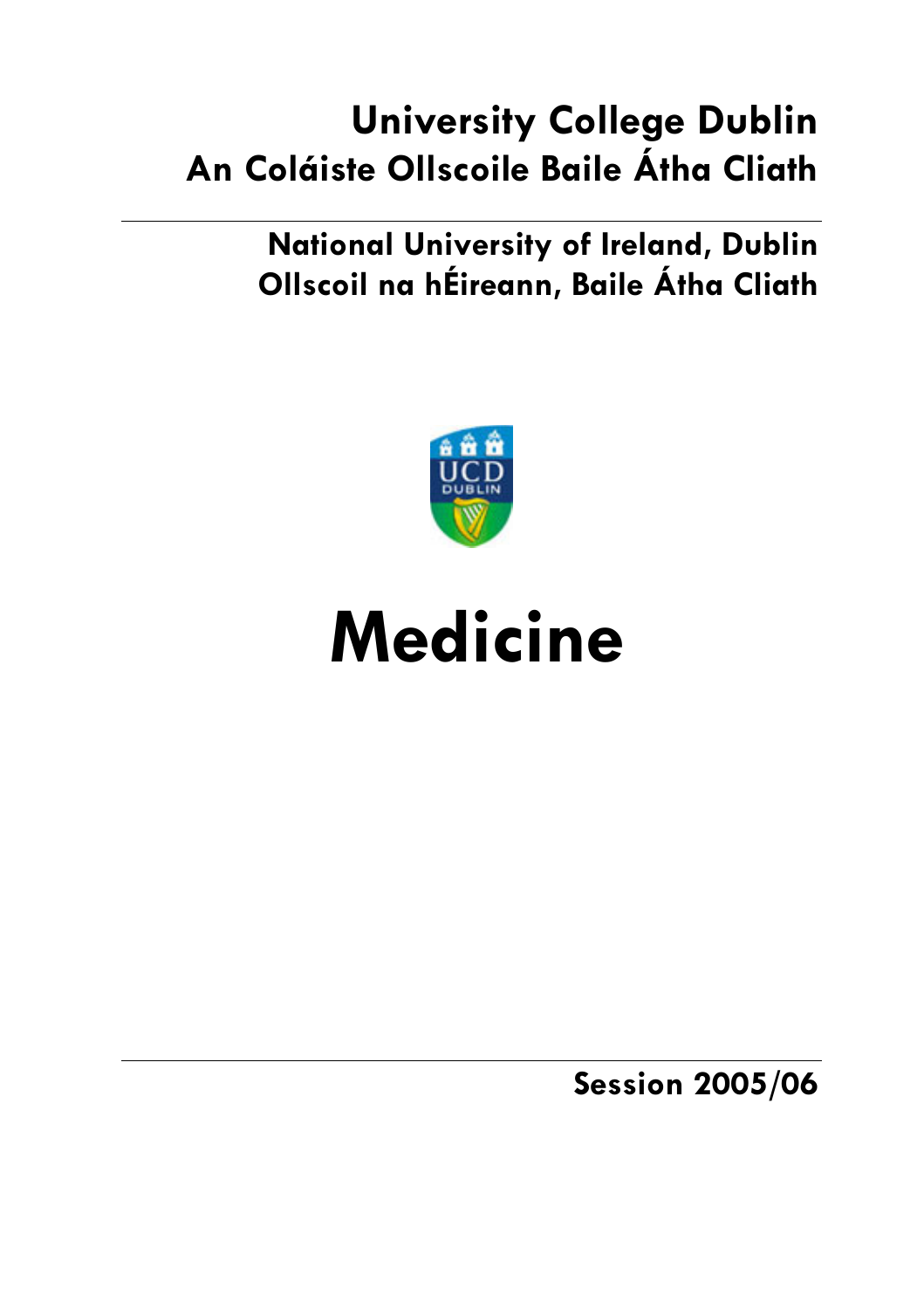### **From September 2005 all first year courses are modularised. Further information is available at www.ucd.ie/horizons**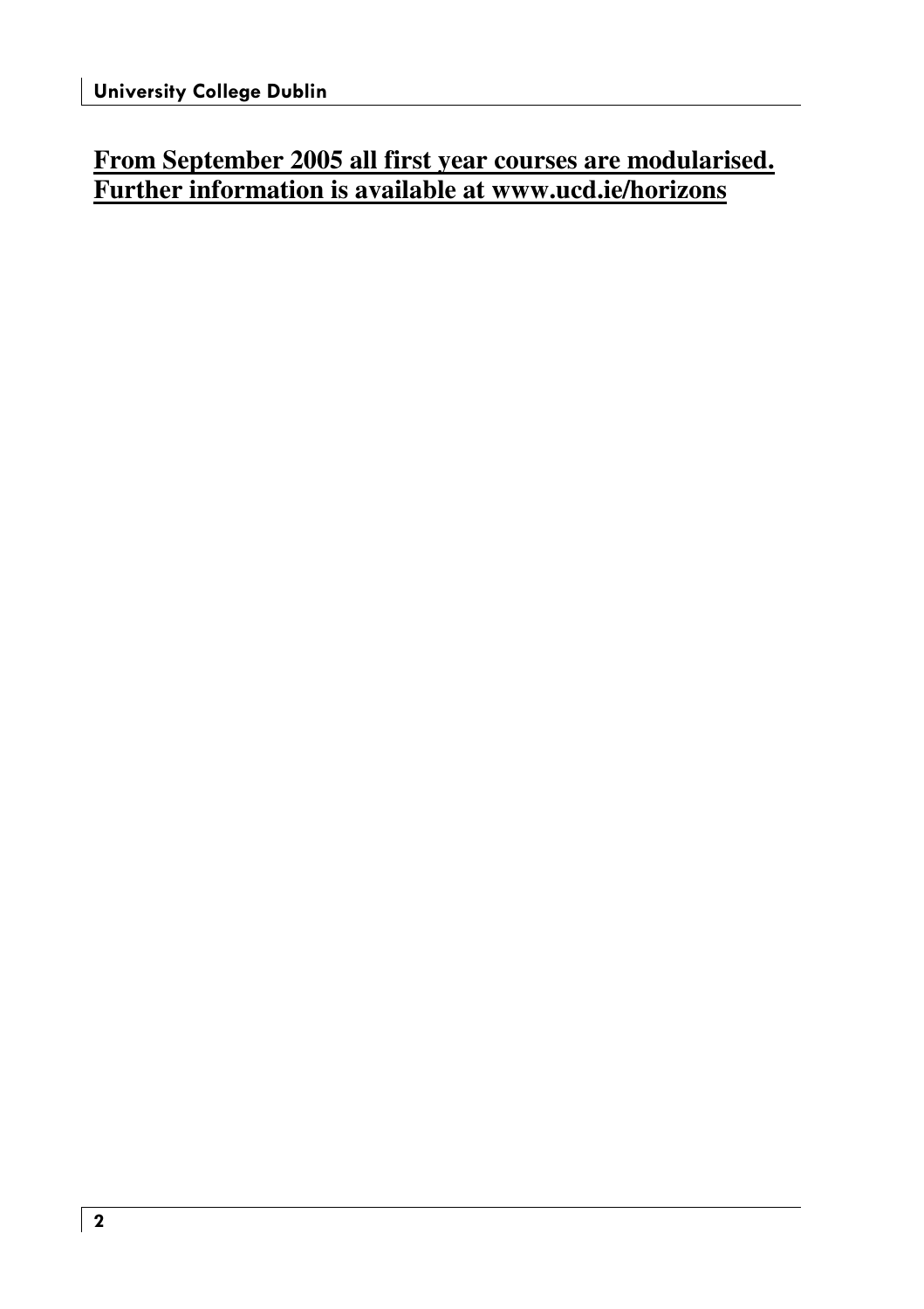# **Contents**

| Degrees of Bachelor of Medicine (MB), Bachelor of Surgery (BCh), Bachelor of Obstetrics |
|-----------------------------------------------------------------------------------------|
|                                                                                         |
|                                                                                         |
|                                                                                         |
|                                                                                         |
|                                                                                         |
|                                                                                         |
|                                                                                         |
|                                                                                         |
|                                                                                         |
|                                                                                         |
|                                                                                         |
|                                                                                         |
|                                                                                         |
|                                                                                         |
|                                                                                         |
|                                                                                         |
|                                                                                         |
|                                                                                         |
|                                                                                         |
|                                                                                         |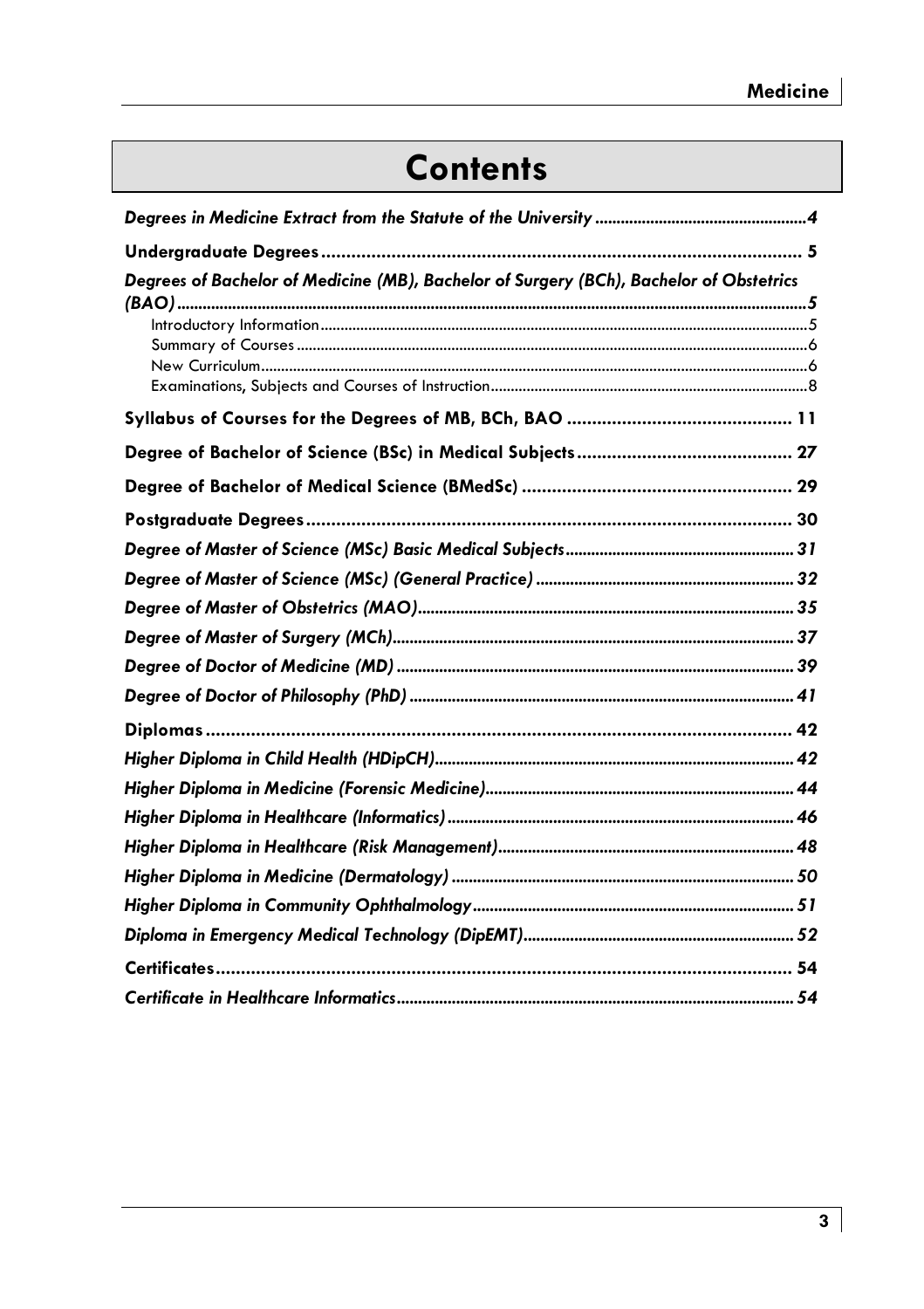### **Dearees in Medicine Extract from the Statute of the University**

The University may grant the following degrees to students who, under conditions laid down in the statutes and regulations, have completed approved courses of study, and have passed the prescribed examinations of the University and fulfilled all other prescribed conditions.

In the School of Medicine & Medical Science: Bachelor of Medicine (MB), Bachelor of Surgery (BCh), Bachelor of Obstetrics (BAO) Bachelor of Science (Radiography) **Bachelor of Medical Science (BMedSc)** Bachelor of Science (BSc) in Medical Subjects

Master of Surgery (MCh) Master of Obstetrics (MAO) Master of Science (MSc)

Doctor of Medicine (MD) Philosophiae Doctor (PhD)

The Degrees of MB, BCh and BAO shall be granted only at the same time. A student shall not be eligible to obtain these degrees unless he/she:

- (a) shall have completed the prescribed course of study in the School of Medicine & Medical Science, extending over a period of not less than five academic years from the date of his/her registration as a student of Medicine by a Medical Registration Authority established or recognised by law; and
- (b) shall have passed the prescribed examinations.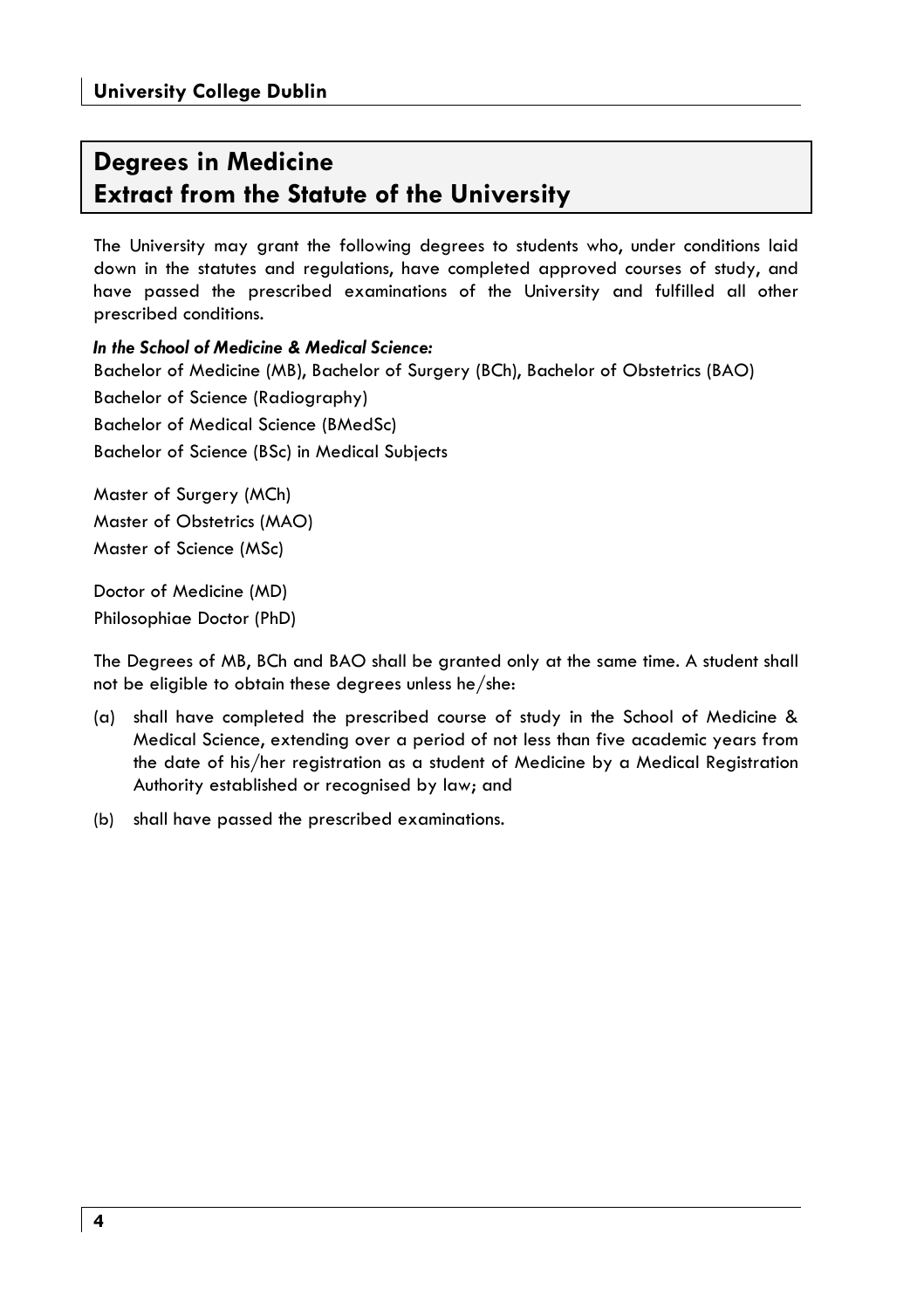### **Underaraduate Dearees**

### Degrees of Bachelor of Medicine (MB), Bachelor of Surgery (BCh), Bachelor of Obstetrics (BAO)

### Introductory Information

Note: Courses of study required for qualification to practice Medicine are controlled by law in a number of Acts relating to Medicine.

### **Admission Reavirements**

Information on the application procedure may be obtained from the Central Applications Office, Tower House, Eglinton Street, Galway; (telephone: +353-91-509800) information on admission requirements may be obtained from the Admissions Office, University College Dublin, Belfield, Dublin 4 (telephone: +353-1-716 1425/1426).

Candidates for admission will be required to pass a medical health assessment prior to admission and from time to time thereafter in accordance with the health policy of the College of Life Sciences. The assessment will be carried out by the University Student Health Service and will include testing for hepatitis B and tuberculosis.

### **Reaistration**

On entry to Medicine the student is reaistered as a medical student at the Medicine Programme Office of the School of Medicine and Medical Science and subsequently must pursue a period of five/six years' study, at the end of which, having passed the requisite examinations, he/she may become registered as a medical practitioner. Registration with the University is mandatory during all of the undergraduate years. Doctors who wish to practice in the Republic of Ireland must then register with the Irish Medical Council. To practice in Great Britain and Northern Ireland, registration with the General Medical Council is necessary.

Attention is particularly directed to the fact that araduates who have passed the final or qualifying examinations are not entitled to full registration until they have served for one year as resident medical officer at a hospital or hospitals recognised for the purpose. The University does not assume responsibility for these appointments for graduates. Before taking up such hospital appointments, provisional registration must be obtained from the Irish Medical Council.

### **Introductory Lecture for Medical Students**

Advisory meetings will be held for students entering the School of Medicine and Medical Science. Students are strongly advised to attend these meetings, which are held before the Michaelmas term begins. Details will be sent to students early in Autumn.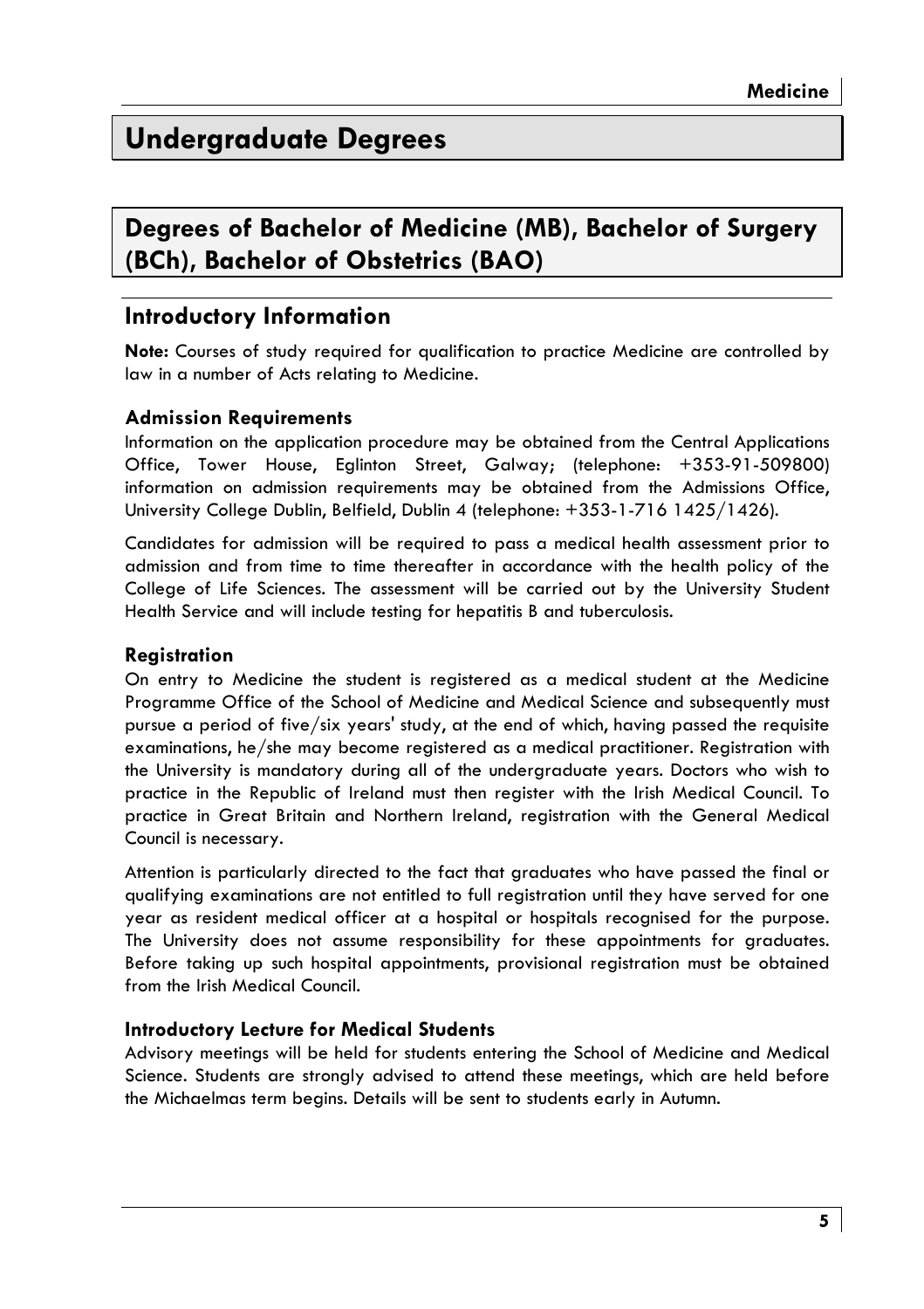### **University College Dublin**

**Dates of Terms** The 2005/2006 medical lecture session is as follows: Michaelmas Term: Monday 12 September 2005 - Friday 2 December 2005 (First Semester) Hilary & Trinity Terms: Monday 16 January 2006 - Friday 10 March 2006

Monday 3 April 2006 - Friday 28 April 2006 (Second Semester)

### **Summary of Courses**

### **Computer Aided Learning**

The School of Medicine & Medical Science has a large Computer Aided Learning facility (CAL), with one hundred high-end multimedia networked computers, with internet access. Computer aided learning is used to augment traditional methods in many subjects. Students are encouraged to use the facility for self-directed interactive learning. Online facilities include teaching packages for many subjects with self-evaluation modules. Students are encouraged to search for and utilise resources on the World Wide Web.

### **New Curriculum**

### **Foundation Year of Medicine**

The Foundation Year of Medicine is now modularised and these modules are entitled: Clinical Science, Healthcare Informatics I, Medical Zoology, Healthcare Informatics II, General & Physical Chemistry, Inorganic Chemistry, Organic Chemistry, Physics I - Physics in Biology and Medicine, Physics II - Electricity & Magnetism, Physics III - Modern Physics.

### **Systems One - Human Biology**

Systems One is now modularised. The Systems I Course comprises 18 modules delivered across three semesters (one and a half academic years, two semesters in First Medical Year and one in Second Medical Year) with six modules in each semester.

### Systems I (Part I) Modules (studied in the First Medical Year) are entitled:

Clinical Science and Informatics I, Molecular Basis of Life, Cell Biology, Basic-tissues and Early Development of the body, Musculoskeletal Biology, Locomotor Biology, Cardiac Biology, Respiratory Biology, Vascular Biology, Renal Biology, Personal and Population Health.

### Systems I (Part II) Modules (studied in the first semester of the Second Medical Year) are entitled:

Personal and Population Health II, Gastrointestinal and Liver Biology, Endocrine & Reproductive Biology, Neurosciences/Locomotor Biology.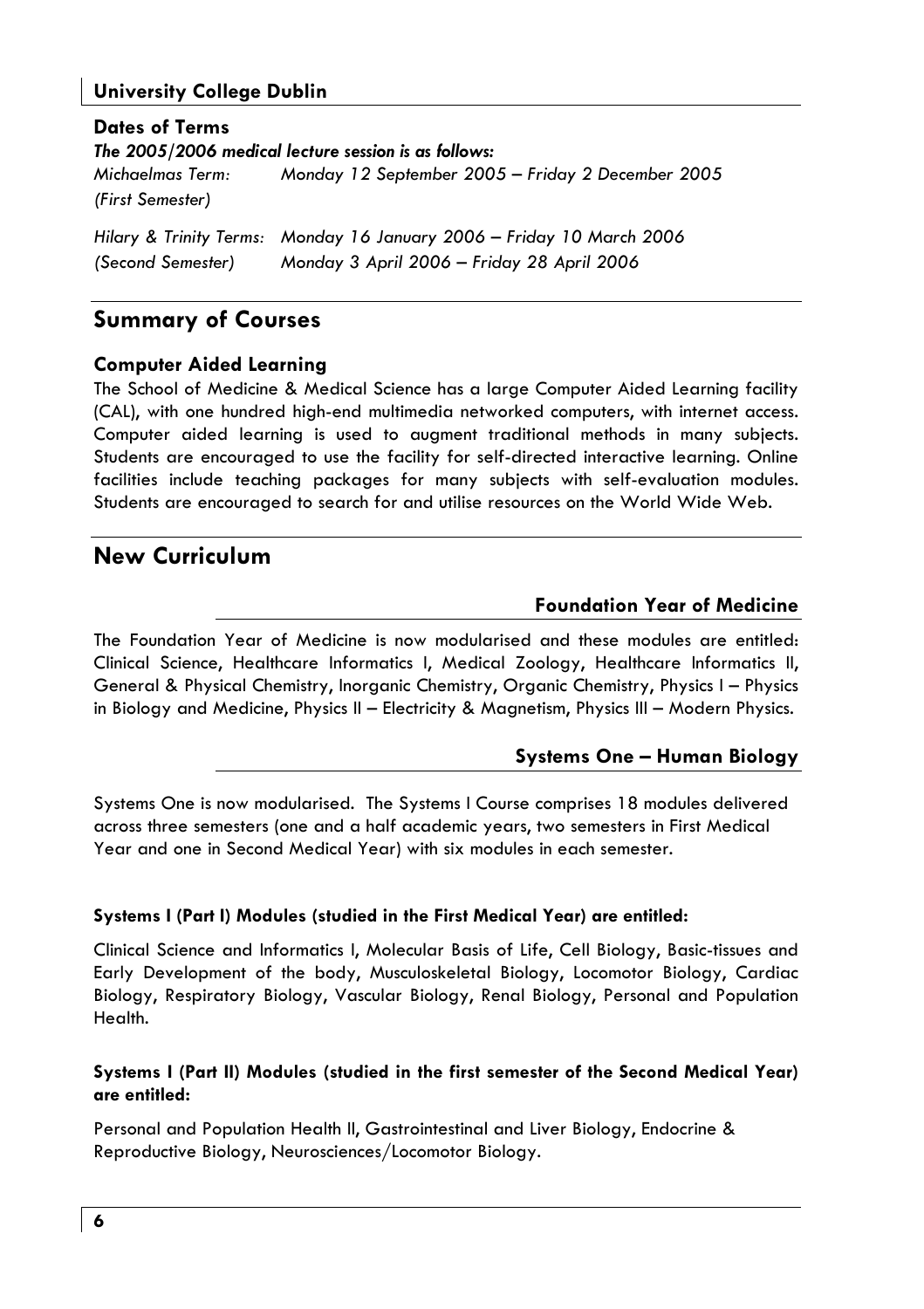### **Systems Two - Biology of Disease States**

There are eight subjects in this course, which is given over two semesters (one academic year), one semester in Second Medical Year and one in Third Medical Year.

#### The subjects in Systems II - Part I (studied in the second semester of Second Medical Year) are entitled:

Basic mechanisms of disease, Renal Diseases, Cardiovascular diseases, Respiratory diseases

### The subjects in Systems II - Part II (studied in the first semester of Third Medical year) are entitled

Endocrine and Reproductive Diseases, Gastrointestinal and Hepatobiliary Diseases, Central Nervous System / Locomotor/ Skin Diseases, Haematology/ Transplantation/ Immunosuppression

### Third Medical Year - Semester II

#### The Third Medical Year (Semester II) comprises:

Clinical Science, the Resident year programme in Medicine and Surgery, Public Health Medicine, Medical Ethics, General Practice and Legal Medicine.

### **Fourth and Final Years of Medicine**

During the fourth and final years, systematic instruction is given in Medicine with Therapeutics, Public Health Medicine and Epidemiology, General Practice, Legal Medicine, Surgery, Obstetrics and Gynaecology, Paediatrics, Psychiatry, Ophthalmology, Otolaryngology and Medical Ethics.

From March of the fourth year of medicine and during the fourth and final years, the clinical courses at the teaching hospitals must be attended.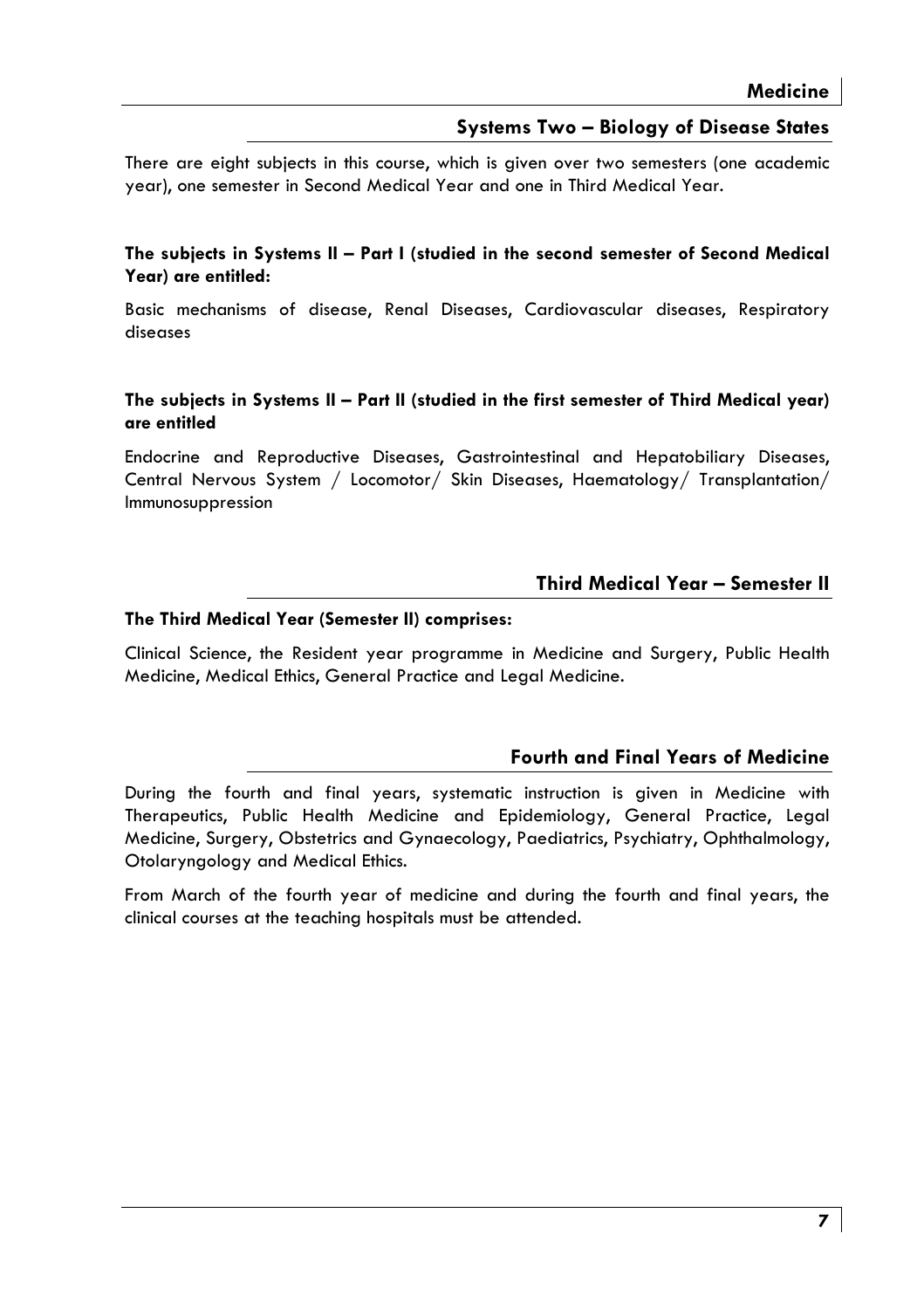### **Examinations, Subjects and Courses of Instruction\*\***

### University Examination of the Foundation Year of Medicine

Candidates for admission to the Foundation Examination in Medicine must have attended the prescribed course of instruction. The core modules for examination are Clinical Science, Healthcare Informatics I, Medical Zoology, Healthcare Informatics II, General & Physical Chemistry, Inorganic Chemistry, Organic Chemistry, Physics I - Physics in Biology and Medicine, Physics II - Electricity & Magnetism, Physics III - Modern Physics. A proportion of the examination marks in each subject may be allocated to the year's work. The examination is held in Summer and in Autumn, and must be passed before entering on the courses of the First Medical Year.

### Systems One (Part I) Examination in the First Medical Year

The examination is held in the summer with a repeat examination in the autumn. A further repeat examination may be held in the winter. Each subject will be examined by end of year written examination and by continuous assessment. Where a student's GPA falls below 2.00 for four out of five consecutive semesters for which they are registered to a programme, that student will be ineligible to continue in the programme, and will be excluded from the University. Candidates for admission to the Examination must have attended the prescribed courses. In particular, satisfactory attendance is required at practical teaching sessions and tutorials.

### Systems One (Part II) Examination in the Second Medical Year & Systems Two (Part I) Examination in the Second Medical Year

There are two examinations in the Second Medical Year:

### (1) Systems One Examination Part II

The examination is held in winter of the first semester with a repeat examination in the summer. A further repeat examination may be held in the autumn. Each subject will be examined by written examination and by continuous assessment. Where a student's GPA falls below 2.00 for four out of five consecutive semesters for which they are registered to a programme, that student will be ineligible to continue in the programme, and will be excluded from the University. Candidates for admission to the Examination must have attended the prescribed courses. In particular, satisfactory attendance is required at practical teaching sessions and tutorials.

### (2) Systems Two Examination Part 1

The subjects for examination in Systems 2 for the Second Medical Year are Basic Mechanisms of Disease, Cardiovascular diseases, Respiratory Diseases and Renal Diseases. Each of the subjects of Systems 2 will be examined by a written paper at the end of the semester and by continuous assessment comprising practical, CAL and MCQ assessments. Repeat examinations will be held in the autumn and winter. CAL is not continuous assessment.

<sup>\*\*</sup> Published dates of examinations are in all cases subject to modification.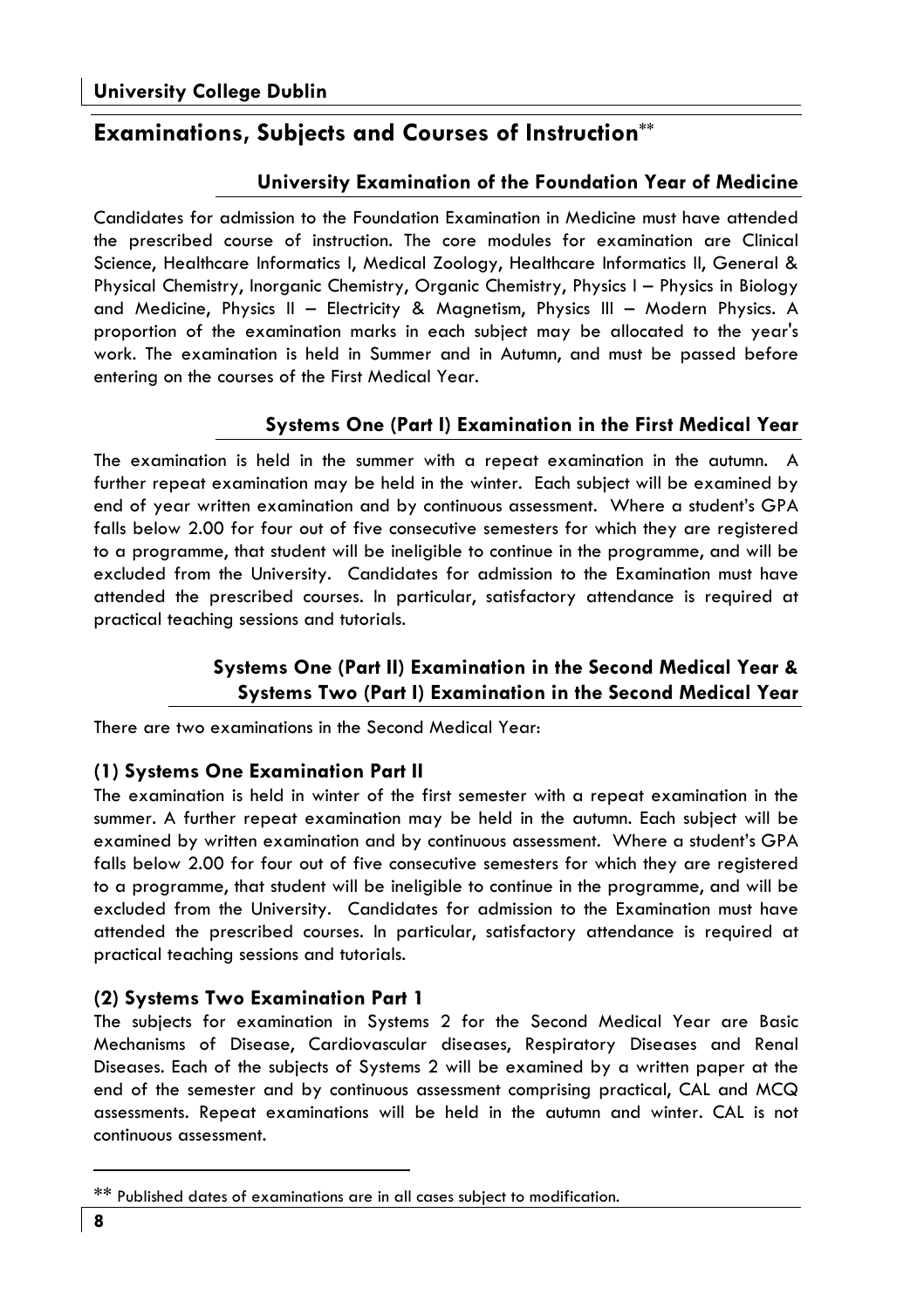### University Examinations in the Third Medical Year

### **Systems Two Examination Part II**

The subjects for examination in Systems 2 for the Third Medical Year are Endocrine and Reproductive Diseases; Gastrointestinal and Hepatobiliary Diseases; CNS/Locomotor/ Skin Diseases and Haematology/Transplantation/ Immunosuppression. Each of the subjects of Systems II will be examined by a written paper and a practical/CAL exam at the end of the semester and by continuous assessment MCQ assessments. Repeat CAL examinations will be held in summer.

### University Examinations in the Fourth Medical Year

The courses of instruction and subiects of examination are: Public Health Medicine and Epidemiology, Legal Medicine, Ophthalmology, Otolaryngology, General Practice and Medical Ethics. The examination is held in February with a repeat examination in the Summer.

The penultimate Medical Year must be passed before presenting for the Final Medical Examination, Part I, except in special circumstances and with the permission of the College.

### **Final Examination for Degrees in Medicine**

The courses of instruction and subjects of examination are: Medicine, Surgery, Obstetrics and Gynaecology, Paediatrics and Psychiatry.

The examination is divided into two parts: Part I - Obstetrics and Gynaecology, Paediatrics and Psychiatry, held in the Winter of the final year; and Part II - Medicine and Surgery, held in April of the final year. Part I must be presented for before Part II of the Final Medical Examination. Candidates for the Final Medical, Part II Examination must have completed three years of clinical study after the second medical year. A period of nine months must elapse between the Fifth Year of Medicine Examination and the Final Medical Part II Examination. All final medical subjects may be passed separately. An assessment of the nine-month junior clerkships in Medicine and Surgery will contribute towards the marks in the Final Medical Examination in those subjects.

Exemptions in all subjects will hold for a period of two years. Candidates who fail in Medicine, Surgery or Obstetrics and Gynaecology are required to re-attend hospital courses in that particular subject for the term or terms before again presenting themselves for examination. Candidates must pass the Final Medical Examination within three years of passing the penultimate Year of Medicine Examinations. Exemption from this regulation will be granted only for grave reasons and with the permission of the College of Life Sciences.

Honours in the Final Medical Examination are only awarded when the subjects Medicine, Surgery, Obstetrics and Gynaecology, Psychiatry and Paediatrics are passed in their proper groupings and the total marks in these subjects reach the necessary level for First or Second Class Honours. In addition, honours (First and Second Class) may be awarded in the following individual subjects: Medicine, Surgery, Obstetrics and Gynaecology,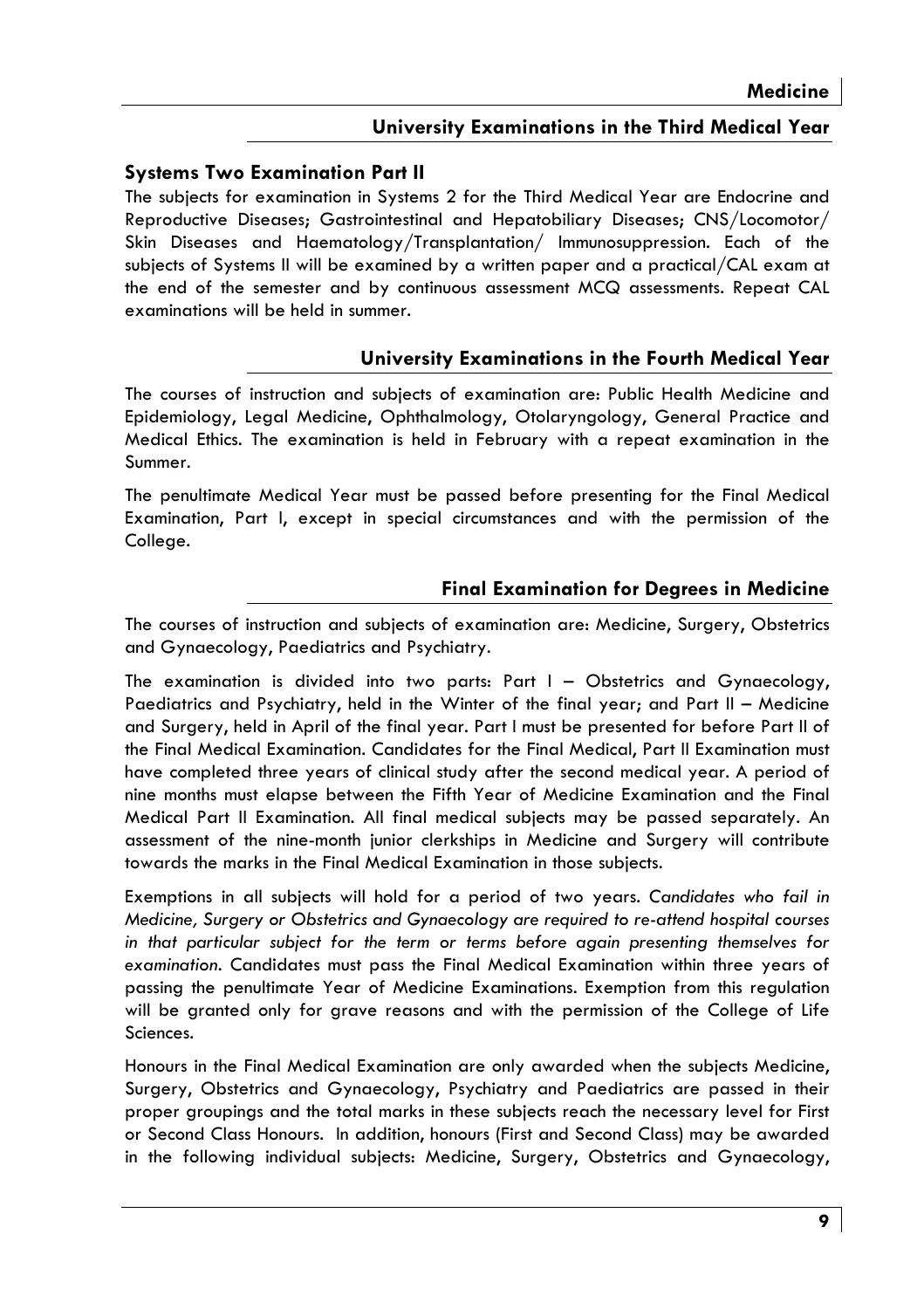### **University College Dublin**

Paediatrics and Psychiatry, provided that they are passed at the first attempt, the award to be classed as a pass degree.

Candidates who pass all the subjects of the Final Examination are eligible for provisional registration. It is absolutely essential to register with the appropriate body before taking up a professional post. Registration for the Republic of Ireland can be carried out at the Medical Council, Portobello Court, Lower Rathmines Road, Dublin 6 (telephone: +353-1-496 5588).

### **Clinical Attendance**

The attendance of students at clinical courses in the general and specialist hospitals affiliated to the University must be certified by the hospitals before proceeding to the relevant examinations. The relevant certification is:

- 1 Attendance at a general hospital as a Junior Clerk for nine months, rotating through the specialities of Medicine and Surgery and including a two week attachment in Gynaecology. (Fourth Medical Year Examinations)
- Attendance at clinical instruction in the Ear, Nose and Throat Department of the  $\overline{2}$ affiliated hospital. (Fourth Medical Year Examinations)
- $\overline{3}$ Attendance at clinical instruction in Ophthalmology (Fourth Medical Year Examinations)
- $\overline{4}$ Attendance at a clinical attachment in General Practice (Fourth Medical Year Examinations).
- 5 Attendance at an eight-week clinical clerkship in Obstetrics and Gynaecology in the affiliated specialist hospitals (Final Medical Examination Part I).
- 6 Attendance at a two-month clinical clerkship in Paediatrics in the affiliated specialist hospitals (Final Medical Examination Part I).
- $\overline{7}$ Attendance at an eight-week clinical clerkship in Psychiatry in the affiliated specialist hospitals (Final Medical Examination Part I).
- Attendance at an orthopaedic hospital (Final Medical Examination Part II). 8
- 9 Attendance at a general hospital as a senior clerk, rotating through medicine and surgery for four months prior to the Final Medical Examination Part II.

Note: Each hospital/school will issue quidelines with regards to appropriate student behaviour in each clinical setting in order to safequard patient privacy and to ensure a policy of dignity and respect in clinical interactions involving students.

### **Examinations - General Regulations**

A student failing to pass any of the above examinations within the specified period will be ineligible to proceed further with his/her medical studies in any NUI constituent university. Exemptions to this rule will be granted by the Academic Council, on the recommendation of the School of Medicine & Medical Science, only for very serious reasons, such as prolonged illness.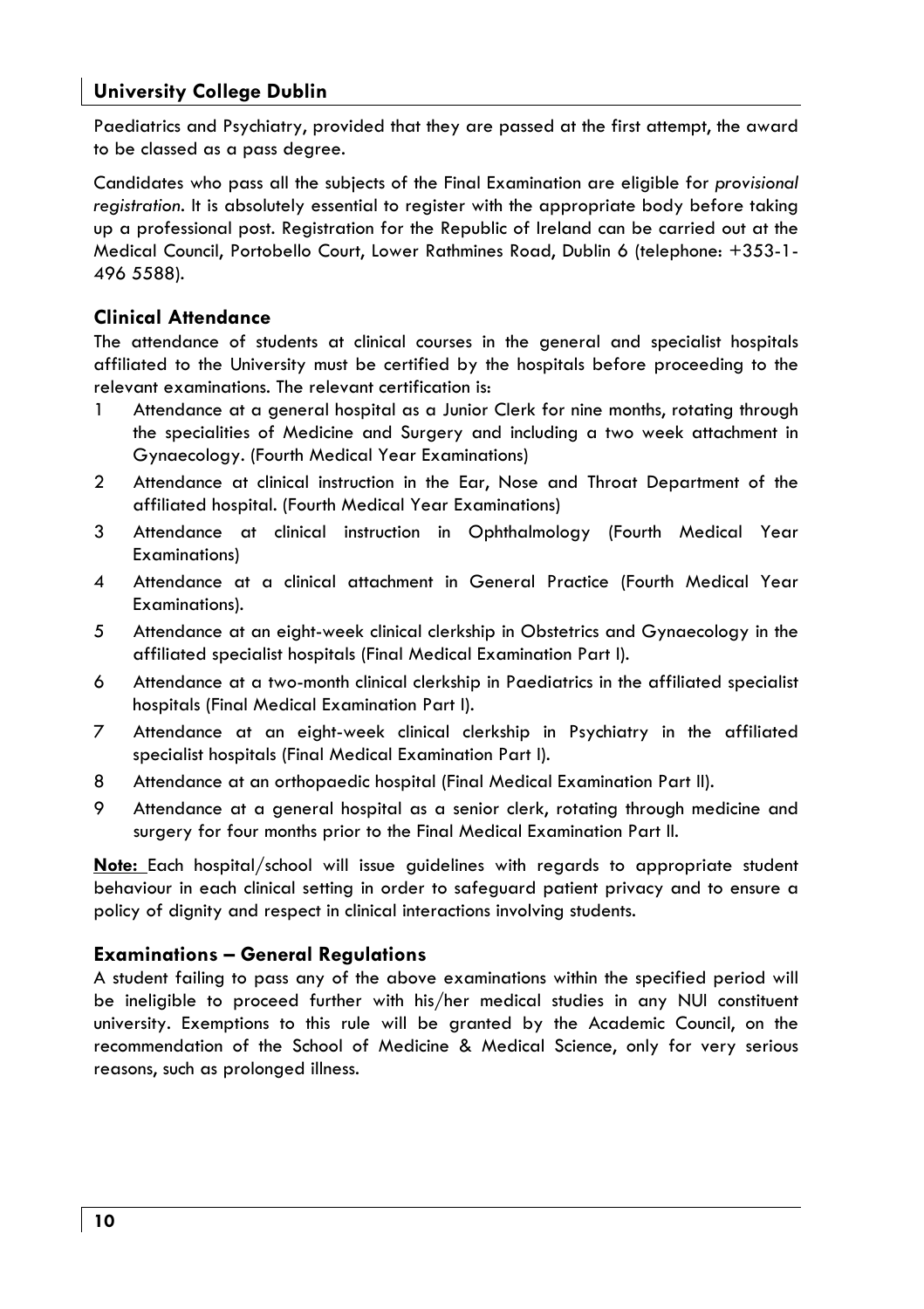### Syllabus of Courses for the Dearees of MB, BCh, **BAO**

**Foundation Year of Medicine Courses** 

### Details available on the Web

http://www.ucd.ie/horizons/programmes/med.htm

### **First Medical Year Courses** Systems 1 (Part I) - Human Bioloav

There are 11 modules in this course.

Clinical Science and Informatics I - This course involves introducing students to several important elements of early clinical experience and healthcare informatics. It aims to introduce students to communication technologies in medical education, research and practice; core applications required to find information, analyse data and prepare and present information in a professional manner; self-directed learning as a model for lifelong continual professional development; collaborative small group learning; doctorpatient interaction in the clinical environment; services provided for, and the healthcare professionals involved in, patient care across the General Practice/Hospital Interface; fundamental principles and tools in first aid and patient evaluation.

Molecular Basis of Life - This course examines the structure, organization and function of the molecules that are considered essential to molecular and metabolic activity.

Cell Biology - This course examines intracellular and intercellular structures, cellular and organellar function, as well as the principles of cell communication. Basic biochemical reactions and processes in the cell are also examined.

Basic-tissues and Early Development of the body - This course examines the basic tissues found in mammalian organ systems, with a focus on tissue organisation and structure. Functional inter-relationships between the various tissue types is also considered, taking into account the role of various elements in the tissue hierarchy when structural integrity compromised. The male and female reproductive systems are introduced, and the process of early mammalian development and consequences of disruption are also examined.

Musculoskeletal Biology - The structure and function of the human upper limb is examined in this module. The various contributing elements such as bones, muscles, nerves and blood vessels are considered in detail as well as the relationship and functional interactions between these structural constituents. Understanding and predicting clinical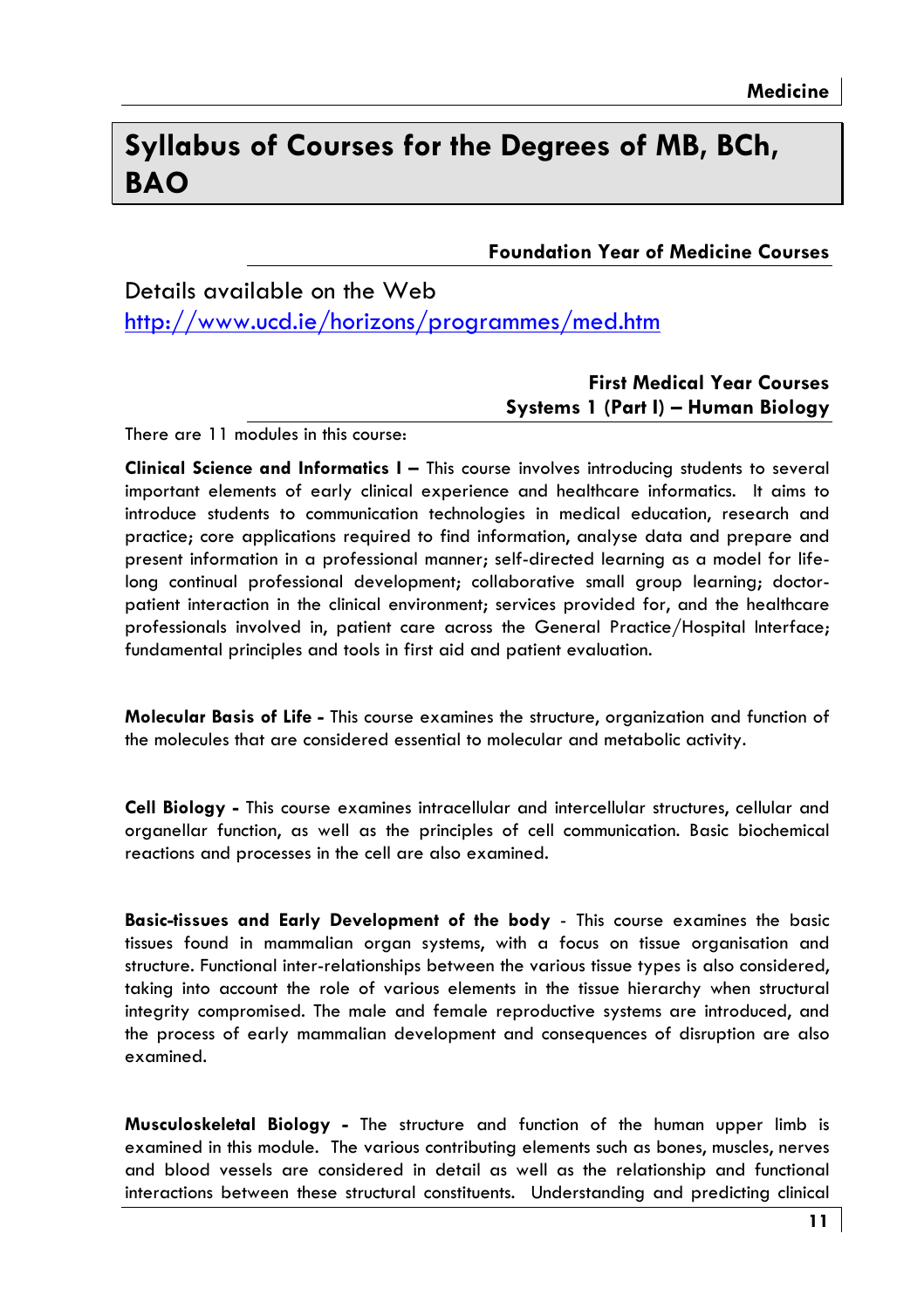### **University College Dublin**

outcomes resulting from damage to the different elements of the limb will form an integral part of the module. In addition, the anatomy and physiology of the breast will he studied in detail.

Locomotor Biology - The structure of the principal human apparatus for locomotion, the lower limb is examined in this course. The various contributory elements such as bones, muscles, nerves and blood vessels are considered in detail as well as the relationship between these structural constituents and their functional interactions. The mechanical advantages of morphological construction are also considered.

Cardiac Biology - Focuses on the structures and functions of the human heart and provides an introduction to the effects of disease upon cardiac function.

Respiratory Biology - This module provides the basic anatomical, biochemical and physiological knowledge required to understand the normal function of this organ system. It also demonstrates how abnormalities that occur in disease impair the functions of the respiratory system and lead to illness in individuals.

Vascular Biology - Focuses on the structures and functions of the vasculature and the functions of the soluble components of the blood. Consideration is given to the processes involved during development of vascular disease and those consequent to haemorrhage.

**Renal Biology -** Focuses on current knowledge of the structures and functions of the human kidneys and urinary tract, and their importance to human health.

Personal and Population Health - The overall aim of this inter-disciplinary course is to ensure that the medical under-graduate develops an understanding of the broad influences affecting the health and well-being of individuals. The student is therefore required to integrate his or her own general knowledge and experiences with the more systematic understanding of thee issues provided through core contributory disciplines. These disciplines include the social and behavioural sciences as well as medical specialties with a particular community interface such as public health medicine and general or family practice. The course also examines basic methodologies for measuring population health.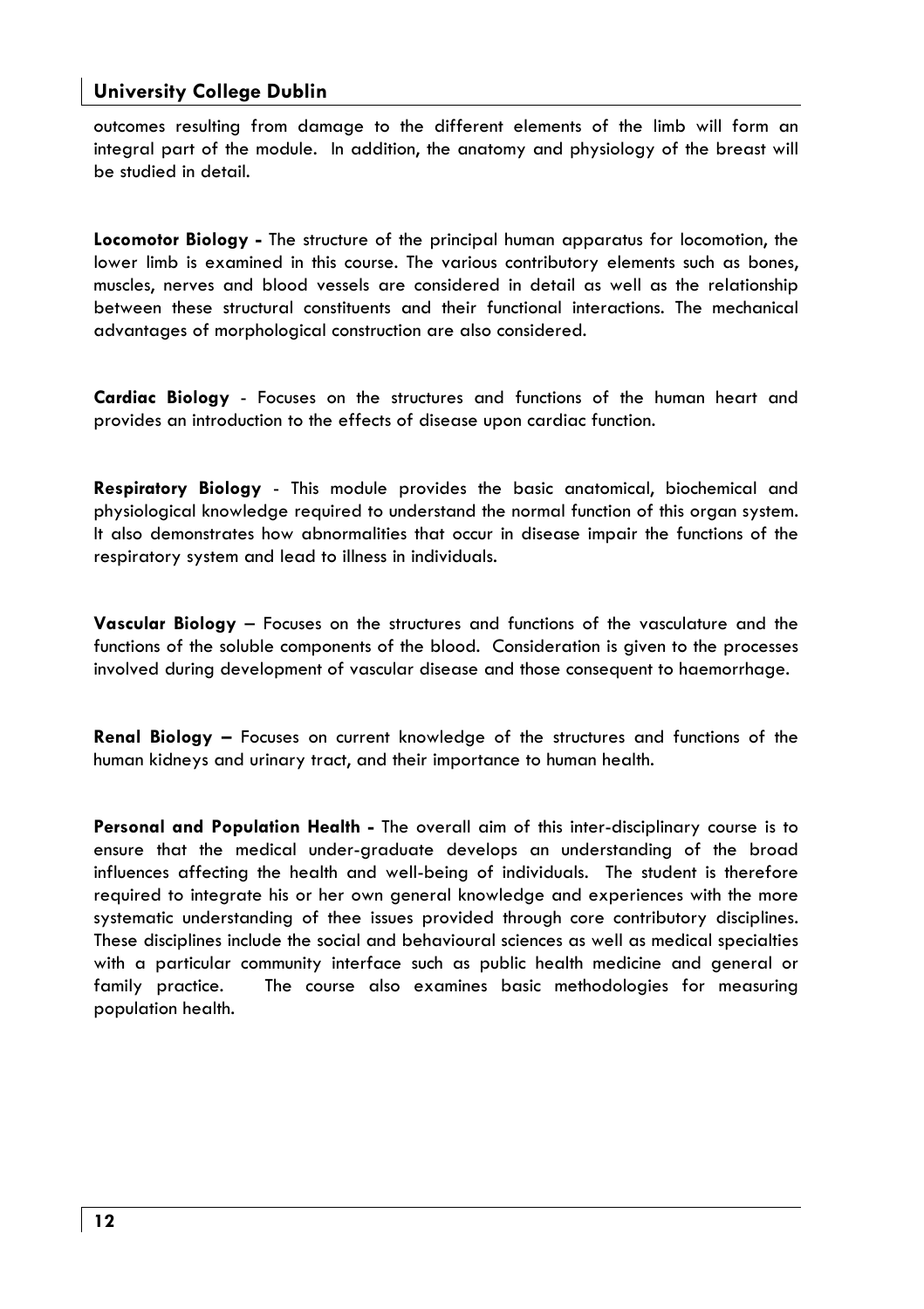There are four subjects in this course:

### **Systems I (Part II)**

### **Gastrointestinal and Liver Biology**

Anatomy of the oral cavity, GI tract and peritoneum. Salivary glands and swallowing. Motility of GI tract and its control. Gastric secretion. Pancreas: structure and function. Liver: anatomy histology, physiological and metabolic function. Digestion and digestive enzymes, intestingl and biliary secretion. Absorption. Metabolic rate, control of food intake, obesity. Imaging technology. Imaging of the GI system.

### **Endocrine/Reproductive Biology**

Hormones and their classification: steroid, amine and peptide hormones. Molecular mechanisms of signal transduction. Hypothalamus and pituitary: anatomy and physiology. Structure and function of thyroid, parathyroid, thymus. Pancreas. Diabetes. Anatomy of adrenal glands and kidney. Adrenal function.

Anatomy of perineum and inquinal regions. Anatomy and histology of male and female reproductive systems. Reproductive hormones. Expert Systems/Decision Support Systems: use of an endocrine Decision Support System.

### Neuroscience/Locomotor Biology

Sensation and sensory pathways. Muscle tone. Medulla oblongata and cranial nerves. Pneumotaxic and cardiovascular centres. Pons and midbrain. Auditory system. Cerebral cortex. Diencephalon and thalamocortical projections. Sleep. Basal ganglia. Cerebellum. Visual system. Limbic system. Blood supply and venous drainage of brain and cord. Cerebral metabolism. Introduction to Psychology, the mind and behaviour.

Connective tissue of locomotor system. Collagen biochemistry. Skeletal muscle. Vertebral column and back muscles. Control of posture. Hip, knee and ankle joints. Muscles of the lower limb. Biomechanics of normal and abnormal gait. Neural control of locomotion. Artificial Neural Networks/Artificial Intelligence.

### **Personal and Population Health II**

The subject explores health promotion and the prevention of disease and the organisation and delivery of health care. Behavioural aspects of the interaction between the individual and healthcare professions are examined. Elements of this subject are included with Basic Concepts and the Biology courses. It includes contributions from Public Health Medicine and Epidemiology, Healthcare Informatics, General Practice, Sociology and Psychology.

**MDRD 2002** 

**MDRD 2001** 

### **MDRD 2003**

### **MDRD2004**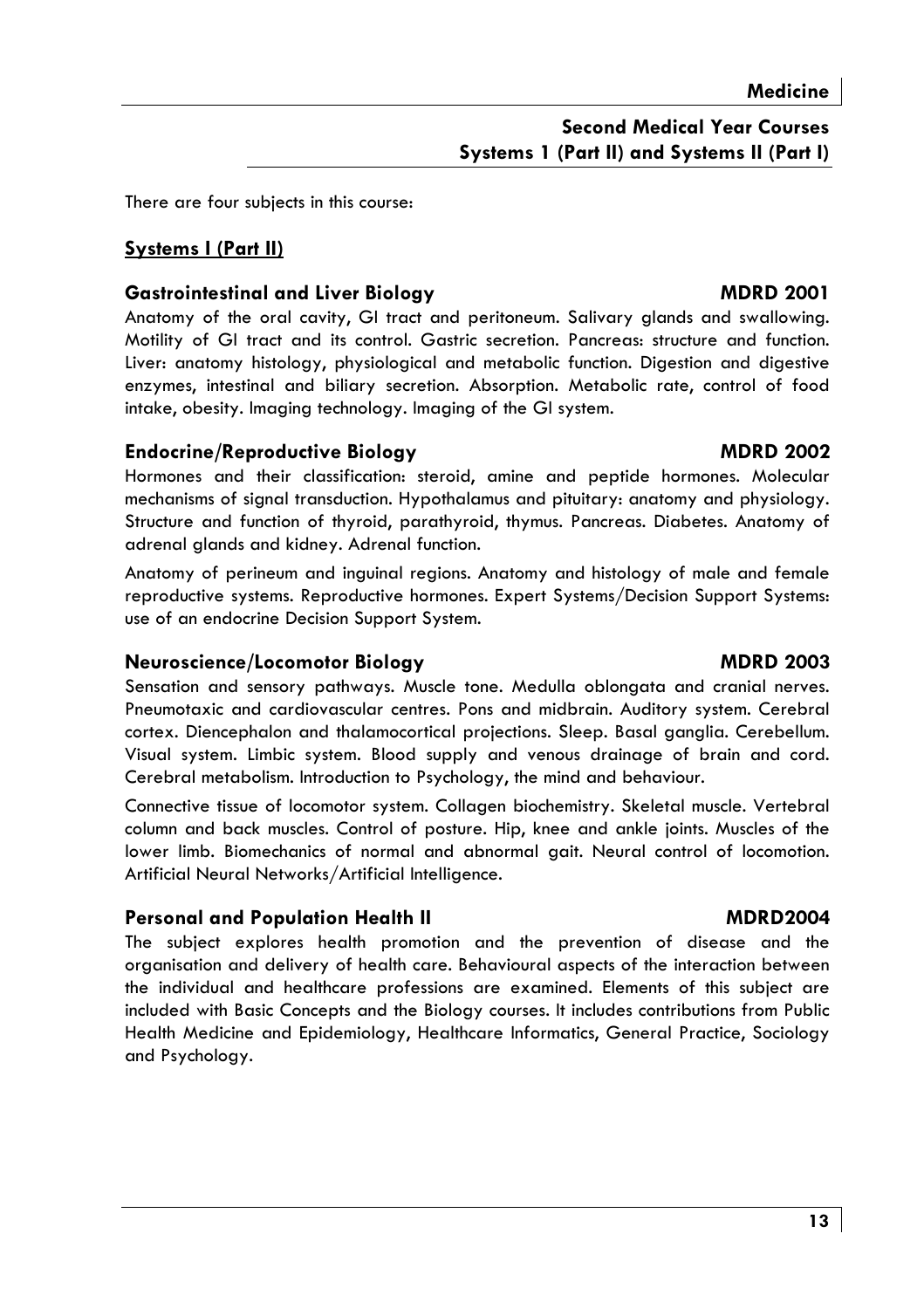### **University College Dublin**

Topics include: Food and nutrition in health and disease: water and water-borne disease: air pollution and air-borne disease; disease transmitted by animals; the influence of the home and place of work on health; patterns of illness; accidents; health and personal behaviour; smoking, physical activity, alcohol, drugs, sexually transmitted disease. Measurements of health and disease: death rates,

The biological systems subjects 3-8 are taught in the second and third semester, with contributions from Anatomy, Physiology (including Functional Histology), Biochemistry, Clinical Science and Healthcare Informatics. The courses will include integrated community, primary care and hospital-based clinical, pathological and radiological illustrations and instruction in clinical skills.

### **Second Medical Year (Semester 2) Courses** Systems II (Part I)- Biology of Disease States

There are eight subjects in this course:

**Basic mechanisms -** focuses on the core concepts involved in understanding infection, disease mechanisms and drug therapy. The core concepts to be taught include:

- · Basic cellular pathology Cell behaviour in disease
- Inflammation Acute and chronic inflammation, healing and repair
- · Basic principles in pharmacology Pharmacodynamics and pharmacokinetics, introduction to autonomic pharmacology, new drug development, toxicology
- Introduction to microorganisms and antimicrobial treatment Introduction to the structure and replication of microorganisms, basic principles of chemotherapy, drug treatment of injections
- Immunology Non-specific and specific immunity, infection transmission, pathological consequences of infection, hypersensitivity, autoimmunity, immunodeficiencies
- · Introduction to neoplasia and anti-cancer treatment Carcinogenesis, tumour classification and behaviour, molecular pathology, drug treatment of cancers
- Genetics Human inheritance, molecular basis of genetic disorders, cytogenetic diagnosis and genetic counselling

Diseases affecting the cardiovascular system - The pathological basis and drug treatment of atherosclerosis, coronary heart disease, hypertension, heart failure. Thrombosis and embolism. The pathological and microbiological basis of valvular heart disease.

Diseases affecting the respiratory system - Obstructive airways disease and its drug management, respiratory infections including tuberculosis, anti-tubercular drugs, interstitial lung disease, respiratory failure, tumours of the respiratory tract, drug toxicity.

Diseases affecting the renal system - Microbiological basis and pathological consequences of urinary tract infections, drug treatment of urinary tract infections, calculi,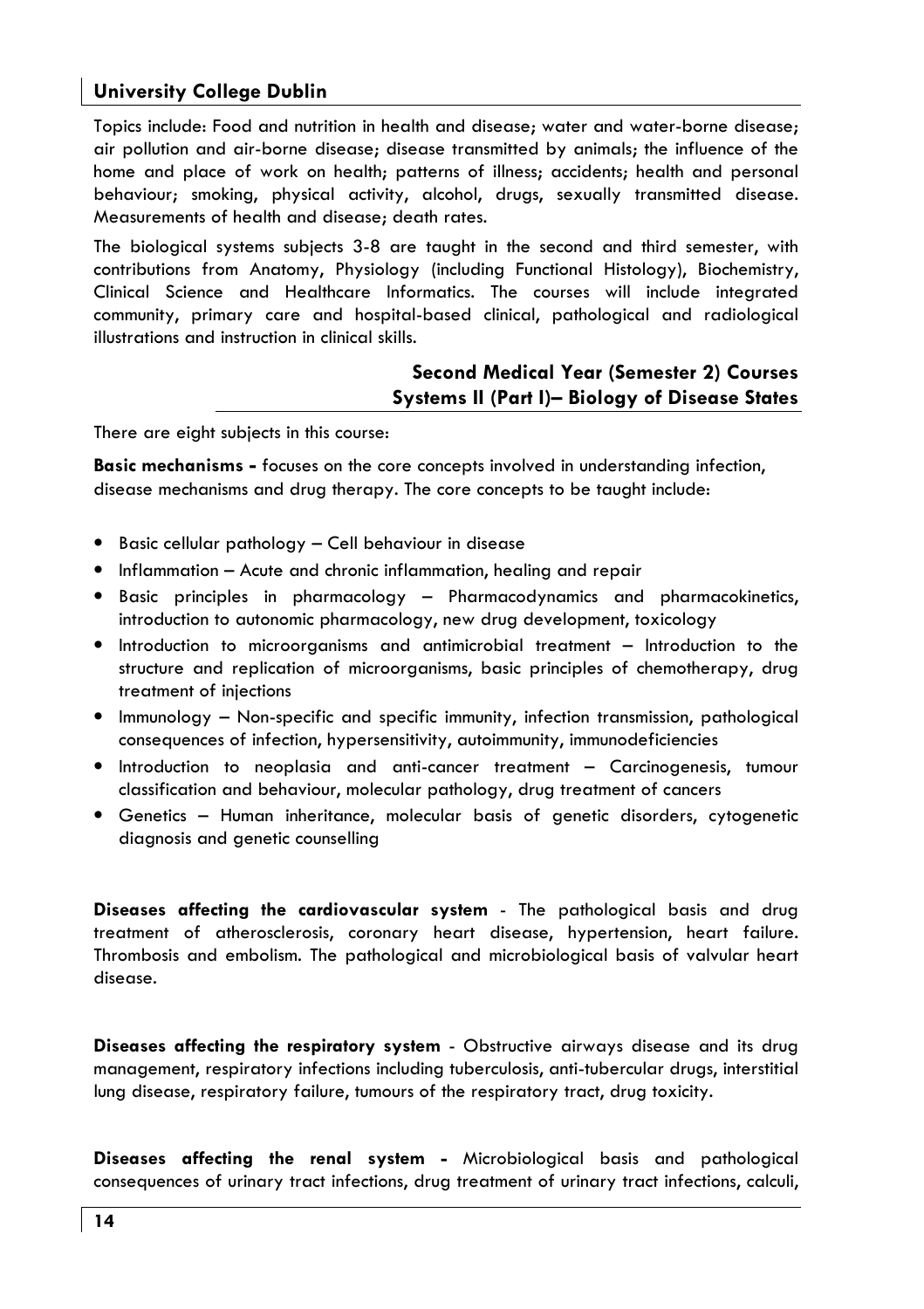alomerular nephritis, renal tract tumours, renal failure, renal function tests, diuretic agents, drug toxicity.

Diseases affecting the gastrointestinal/hepatobiliary system - Upper G.I. tract, stomach, small and large bowel pathologic conditions. Drug treatment of hyperacidity, gastroenteritis and anti-diarrhoeal agents, acute and chronic hepatic injury, infectious agents and hepatitis, drug-induced liver damage, cirrhosis and liver failure, diseases of the biliary tree, gall bladder and pancreas, jaundice and liver function tests.

Diseases affecting the central nervous system, locomotion and skin - Central nervous system - Brain trauma, strokes, neurodegenerative diseases and their treatment, neuromuscular diseases and their treatment, demyelinating diseases, infections in the CNS, brain tumours, druas and the autonomic nervous system, drua treatment of psychiatric conditions, analgesics, general anaesthetic agents, Locomotion - Arthritis, osteomyelitis, rheumatoid disease, ant-rheumatoid drugs and non-steroidal antiinflammatory drugs. Metabolic bone disease: causes, consequences and treatment. Skin bone and soft tissue tumours, skin neoplasms and infections

Diseases affecting the endocrine/reproductive systems - **Endocrine system** - Benign breast disease, breast cancer and its drug treatment, thyroid, pituitary and adrenal diseases and their treatments, investigation of endocrine disease, diabetes mellitus and its treatment. Reproductive system - Pathology of sexually transmitted infections of male and female genital tracts, microbiology, pathology and treatment of HIV infection, contraception, anti-hormones and cancer. Paediatrics - Pathology of neonatal period and childhood: congenital infections, teratogenesis, immunisation, management of poisoning event.

Haematopathology/transplantation - Anaemia and anti-anaemic agents, leukemias, myeloproliferative disease, myelomas, lymphomas, infectious agents in the immunecompromised host, systemic haematological infections, anti-malarial agents, bleeding and clottina disorders, anti-coagulants, immunohaematology and transplantation, immunosuppression.

### **Third Medical Year Semester II**

The second semester of the Third Medical Year comprises of:

- Clinical Science: A 6-week introductory course in clinical and procedural skills.
- Resident year programme in Medicine and Surgery
- Public Health Medicine, Ethics, General Practice and Legal Medicine

### **Fourth and Final Years of Medicine Courses**

The following subjects are taught in the penultimate and final years of medicine: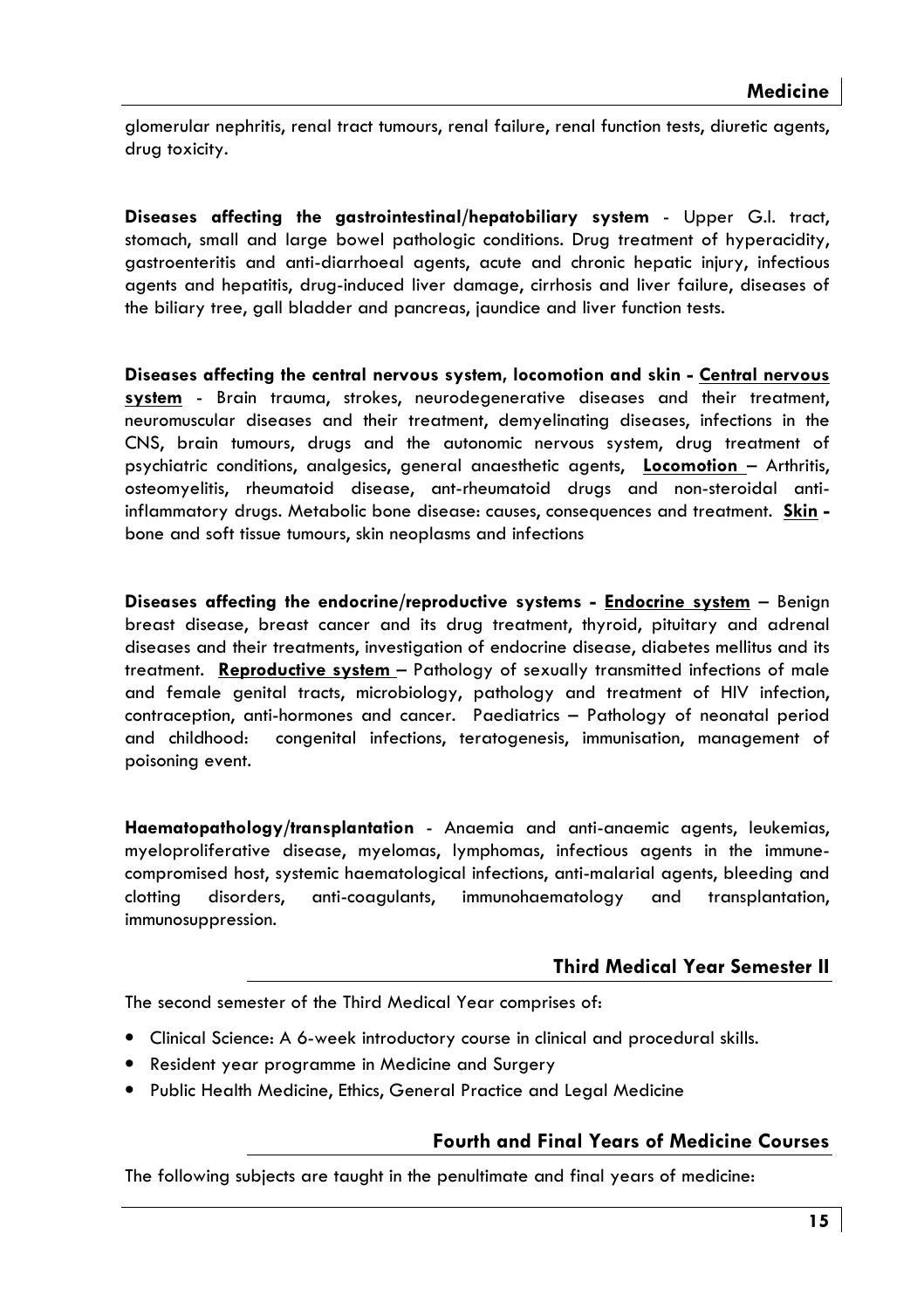### **Public Health Medicine and Epidemiology**

#### Trinity Terms of Third Medical Year; Michaelmas and Hilary terms of Fourth Medical Year

The course consists of formal lectures and small aroup teaching sessions. The course includes the following topics: Chronic disease epidemiology, including cardiovascular and cancer epidemiology; research methodology and statistics, including qualitative research and evidence based medicine; control of communicable disease; health promotion and disease prevention: principles and applications of screening for disease: health information; health services evaluation and occupational health.

#### **Legal Medicine**

#### Trinity term of Third Medical Year; Michaelmas and Hilary terms of Fourth Medical Year.

The course consists of thirty-five lectures in the areas of medical law, (including human rights medicine), clinical forensic medicine, thanatology and forensic pathology, prescribing law and toxicology. The aim of the course is to give the student doctor a working knowledge of medico-legal matters pertinent to present-day and future medical practice, including the legal obligations of registered medical practitioners.

The legal framework of the doctor's relationships with patients, colleagues, the Medical Council, employers, Government departments, the legal profession, the Courts and the Coroner will be examined and illustrated by relevant examples. The various statutes, possible reforms of the law in relation to medical nealiaence, and relevant cases from the Courts and European Union laws relating to these topics will be discussed.

The principles of clinical forensic medicine will be examined. These will include death certification, forensic psychiatry, medico-legal aspects of alcohol consumption, sexual crimes and genetic profiling. The study of thanatology and forensic pathology will include changes found after death, the doctor's role at the scene of death, forensic medical examination and the findings in suspicious deaths.

The general principles of poisoning and the toxicology of specific drugs and poisons will also be dealt with.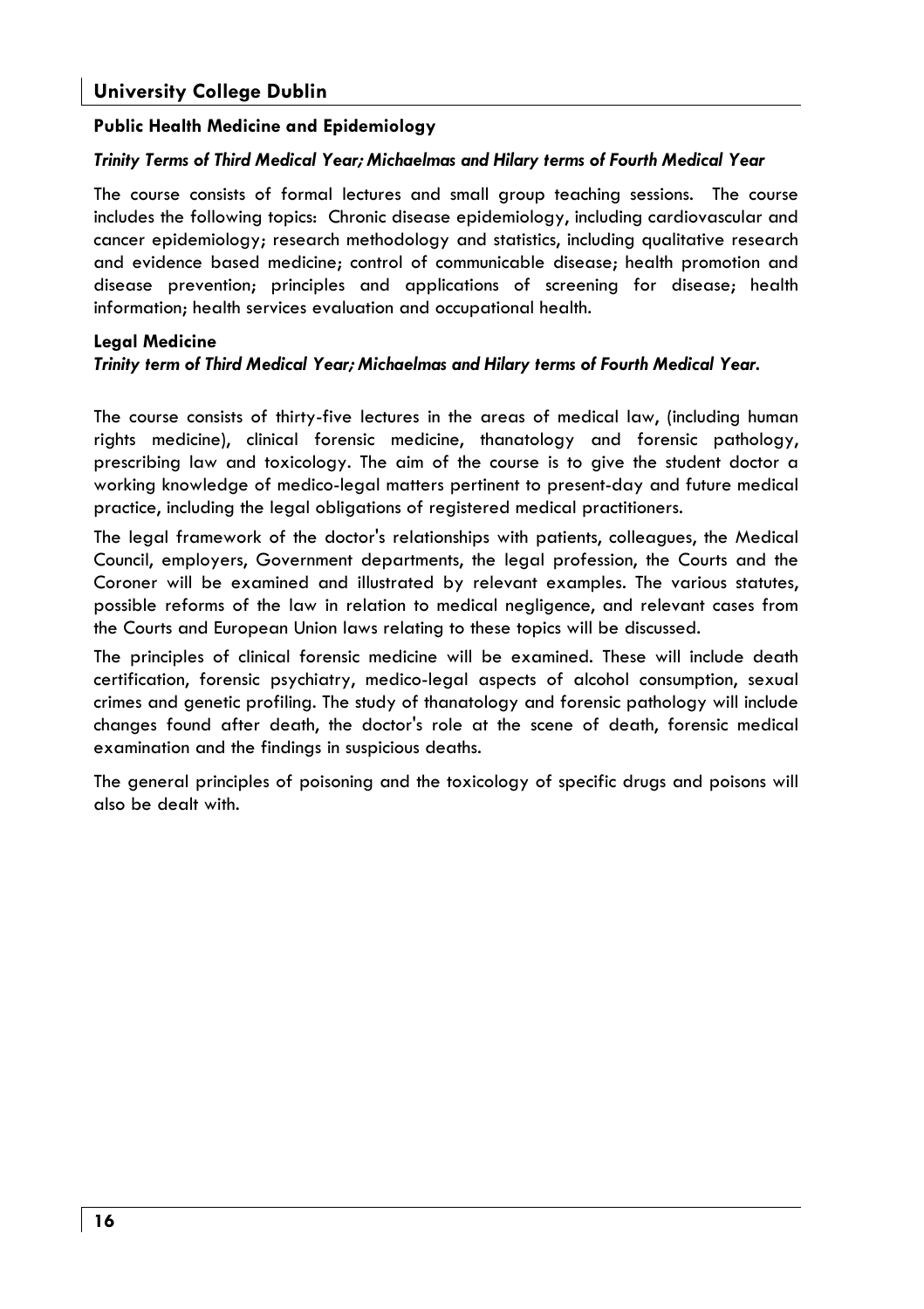### **Medical Ethics**

#### **Hilary and Trinity Terms of Fourth Medical Year**

The subject of Medical Ethics is concerned with the ethical dimension inherent to the practice of Medicine. The course is presented in a series of lectures addressing the basic ethical concepts and issues which all medical students are expected to know and to understand. One section of the course deals with the overall nature of ethical medicine, including sources, principles, professional responsibilities and norms, and the traits of character required of the good medical practitioner dedicated 'to cure and to care' for the sick. The other section of the course deals with particular ethical issues arisina in various medical specialties. The course is taught by clinicians expert in the various fields as well as by medical ethicists. Consideration is given to medico-ethical codes and guidelines, which have governed the practice of medicine since its ancient scientific origins. Knowledge of the subject is assessed by a written examination and by a written case-study project that each student has to submit.

Specific topics treated in the course are: The goals of medicine and the first principles of medical ethics. Ethical responsibility and understanding moral action and omission. Ethical features of the doctor-patient relationship. The patient's ethical right to refuse treatment. The medical concept of the human being at the beginning and at the end of life. Ethical criteria in evaluating medico-ethical situations. Also treated are central ethical issues arising in the fields of General Practice, Obstetrics and Gynaecology, Psychiatry, Palliative Medicine, Public Health, Medical Research, and Medical Genetics. Students are free to select any area of medical practice for consideration in their personal research case-study project.

### Ophthalmology

The aims of the course are:

- 1. To familiarise the student with the diagnosis and treatment of those conditions which constitute the greater part of the affections of the eye met with in general practice, and investigations that can be carried out with the minimal employment of special equipment.
- 2. To instruct the student in the use of the ophthalmoscope.
- 3. To instruct the student in ocular signs and symptoms found in some systemic diseases and disorders.
- 4. To instruct the student in retinoscopy and in the correction of errors of refraction. Optics will be dealt with only in so far as an understanding of them is required for the examination of the eye and for the treatment of certain eye conditions.

### Otolaryngology

This systematic course of lectures is intended as an introduction to the study of the diseases of the ear, nose and throat, with special reference to the practical aspects of this subject. Its aim is to help the student to diagnose and deal with the common diseases in this speciality that are met with in general practice; the rarer conditions are dealt with briefly.

Endoscopy is also included, as the student should be acquainted with the modern developments in bronchoscopy and oesophagoscopy, and should be cognisant of the indications for their use. The important points in clinical anatomy will be explained, as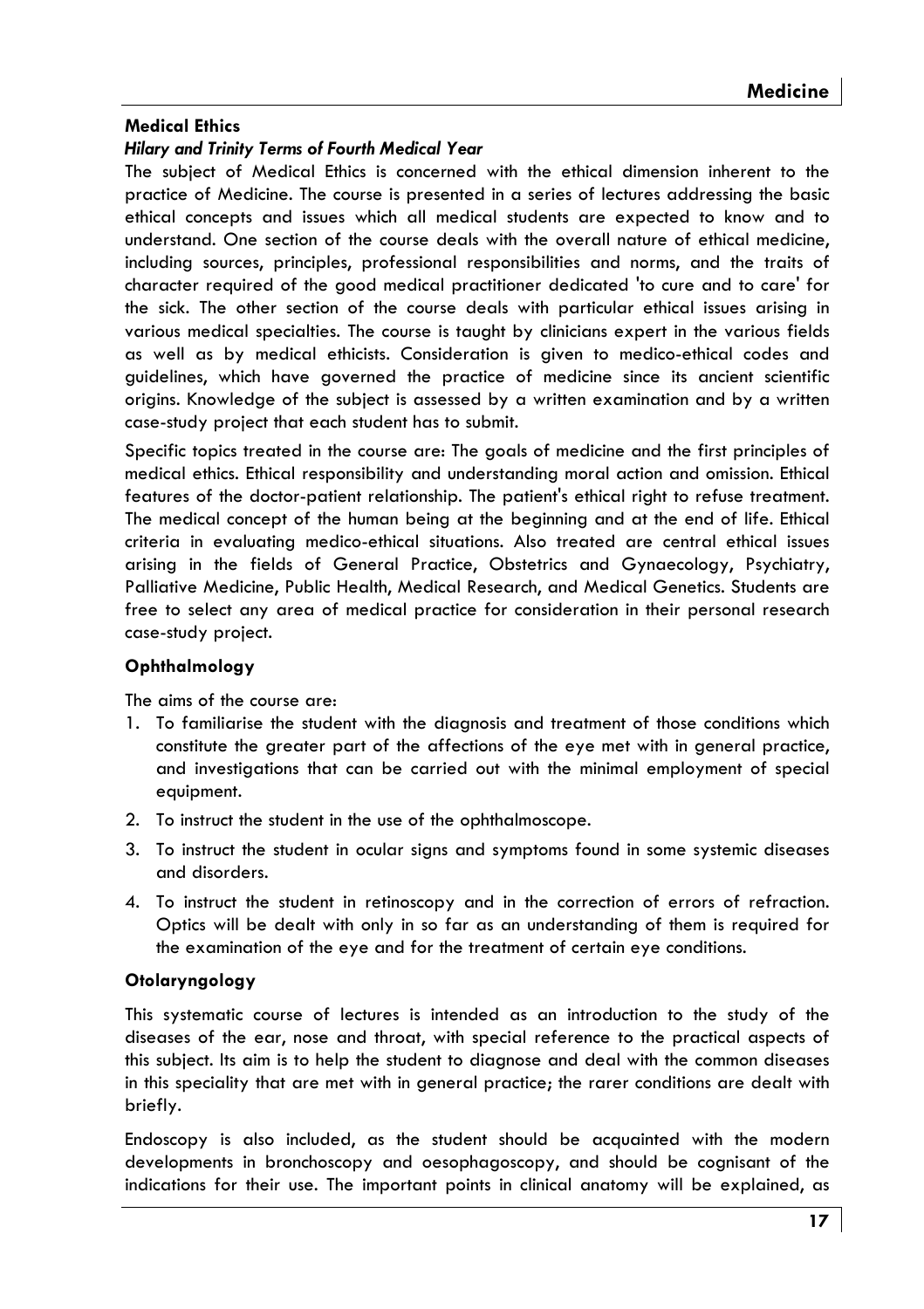### **University College Dublin**

well as the physiology of the parts concerned. The fundamental facts of the major operations will be discussed and the minor surgical procedures will be described fully.

There is an oral clinical examination, at which the candidate must be able to use the head mirror and the electric auriscope.

### **Tropical Medicine**

A course of lectures in Tropical Medicine is given in the Hilary term of the Final Medical Year

#### **General Practice**

An introductory lecture course is held in the Trinity term covering organisational and clinical aspects of Irish general practice.

During the clinical attachment in general practice, each student takes part in small group seminars and lectures and has an attachment to a GP tutor. Clinical teaching is undertaken during this attachment together with project work and presentations. Students are introduced to aspects of consultation skills involved in general practice using video techniques, simulations and small group discussion. A principal aim of the clinical course is to introduce students to problem-solving techniques as important elements of patient management.

### Psychiatry

There are introductory seminars and lectures given in the teaching hospitals during the Second and Third Year of Medicine as part of the general introduction to clinical medicine in those hospitals.

In the Fifth/Sixth Year, there is a residency of eight weeks in clinical psychiatry; this is a full-time residency going on throughout the day with evening assignments and an opportunity to gain experience in overnight duty under supervision. The theoretical aspects of clinical psychiatry are also covered during this period. This theoretical course of instruction is amplified by the use of recorded tapes, video television, slides and other visual aids. However, these additions are considered no substitute for personal contact between teacher and student, or direct interaction between student and the patient.

### **Paediatrics**

Paediatrics is introduced from the first medical year, with formal teaching during the Trinity term of the 5th year and Michaelmas term of the sixth year. The course is an 8week residency in approved paediatric hospitals and consists of formal lectures but with an emphasis on clinical/bedside teaching. The course covers normal and abnormal physical and intellectual development and the main paediatric infections and disorders. Lectures in neonatology are given during the 8-week residency in paediatrics and neonatal clinical instruction is received during the obstetric clerkship.

### **Obstetrics and Gynaecology**

Teaching in Obstetrics and Gynaecology commences with a two-week attachment in Gynaecology during the nine-month residency in the general hospital. It is then continued during the period 1 March to 1 December of the Fifth/Sixth Year. Students must complete eight weeks in residence in an approved maternity hospital before 1 November.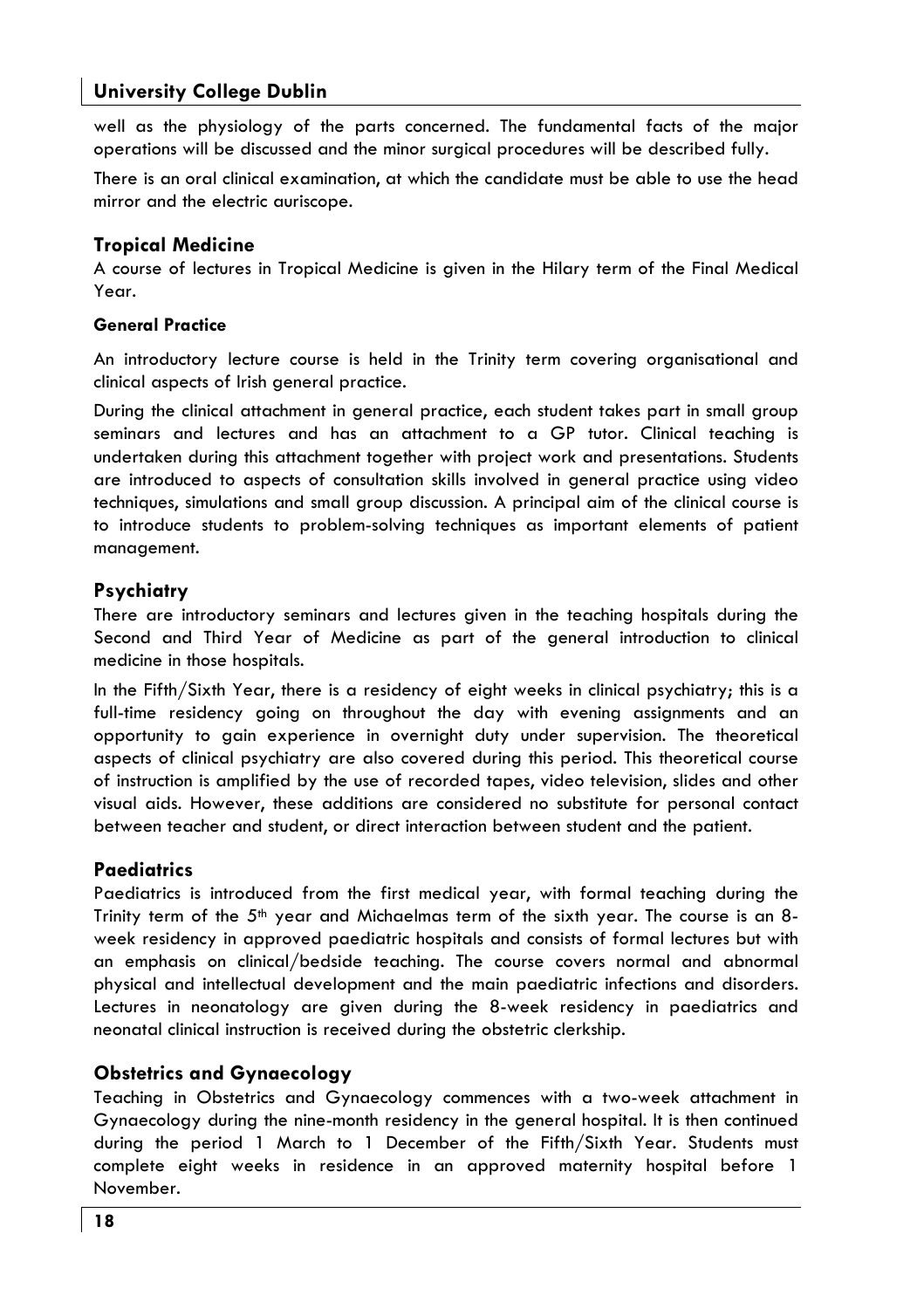### **Sexually Transmitted Diseases**

A course of instruction in Sexually Transmitted Diseases is organised in various years of the course.

### Special Therapeutics (Third and Fourth Medical Years and Final Year)

The course of lectures will consider individual diseases with particular reference to newer methods of treatment. Important points about the use of certain drugs, such as precautions in using them or common toxic reactions, will be dealt with in some detail. Physical methods of value in the treatment of disease will be considered.

The examination in Special Therapeutics will form part of the Final Examination in Medicine in the paper, clinics and orals.

### **Medicine and Surgery**

In the teaching of Medicine and Surgery, the integration of all the pre-clinical and paraclinical subjects in the analysis of the aetiology, pathology, diagnosis and treatment of disease is attempted (vertical intearation).

Second and Third Year of Medicine students will attend the general hospitals once a week for three terms for clinical demonstrations in Medicine and Surgery related to the academic teaching. Fourth Year students will attend a clinical programme of instruction in Medicine and Surgery once a week in the Michaelmas term and part of the Hilary term.

Formal instruction in Medicine and Surgery begins on 1 March of the Fourth Year and continues for the nine-month residency period. During this time, the students rotate through medical and surgical specialities.

Students return to the general hospital in the Hilary term of the Final Medical Year and are assigned to consultants for clinical training.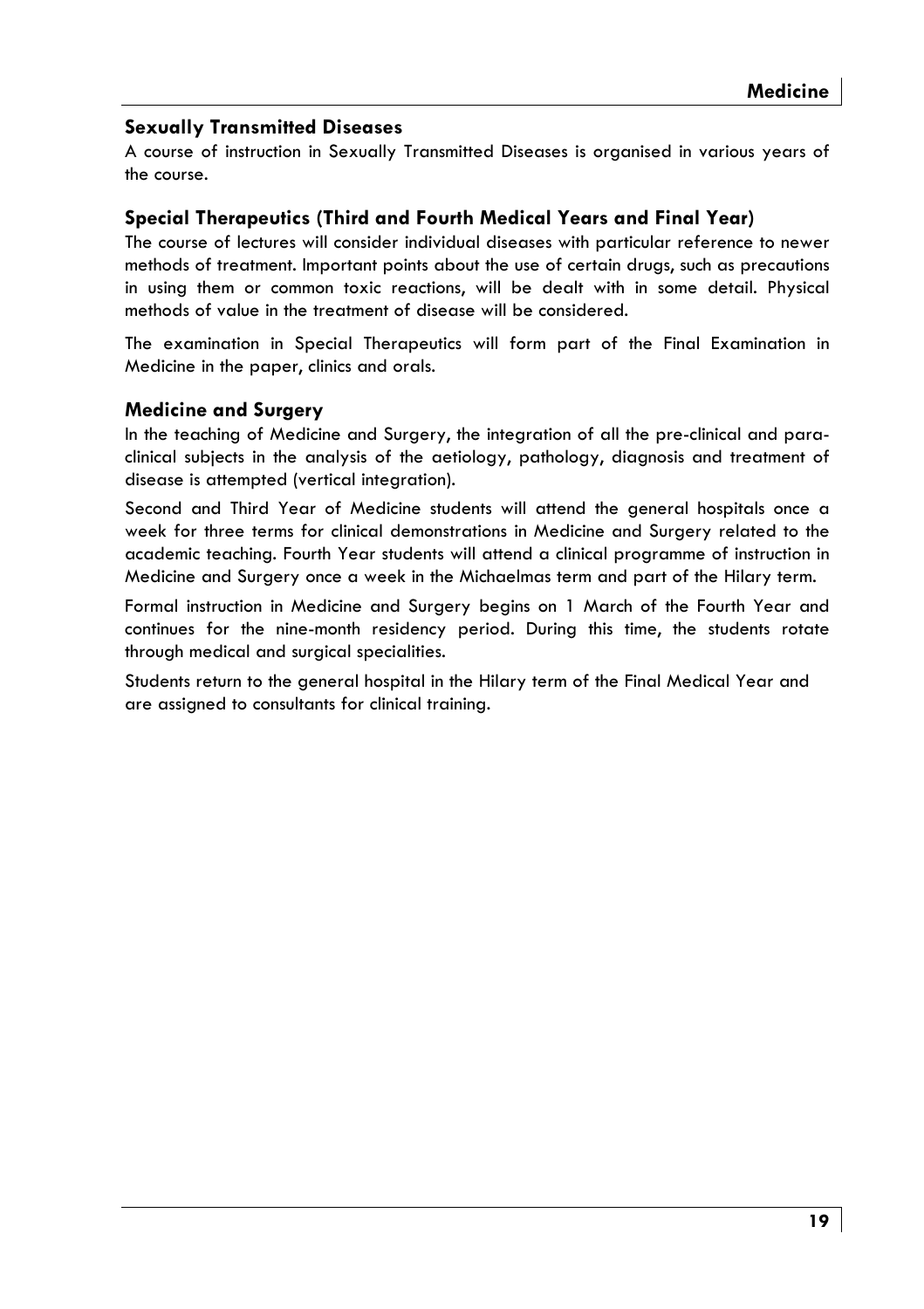### Textbooks Recommended for MB, BCh, BAO Courses

Every student is required to be provided with at least the ordinary textbooks of the following list in the subjects in which he/she is attending courses of study. Such books should be procured at the beginning of the course, and should be a recent edition.

| <b>Textbooks for Foundation Year</b>                                                       |                                                                                                                                                     |
|--------------------------------------------------------------------------------------------|-----------------------------------------------------------------------------------------------------------------------------------------------------|
| Mueller and Young                                                                          | Emery's Elements of medical genetics, 11 <sup>th</sup> edition                                                                                      |
| <b>Textbooks for Systems 1 Curriculum</b><br>Anatomy                                       |                                                                                                                                                     |
| Slaby, McClune and Summers:<br>or                                                          | Gross Anatomy in the Practice of Medicine                                                                                                           |
| Moore:                                                                                     | <b>Clinical Anatomy</b>                                                                                                                             |
| For reference:                                                                             |                                                                                                                                                     |
| Henry Gray:                                                                                | Anatomy                                                                                                                                             |
| Grant:                                                                                     | Atlas of Anatomy                                                                                                                                    |
| Nolte:                                                                                     | The Human Brain                                                                                                                                     |
| Martin:                                                                                    | Neuroscience, neuroanatomy text and atlas                                                                                                           |
| <b>Personal &amp; Population Health</b>                                                    |                                                                                                                                                     |
| C Dowrick (ed):                                                                            | Medicine in Society: Behavioural Sciences for Medical<br>Students, Arnold; 2001                                                                     |
| For reference:                                                                             |                                                                                                                                                     |
| C Kelleher, J Solan, D McKeown:                                                            | Lecture Notes on Public Health Medicine in Ireland, 3rd<br>edition, Department of Health Promotion, National<br>University of Ireland, Galway; 2001 |
| L Daly, G Bourke                                                                           | Interpretation & Uses of Medical Statistics, 5 <sup>th</sup> edition,<br>Blackwell; 2000                                                            |
| Neuroanatomy                                                                               |                                                                                                                                                     |
| Crossman and Neary:                                                                        | Neuroanatomy. An Illustrated Colour Text                                                                                                            |
| Embryology                                                                                 |                                                                                                                                                     |
| Langman:                                                                                   | Medical Embryology                                                                                                                                  |
| MacLachlan:                                                                                | <b>Medical Embryology</b>                                                                                                                           |
| For reference:                                                                             |                                                                                                                                                     |
| Larsen:                                                                                    | Human Embryology                                                                                                                                    |
| <b>Functional Histology</b><br>Junqueira, Carneiro & Kelly (Lange): Basic Histology<br>and |                                                                                                                                                     |

R.M. Byrne, M.N. Levy (Published by Mosby): Principles of Physiology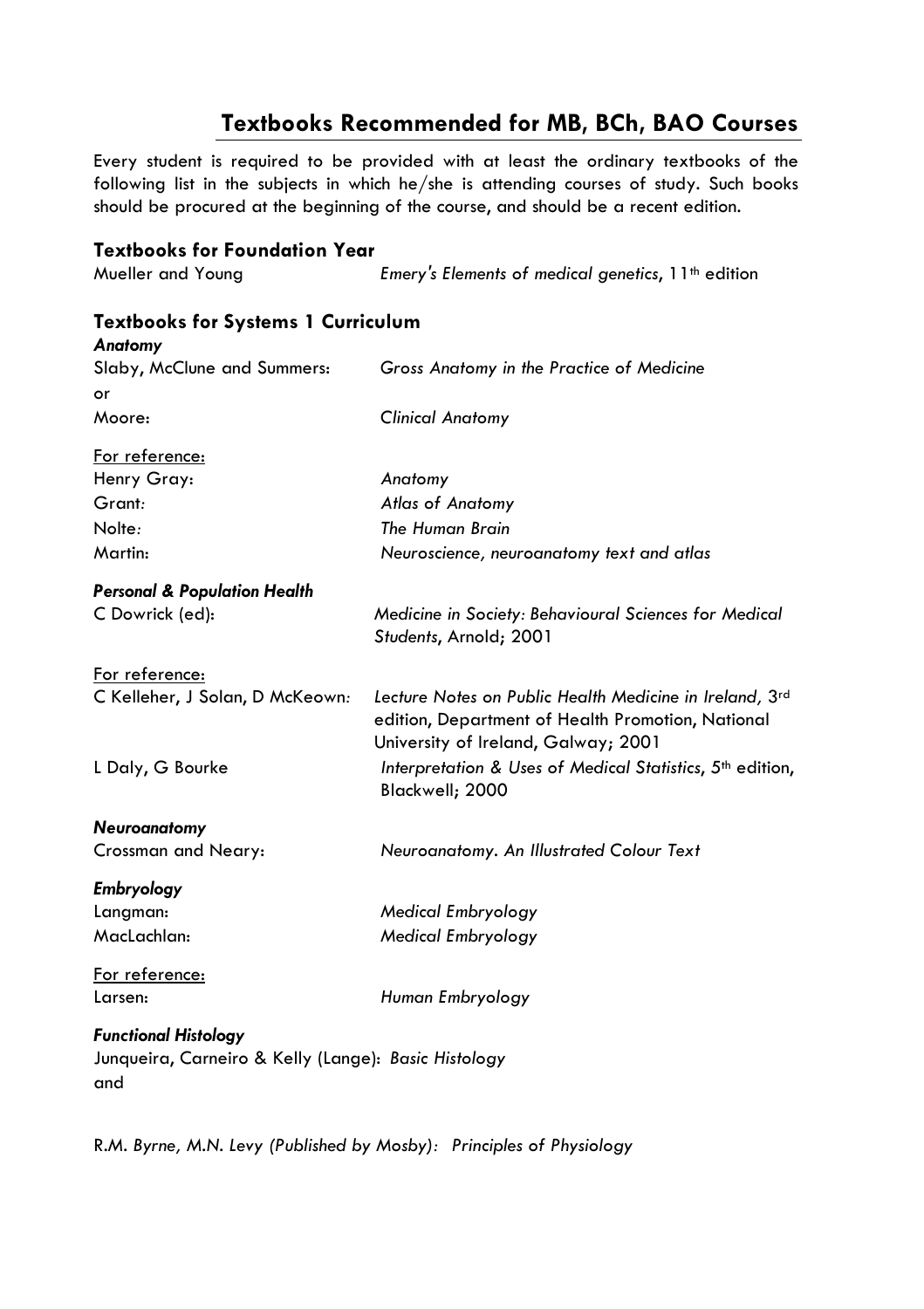Widmaier, Raff, Strana (Published by McGraw Hill): Vander's Human Physiology: The Mechanisms of Body Function (Latest Edition)

**Practical Work Booklist** 

HG Burkett, B Young, JW Heata(Churchill Livingstone): Wheater's Functional Histology

### **Biochemistry**

G. Meisenberg & WH Simmons (Published by Mosby): Principles of Medical Biochemistry

Dow, Lindsay & Morrison (Published by Addison-Wesley): Molecules, cells and the body

Berg, Tymoczko & Stryer (Published by Freeman): Biochemistry 5<sup>th</sup> edition

Garrett, RH and Grisham CM (Published by Thomson): Biochemistry 3rd edition

### **Textbooks for Systems 2 Curriculum**

### **Recommended Textbooks for Student Purchase**

Sherris Medical Microbiology (An introduction to Infectious Diseases) Ryan and Ray (Eds)  $1.19111...$  $\sim$ 

| McGraw Hill International edition.                                                           |
|----------------------------------------------------------------------------------------------|
| Shanson. BH, 3 <sup>rd</sup> Edition                                                         |
| Mims, Playfair, Toitt, Wakelin & Williams. Mosby,<br>2 <sup>nd</sup> Edition.                |
| Kumar, Cotran & Robbins (eds). Saunders 7 <sup>th</sup> Edition                              |
| Rang HP, Dale MM, Ritter JM and Moore PK.<br>Churchill Livingstone (5 <sup>th</sup> Edition) |
|                                                                                              |

### **Supplemental Reference Textbooks**

| Medical Microbiology           |                                                                                                                                                                                    |
|--------------------------------|------------------------------------------------------------------------------------------------------------------------------------------------------------------------------------|
| Medical Microbiology,          | Greenwood, Slack & Peutherer. Livingstone 16th<br>Edition                                                                                                                          |
|                                | Medical Microbiology made memorable Myint, Lilvington, Maggs & Swan, Churchill<br>Livingstone.                                                                                     |
| Immunology                     | DM Weir, Livingstone, 8th Edition (revision reading)                                                                                                                               |
|                                | Principles and Practice of Clinical Virology Zuckerman, Banatvala & Pattison, Wiley 4th<br>Edition. (major reference for virology).                                                |
| Notes on Medical Microbiology, | Timbury, McCartney, Thakker & Ward, Livingstone,<br>2002 Edition (revision reading).                                                                                               |
| Pathology                      |                                                                                                                                                                                    |
|                                | Robbins Pathologic Basis of Disease Vinay Kumar (Editor), James A Perkins (Illustrator),<br>Ramzi S. Cotran (Editor), Stanley L. Robbins (Editor)<br>7th edition. (Reference only) |
|                                | Clinical Chemistry in Diagnosis and Treatment PD Mayne, 6th Edition 1994.                                                                                                          |
| Mind Maps in Pathology         | Dervan & Harrison. First Edition 2002 (Revision)                                                                                                                                   |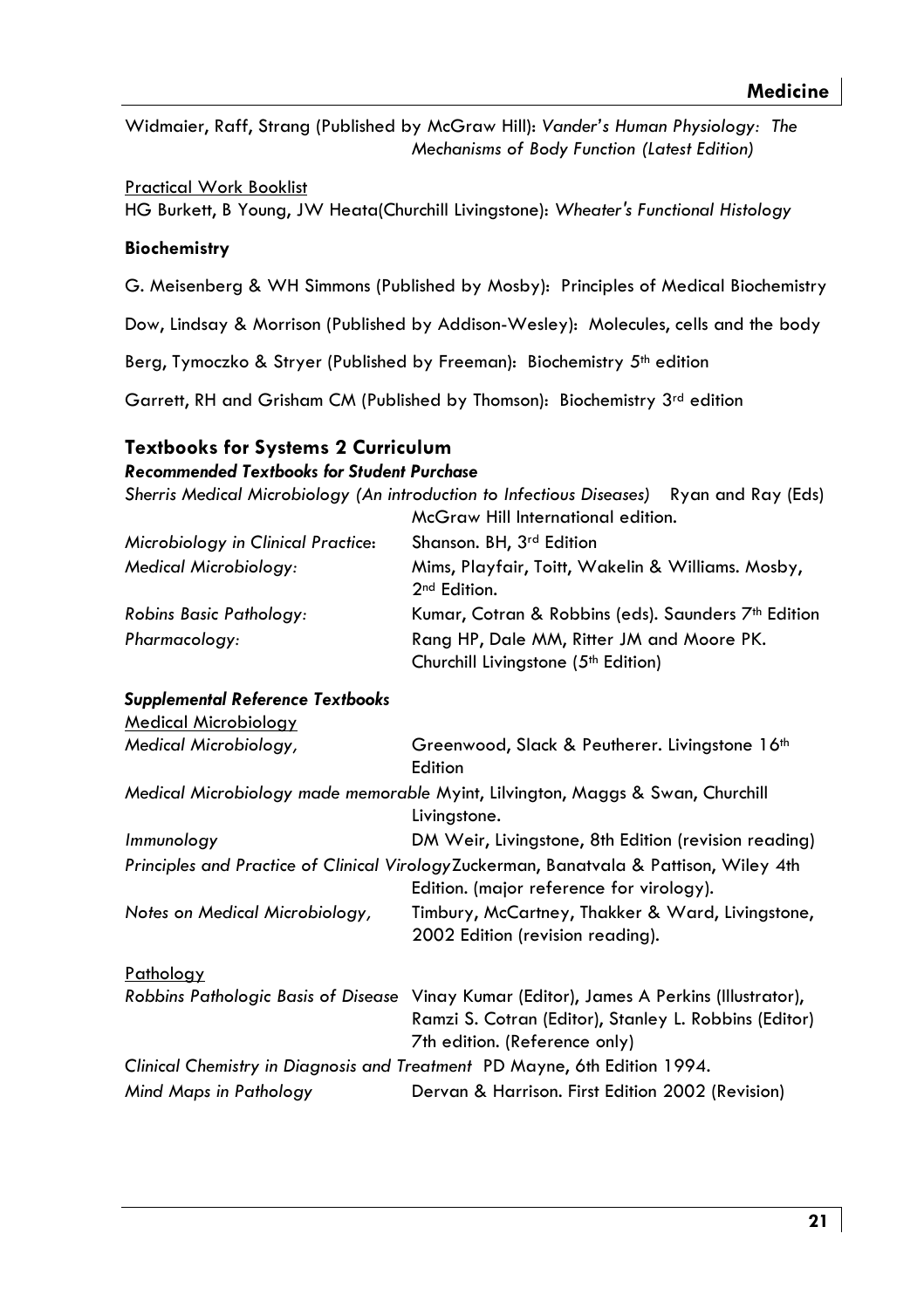### **University College Dublin**

| Pharmacology:                          |                                                                                 |
|----------------------------------------|---------------------------------------------------------------------------------|
| <b>Basic and Clinical Pharmacology</b> | Katzung BG: (9th Edition)                                                       |
| Clinical Pharmacology                  | Bennett & Brown, Churchill, Livingstone, (9th Edition)                          |
| Integrated Pharmacology                | Page, Sutter, Walker & Hoffman. Mosby, (2nd<br>Edition.)                        |
| Medical Pharmacology at a Glance       | Neal, Blackwell Science 4th (Edition), (revision<br>readina)                    |
| <b>Medical Pharmacology</b>            | Winstanley & Walley. Churchill Livingstone, (2nd<br>Edition) (revision reading) |
| <b>Pharmacology Condensed</b>          | Dale and Haylett, Churchill Livingstone                                         |
| <b>Clinical Science</b>                |                                                                                 |
| <b>Clinical Examination</b>            | Talley NJ and O'Connor S (3rd edition 1996)                                     |

### Fourth Medical Year and Final Year

### **Therapeutics**

|                | Alstead, Girdwood and MacGregor: Textbook of Medical Treatment. |
|----------------|-----------------------------------------------------------------|
| Laurence, D.R: | Clinical Pharmacology, The Manual of Therapeutics               |
|                | (Washington University).                                        |

### For Reference:

| Goodman and Gilman:                | The Pharmacological Basis of Therapeutics. |
|------------------------------------|--------------------------------------------|
| Martindale:                        | Extra Pharmacopoeia. (Vol. I).             |
| Modell:                            | Drugs of Choice.                           |
| Packman:                           | Manual of Medical Therapeutics.            |
| Drugs and Therapeutic Bulletin.    |                                            |
| <b>Adverse Reactions Bulletin.</b> |                                            |

### **Public Health Medicine and Epidemiology**

| Required Reading:               |                                                                                                                                                     |
|---------------------------------|-----------------------------------------------------------------------------------------------------------------------------------------------------|
|                                 | R Beaglehole, R Bonita, T Kjellstrom: Basic Epidemiology (Published by World Health                                                                 |
|                                 | Organisation, Geneva 1993)                                                                                                                          |
| C Kelleher, J Solan, D McKeown: | Lecture Notes on Public Health Medicine in Ireland (3rd<br>edition, Department of Health Promotion, National<br>University of Ireland, Galway 2001) |
| <b>Additional Reading:</b>      |                                                                                                                                                     |
| L Daly, G Bourke:               | Interpretation & Uses of Medical Statistics                                                                                                         |
|                                 | (5th Edition, Blackwell 2000)                                                                                                                       |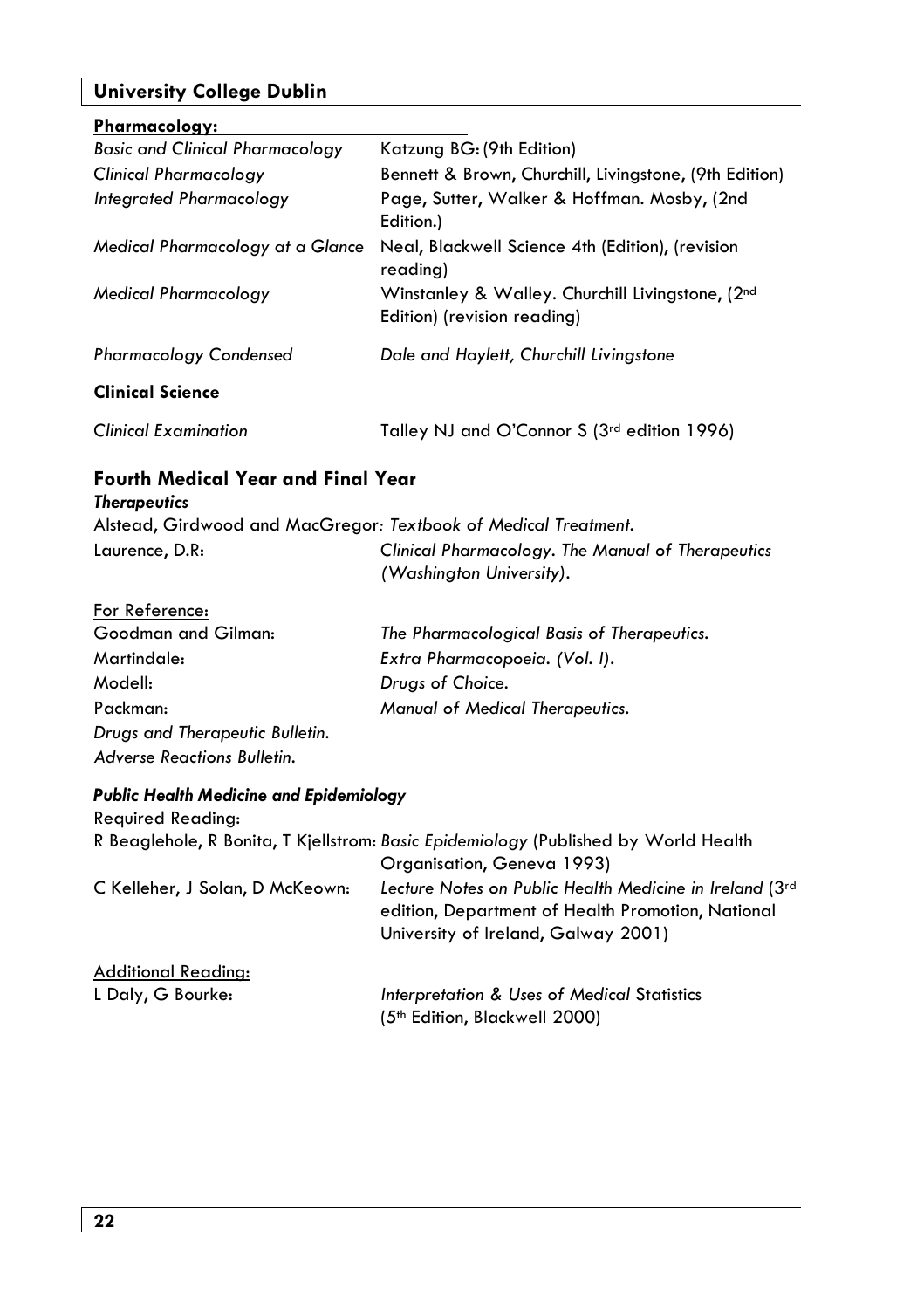**Leaal Medicine** 

| Textbooks Recommended:       |                                                                                 |
|------------------------------|---------------------------------------------------------------------------------|
| Gee and Watson:              | Lecture Notes on Forensic Medicine (5th ed., 1989).                             |
| Knight:                      | Legal Aspects of Medical Practice (5th ed., 1992).                              |
| The Medical Council:         | A Guide to Ethical Conduct and Behaviour (February<br>2004)                     |
| Simpson and Knight:          | Forensic Medicine (11 <sup>th</sup> ed., 1997)                                  |
| For Reference:               |                                                                                 |
| Cusack (ed):                 | Medico-Legal Journal of Ireland 1995 - 2005                                     |
| Brazier:                     | Medicine, Patients and the Law (3rd ed., 2003).                                 |
| Gresham:                     | A Colour Atlas of Forensic Pathology (1975).                                    |
| Kennedy and Grubb:           | Medical Law: Text and Materials (3rd ed., 2000).                                |
| Mason and McCall Smith:      | Law and Medical Ethics (5th ed., 1999).                                         |
| Polson, Green and Lee:       | Clinical Toxicology (3rd ed., 1983).                                            |
|                              | Annual Reports and Relevant Literature of the Medical Defence Union and Medical |
| <b>Protection Society.</b>   |                                                                                 |
| Relevant European Union Law. |                                                                                 |

Relevant Statutes of the Oireachtas and Ministerial Regulations.

#### **Medical Ethics**

#### **Basic Guidina Texts**

A Guide to Ethical Conduct, The Medical Council of Ireland, 2004 (6th Edition).

Medical Ethics: Course Source Pack (provided yearly by course director). Contains an outline of the main topics of the course; includes longer essays on the course themes and  $\mathbf{a}$ longer bibliography. Available  $from$ http://www.medicalcouncil.je/ fileupload/standards/Ethical Guide 6th Edition.pdf

### Four Basic Textbooks

Principles of Biomedical Ethics, by T L Beauchamp and J F Childress, OUP, 1994. Comprehensive. A classic in the field. A large substantial text. Approaches the subject from theoretical principles and their application to medical cases.

Pathways in Medical Ethics, by Alan G Johnson, Hodder & Stoughton, London, 1990. Basic and accessible textbook containing the elements of a first course. The author is professor of surgery at the University of Sheffield where he teaches medical ethics.

Ethical Dimensions in the Health Professions, by Ruth Purtillo, Saunders, Philadelphia, 1999. Basic and accessible textbook. Very good survey of ethical perspectives. It is helpful particularly in approaching concrete ethical problems and the making of decisions. Abundant number of cases.

Life and Death in Healthcare Ethics: A short introduction, by Helen Watt, Rouledge, London 2000. An introductory textbook. A clear and very accessible book in size and content. Ideal as an introductory text for students in medical ethics.

### **Reference Texts**

Life, Liberty and the Defence of Dignity: The Challenge of Bioethics (San Francisco, 2002) and Towards a More Natural Science (Chicago 1985) both texts by Leon R Kass MD, Free Press, Macmillan, Chicago, 1985. Excellent collections of essays on medical ethics written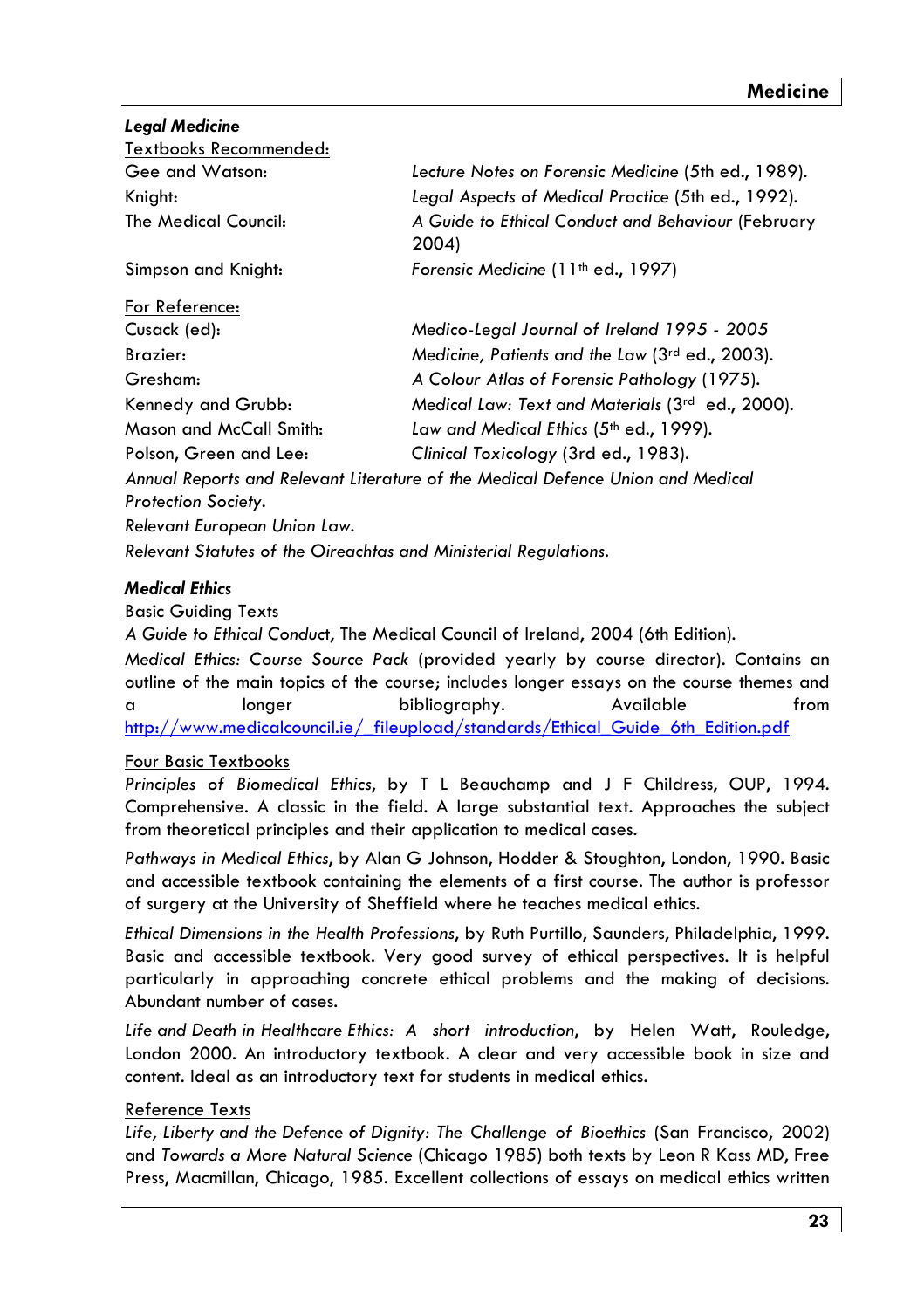### **University College Dublin**

by a scientist and medical doctor as well as a philosopher, also author of Human Cloning  $(1998).$ 

Law, Ethics and Medicine, Peter Skegg, Clarendon, Oxford, 1984. Basic in the field. A primary for the treatment of the relationship between medical ethics and law.

| <b>General Practice</b>        |                                                                            |
|--------------------------------|----------------------------------------------------------------------------|
| Stephenson A:                  | A textbook of General Practice                                             |
| Fraser R:                      | Clinical Method - A General Practice Approach                              |
| McWhinney I:                   | A textbook of Family Medicine                                              |
| Sackett D et al.               | Evidence Based medicine: How to Practice and Teach<br>EBM                  |
| Greenhalgh T L:                | How to read a paper                                                        |
| Skrabanek O and McCormick J:   | <b>Follies and Fallacies in Medicine</b>                                   |
| Doyle D:                       | Domiciliary Palliative Care $-\alpha$ Guide for the Primary<br>Care Team   |
| Grainger C:                    | <b>Stress Survival Guide</b>                                               |
| <b>Consultation Skills</b>     |                                                                            |
| Pendleton D et al:             | The Consultation – an Approach to Learning and<br>Teaching                 |
| Tate P:                        | The Doctor's Communication Handbook.                                       |
| Psychiatry                     |                                                                            |
| Puri, Laking, Treasadon:       | Textbook of Psychiatry                                                     |
| <b>Barraclough Gill Clear:</b> | Hughes' Outline of Modern Psychiatry                                       |
| Rees, Lipsedge, Ball:          | Textbook of Psychiatry                                                     |
| Katona, Robertson:             | Psychiatry at a Glance                                                     |
| Elkin:                         | Introduction to Clinical Psychiatry                                        |
| Graham:                        | Child Psychiatry - a Developmental Approach                                |
|                                | Standard Reference Books: (Available in University and Hospital Libraries) |
|                                |                                                                            |

|                  | Gelder, Gath, Mayou and Cowen (3 <sup>rd</sup> Edition):The Oxford Textbook of Psychiatry |
|------------------|-------------------------------------------------------------------------------------------|
| Kaplan, Sadock:  | Concise Textbook of Clinical Psychiatry                                                   |
| Kendell, Zealey: | A Companion to Psychiatric Studies                                                        |

#### Ophthalmology

Neame, H. and F.O. Williamson-Noble: A Handbook of Ophthalmology (Churchill).

### Otolaryngology

| Bull, PD (Blackwell Science): | Lecture notes on Diseases of the Nose, Throat and Ear. |
|-------------------------------|--------------------------------------------------------|
| Dhillon RS and East, CA:      | An Illustrated Colour Text Ear, Nose and Throat and    |
| Head and Neck Surgery         |                                                        |
| Colman BH:                    | Diseases of the Nose, Throat and Ear and Head and      |
|                               | Neck, Churchill and Livingstone                        |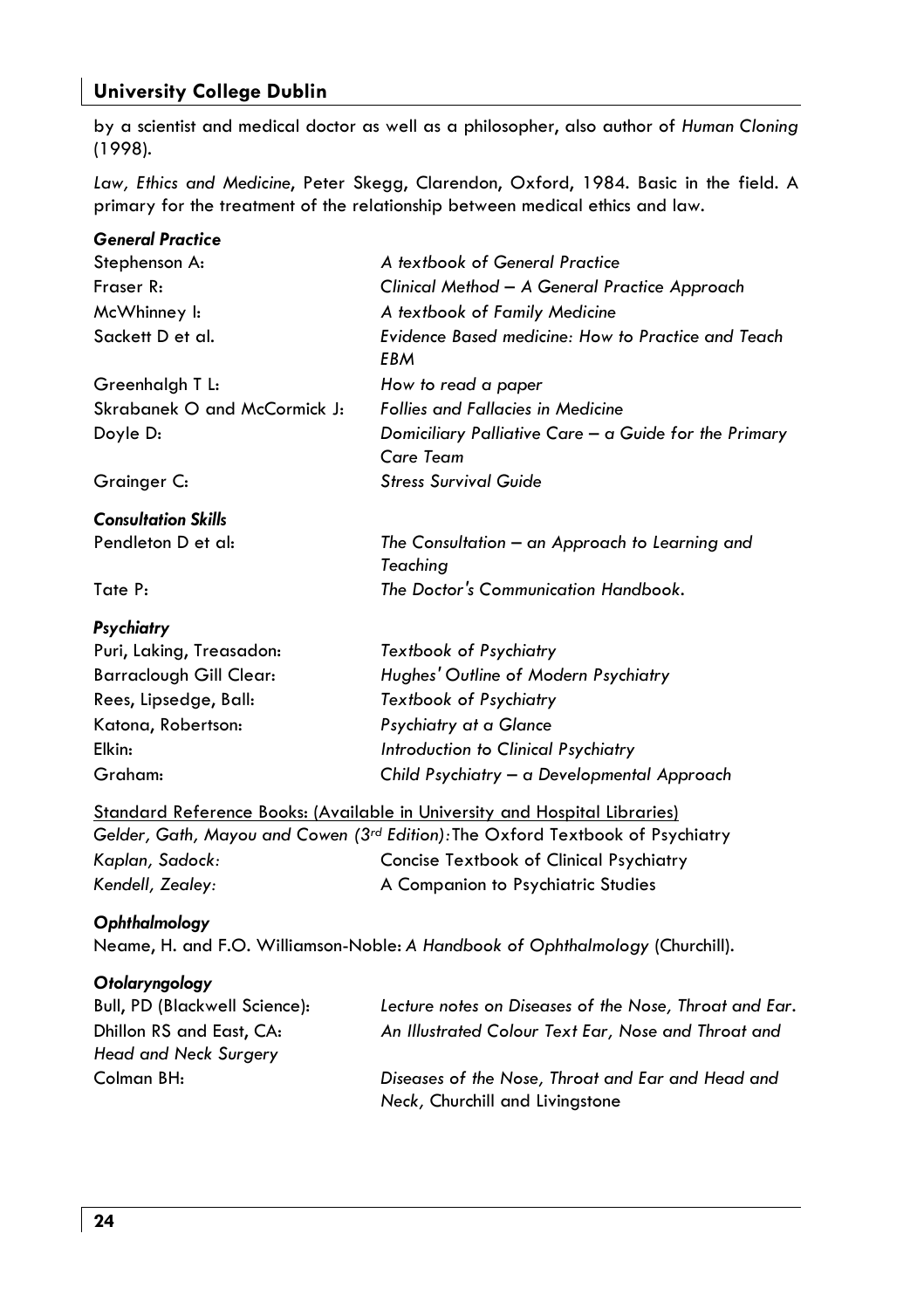### **Obstetrics and Gynaecoloay**

Beischer and Mackay: O'Driscoll and Meagher: lenkins. Symonds: Chamberlin: Imney:

#### **Paediatrics**

Lissauer and Clayden: Hull and Johnston-Olver et al-

Other Texts:

Gill and O'Brien: Loftus: Oski-Behrman, Kliegman and Arvin: Forfar and Arneil:

#### **General Interest Medicine**

Harrison's Principles of Internal Medicine, 15<sup>th</sup> edition Oxford Textbook of Medicine **Clinical Medicine** Kumar and Clarke (eds) Talley and O'Connor (Eds): Baliga (ed):

Cardiology E Braunwald (ed): JR Hampton (ed):

Rheumatoloav Klippel JH: Kelley et al (eds):

Infectious Diseases G Mandell (ed):

**Endocrinology** De Grost (ed):

Nephrology Brenner BM (ed): Brady HR and Wilcox CS (eds):

Haematoloay **Textbook of Haematology** 

Obstetrics and the Newborn. Mackay, Beischer, Cox and Wood: Illustrated Textbook of Gynaecology. Active Management of Labour. Listening to Gynaecological Patients' Problems. **Essentials of Obstetrics and Gynaecoloay. ABC** of Antenatal Care Obstetrics and Gynaecology

Illustrated Textbook of Paediatrics Waterston, Helms and Ward-Platt: Paediatrics - Understanding Child Health **Essential Paediatrics** Core Paediatrics and Child Health

> **Paediatric Clinical Examination Pathways in Paediatrics** Principles and Practices of Paediatrics Nelson Textbook of Paediatrics **Textbook of Paediatrics**

A Guide to Clinical Examination **MCQs in Clinical Medicine** 

Heart Disease, 5th edition **ECGs Made Easy** 

Rheumatology **Textbook of Rheumatology** 

Principles and Practice of Infectious Diseases

Endocrinology

The Kidney, 5<sup>th</sup> edition Therapy in Nephrology and Hypertension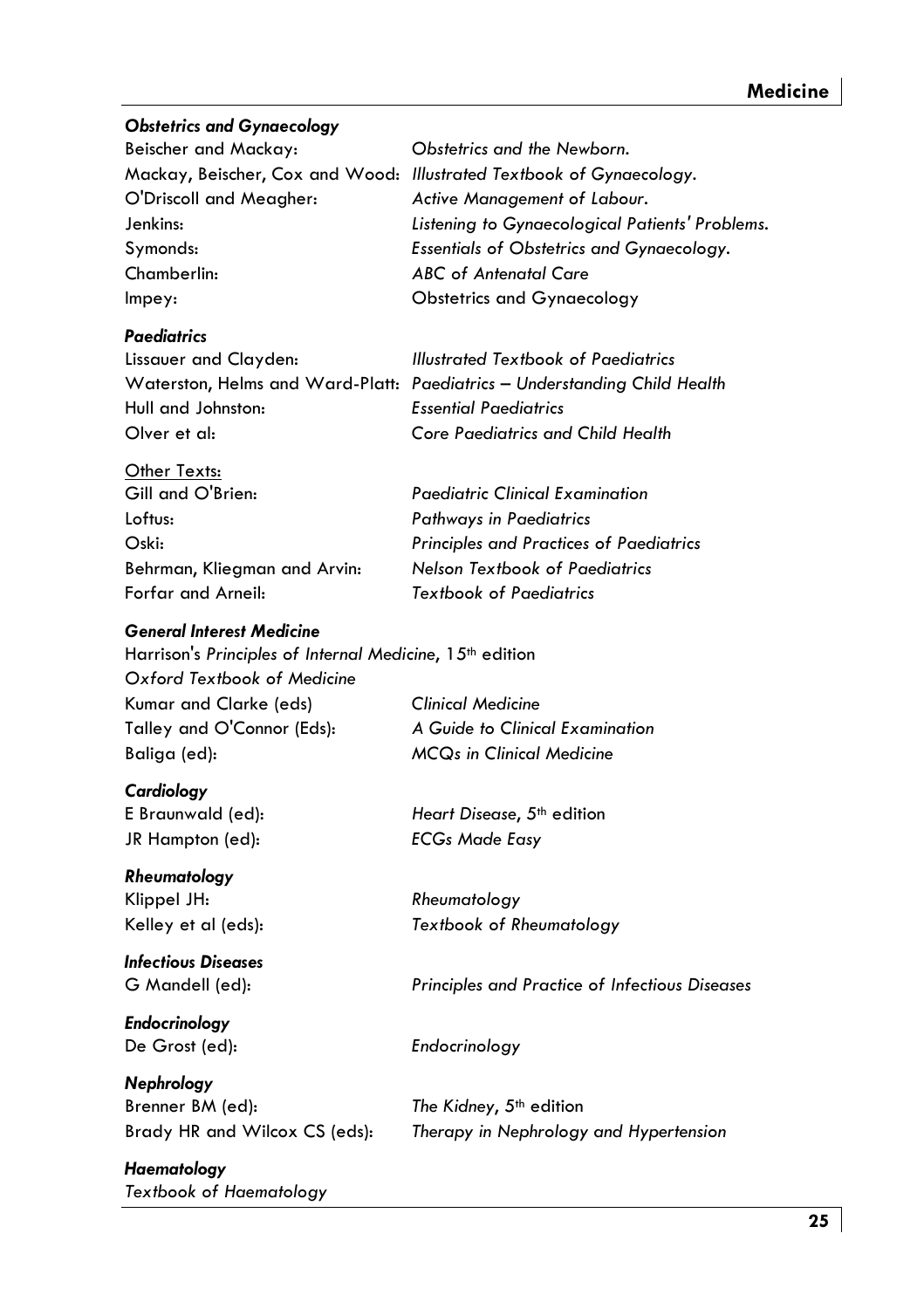### **University College Dublin**

| <b>Neurology</b><br>Adams and Victor (eds):                                              | Principles of Neurology, 6 <sup>th</sup> edition                                                                                                |
|------------------------------------------------------------------------------------------|-------------------------------------------------------------------------------------------------------------------------------------------------|
| Gastroenterology<br>Sleisenger and Fordtran (eds):                                       | <b>Gastrointestinal Disease</b>                                                                                                                 |
| <b>Inherited Diseases/Genetics</b><br>Scriver et al (eds):                               | The Metabolism and Molecular Basis of Inherited<br><b>Disease</b>                                                                               |
| Oncology<br>Holland et al:<br>De Vita Jnr et al (eds):                                   | <b>Cancer Medicine</b><br>Cancer: Principles and Practice of Oncology                                                                           |
| <b>Surgery</b><br>Textbook of Surgery: The Biological Basis of Modern Surgical Practice: | Courtney M. Townsend, Beauchamp R. Daniel, B.<br>Mark Evers, Kenneth L. Mattox. 16th ed. WB<br>Saunders, 31st October 2000 Published in USA     |
|                                                                                          | Bailey and Love's Short Practice of Surgery: R.C.G. Russell, N.S. Williams, C.J.K. Bulstrode.<br>23rd ed. Arnold, 25 Apr, 2000. Published in UK |
| Hamilton Bailey's Demonstration of Physical Signs in Clinical Surgery                    | J.S.P. Lumley. 18 <sup>th</sup> ed. Aranold, 8 May 2000.<br>Published in UK                                                                     |
|                                                                                          | An Introduction to the Symptoms and Signs of Surgical Disease: Norman Browse. 3 <sup>rd</sup> ed.<br>Arnold, 1997. Published in UK              |
| Principles and Practice of Surgery:                                                      | A.P.M. Forrest, D.C. Carter, I.B. Macleod. 3rd ed.<br>Churchill Livingstone, 1995 Published in UK                                               |
| Essential Surgical Practice: Basic Surgical Training: Vol 1:                             | A. Cuschiere, R.J. Steele, A.R. Moossa. 5 <sup>th</sup> ed, Arnold,<br>30 <sup>th</sup> March 2001. Published in the UK                         |
| <b>Current Surgical Diagnosis and Treatment:</b>                                         |                                                                                                                                                 |
|                                                                                          | Lawrence W. Way. 11 <sup>th</sup> ed. Appleton and Lange,<br>Oct, 2002. Published in the UK                                                     |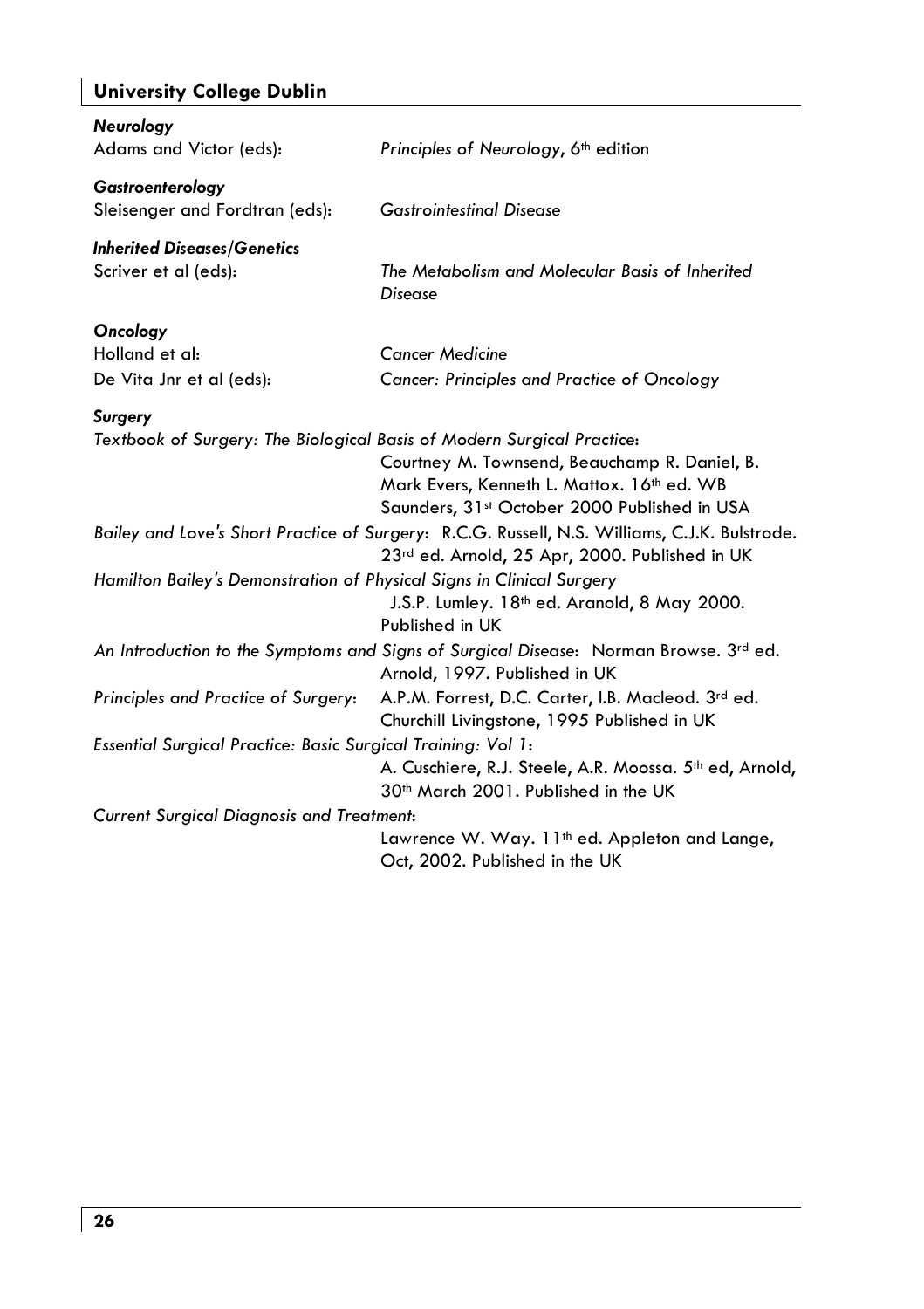### Dearee of Bachelor of Science (BSc) in Medical **Subiects**

- 1 The Degree of BSc with Honours in medical subjects may be conferred in any one of the following subjects:
	- (a) Anatomy;
	- (b) Biochemistry;
	- (c) Medical Microbiology;
	- (d) Pathology;
	- (e) Pharmacology;
	- $(f)$ Physiology.

At the discretion of the Professors concerned, special instruction in related subjects may be arranged.

- 2 Students who have passed the appropriate University examination in Medicine in the corresponding subjects at a standard of at least Second Class Honours are eligible to take the BSc Degree in that subject.
- 3 To be eligible to pursue the Degree of BSc in Biochemistry, students must have passed the First Medical Examination with Honours and must also have passed the Second Medical Examination.
- 4 Candidates who hold the Degrees of MB, BCh and BAO may be recommended by the School of Medicine & Medical Science for admittance to the Honours Degree courses in any one of the subjects  $(a)$  to  $(f)$ .
- 5 For admission to the Honours Degree Examination in subjects (a) to (f), candidates must have attended the prescribed courses for at least three terms.

The following are the prescribed courses:

### Anatomy and Physical Anthropology

To be eligible to pursue the Degree of BSc in Anatomy, students must have passed the Foundation year of Medicine, First year of Medicine and Second Year of Medicine to include systems 1 and systems 11 courses. Students must attain an overall Second Class Honours in Systems 1.

The course extends over one academic year and consists of lectures and practicals in Advanced Anatomy, including Morphology, Embryology and Physical Anthropology. Students are also required to pursue a research project during the year.

### **Biochemistry**

Courses extend over one year and consist of lectures, seminars and practical work in Biochemistry devoted to more advanced aspects of the subject. Students are also required to pursue a research topic.

### Medical Microbiology

Courses extend over one year and are directed to more advanced aspects of the subject.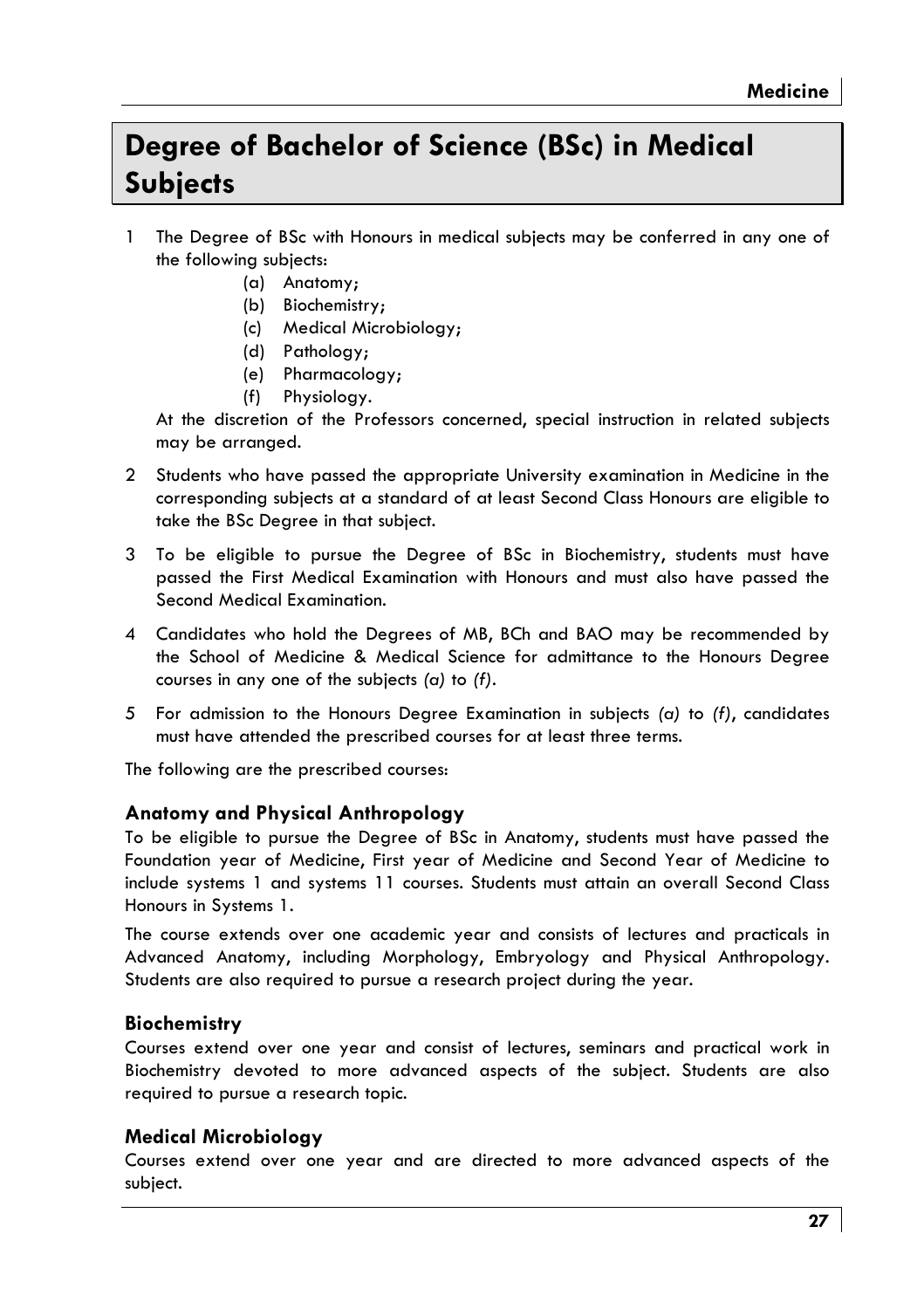### **University College Dublin**

### Pathology

Courses extend over one year and are directed to more advanced aspects of the subiect.

#### Pharmacology

Courses extend over one year and are directed to more advanced aspects of the subject. Courses consist of lectures/tutorials, research seminars, discussion sessions on articles from the literature and practical work.

Students are also reauired to pursue a research project and present a thesis on this work as part of the examination.

#### Physiology

Courses extend over one year and consist of lectures and/or assigned reading, seminars and practical work in physiology devoted to more advanced aspects of the subject.

**Students** are also reauired  $t_0$ pursue  $\alpha$ research project.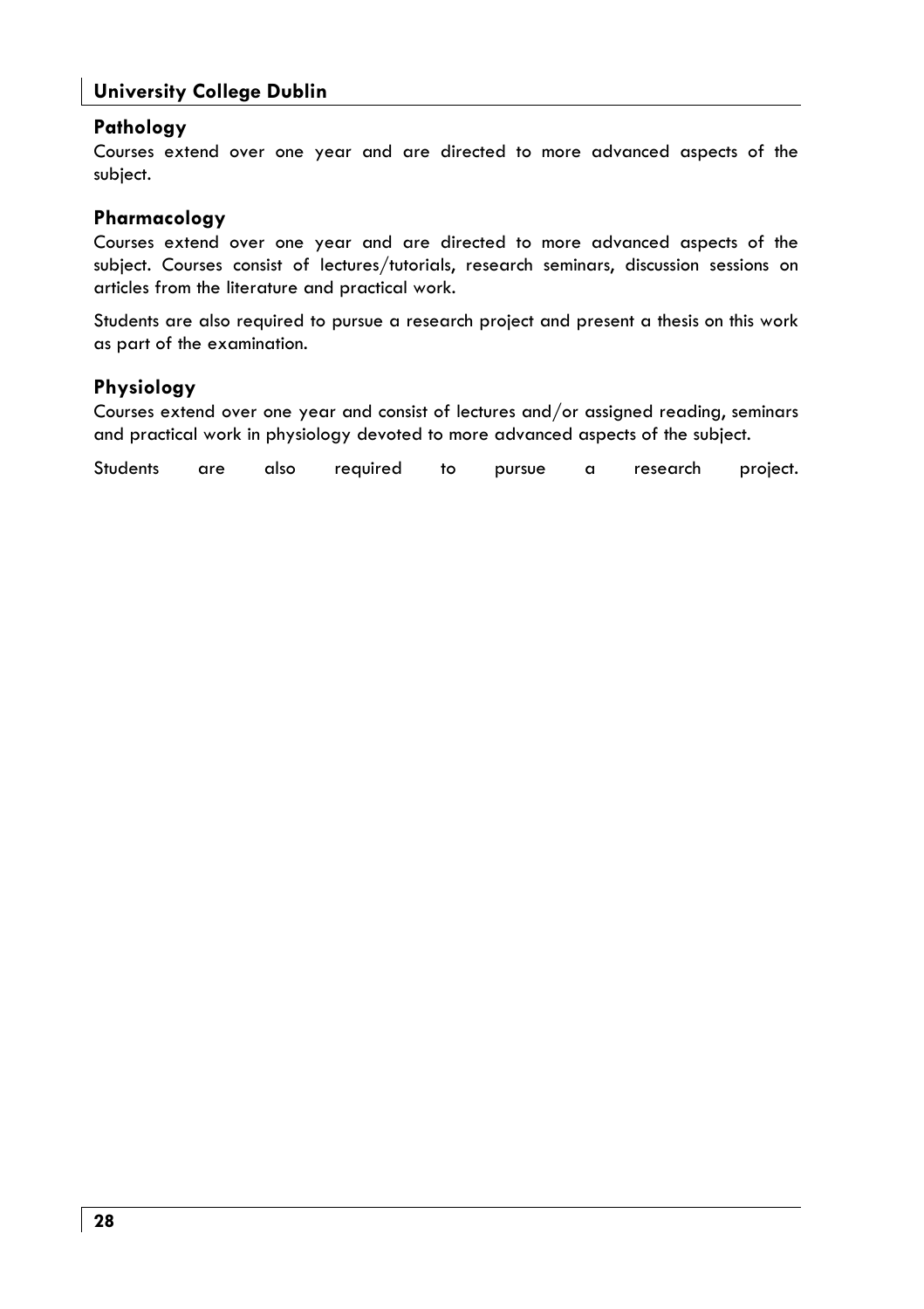### Degree of Bachelor of Medical Science (BMedSc)

The Bachelor of Medical Science may be awarded to students who have passed the relevant University examinations, having satisfactorily attended courses in the first three years of the medical course. Where, because of qualifications, degrees or other proven academic achievement on entry to the medical course, a student is aranted exemption from subjects of this course, the BMedSc may be awarded on satisfactory completion of the non-exempted subjects and on passing the relevant University examinations in these subjects.

To be eligible for the award of the degree, candidates must present a thesis of between 8,000 and 10,000 words, excluding references, on an assigned topic agreed with the relevant school of one of the following subjects: Anatomy, Biochemistry, Medical Microbiology, Pathology, Pharmacology, Physiology, Public Health Medicine and Epidemiology or applied clinical aspects of these subjects. The degree may be awarded with honours.

The degree will be available ordinarily to students completing the Third Medical Year in the current academic year and to those who meet the above requirements but have left the School of Medicine and Medical Science without attaining the degrees of MB BCh BAO. The degree may also be made available to others who meet the above requirements, subject to School of Medicine & Medical Science approval.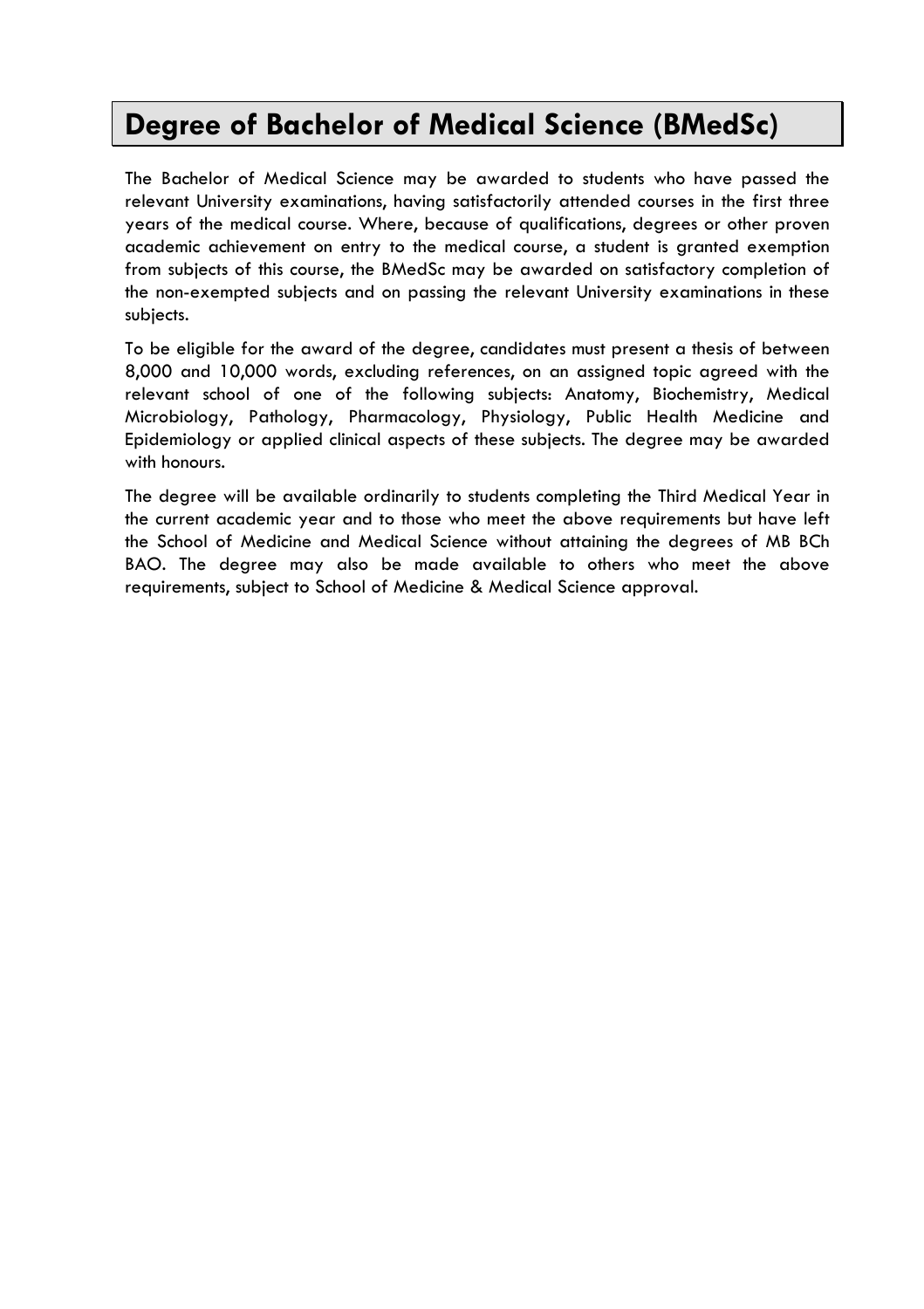### **Postaraduate Dearees**

# **Postgraduate Degrees**

### Degree of Master of Science (Basic Medical Subjects)

Anatomy, Biochemistry, Healthcare Informatics, Medical Microbiology, Pathology & Physiology

### **Degree of Master of Science**

- General Practice
- Sports Physiotherapy

**Degree of Master of Obstetrics** 

**Degree of Master of Surgery** 

**Degree of Doctor of Medicine** 

Degree of Doctor of Philosophy

# **Diplomas**

**Higher Diploma in Child Health** 

Higher Diploma in Medicine (Forensic Medicine)

**Higher Diploma in Healthcare (Informatics)** 

Higher Diploma in Healthcare (Risk Management)

Higher Diploma in Medicine (Dermatology)

Higher Diploma in Community Ophthalmology

Diploma in Emergency Medical Technology

## **Certificates**

Certificate in Healthcare Informatics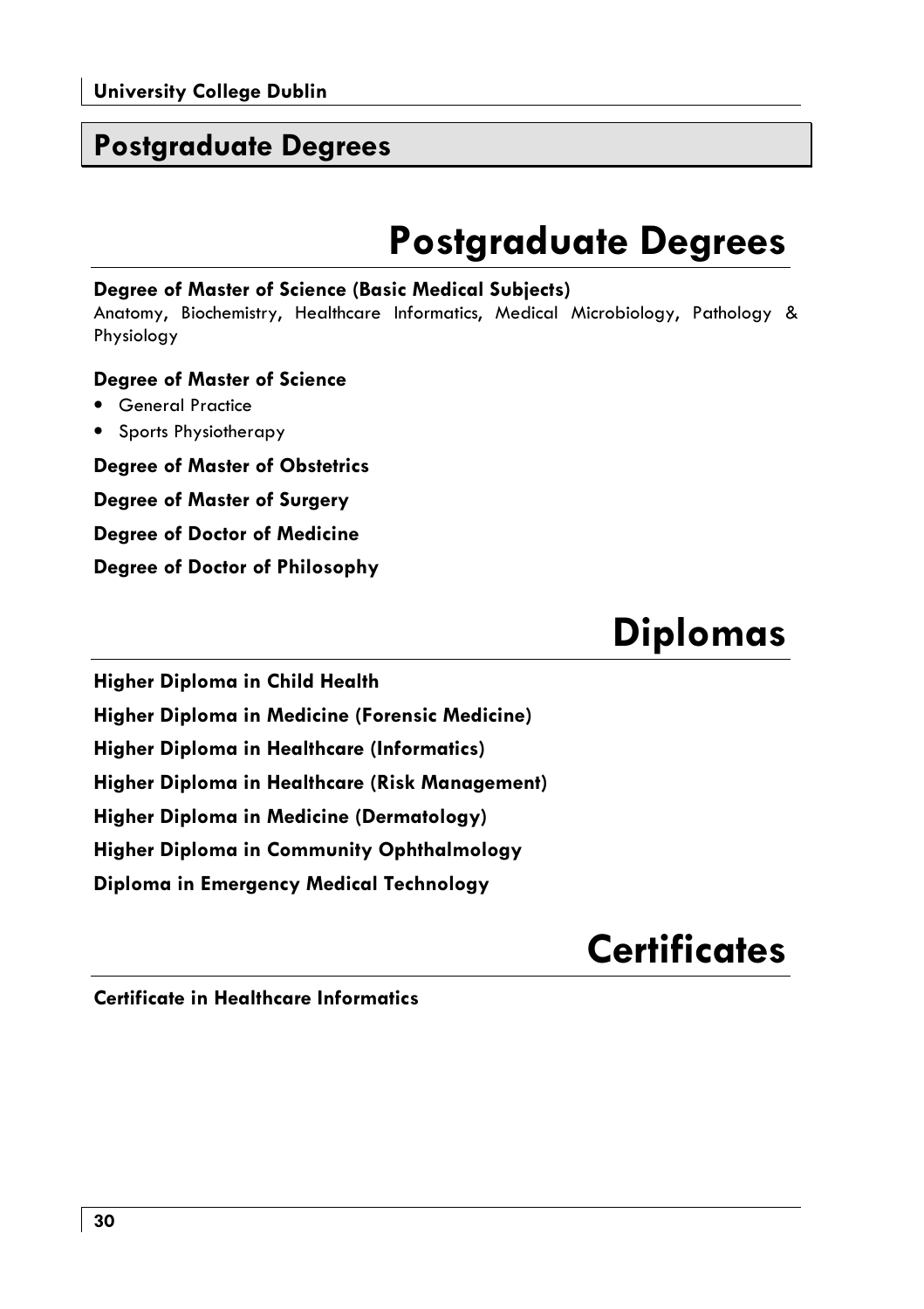### Dearee of Master of Science (MSc) Basic Medical Subiects

A candidate who has obtained the Degrees of MB BCh BAO, BSc (Physiotherapy), BSc (Radiography) or BSc (Nursing) from the National University of Ireland, or other primary degree or other qualification deemed equivalent by the College of Life Sciences, and who wishes to obtain further postgraduate training in their chosen branch of Medicine or allied subjects related to Medicine, with particular reference to the academic and research aspects, shall be eligible to enter for the Degree of MSc. The Degree may be obtained by thesis (Mode I) or by examination (Mode II).

### **MSc Degree by Thesis (Mode I)**

Candidates must attend for at least three terms and carry out research under the direction of the professor (or university lecturer) in the subject concerned. The thesis presented by the candidate is to embody the results of this research. The School of Medicine & Medical Science may approve of the work being carried out elsewhere under the direction of the professor (or university lecturer) in the subject concerned.

Candidates may be required to pass an oral examination in the subject matter of the thesis if the examiners so decide. Three copies of the thesis must be lodged with the Supervisor of Examinations, University College Dublin, on or before the date fixed by the university.

### MSc Degree by Examination and Thesis (Mode II)

The course is full-time covering twelve months. The course can also be taken on a parttime basis over at least two years. It will be divided into Section A and Section B. Section A will be aimed at that aspect of Medicine, or the allied subject related to Medicine, and will be directed by the relevant school. The student will follow the teaching programme made available, including lecture demonstrations in research techniques and will take part in the teaching of undergraduate students. The examinations for Section A are normally held in May. Section B will consist of a research project and thesis. The thesis must be presented before November of the year in which the examinations are taken.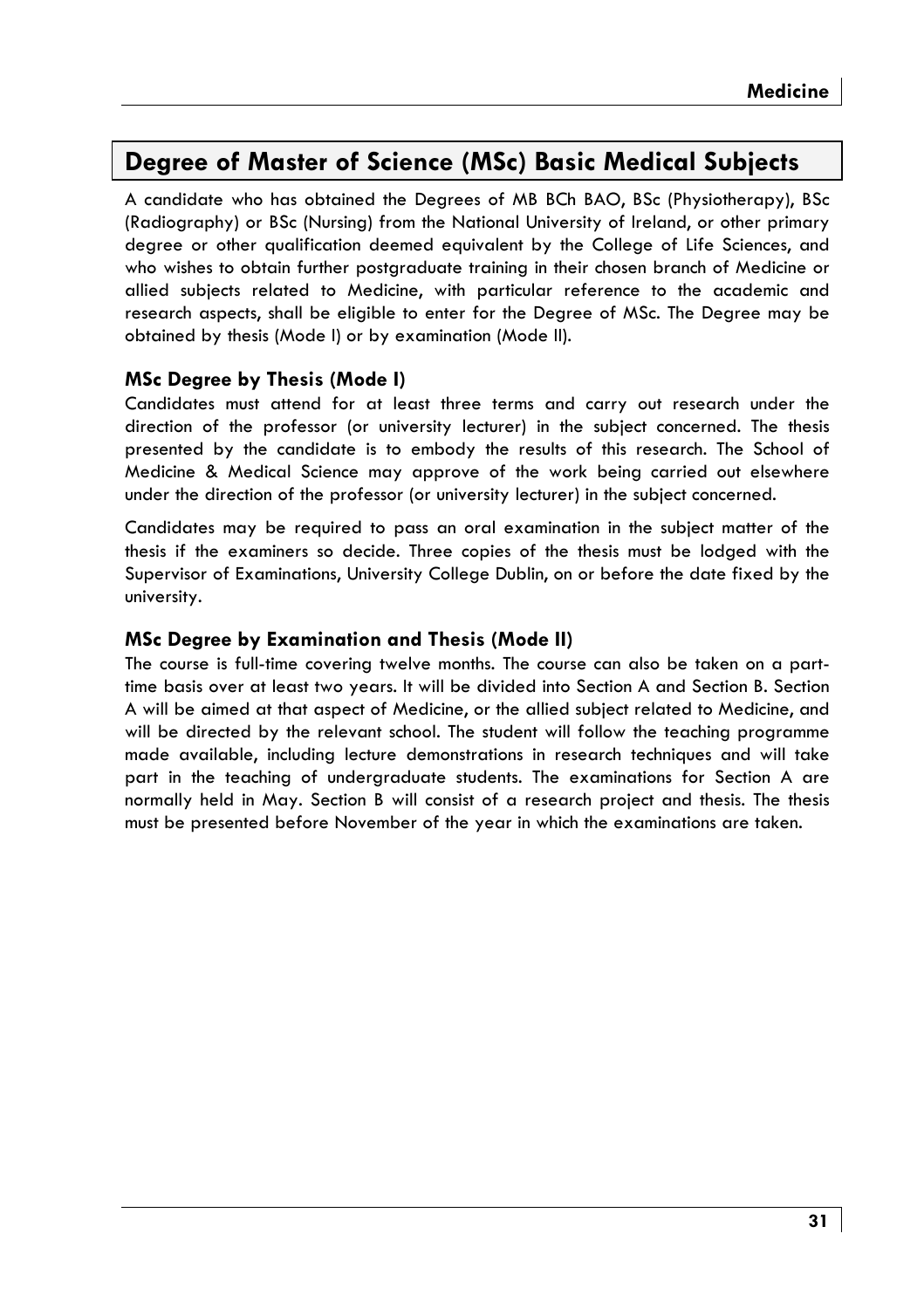### Dearee of Master of Science (MSc) (General Practice) MDMXP0001 (Mode II)

### Dearee of Master of Science (MSc) (Medical Subjects) (General Practice)

### MDMRP0001 (Mode I)

This is a two-year part-time course leading to an MSc (GP) Degree. The course provides a stimulating, academically engaging and practically based course aimed to enhance the abilities of medical practitioners in areas relevant to general practice.

Good primary, personal and continuing care in general practice requires high quality clinical competencies and an excellent understanding of the context in which care is provided. Our aim is to enhance the capacity of general practitioners to understand and deal effectively with that context by critically evaluating the evidence, understanding how health systems evolve and enhancing team-working skills.

### **Course Outline**

The MSc (GP) can be undertaken by research or taught modes.

The research mode (Mode I) involves completion of a major thesis on a topic relevant to aeneral practice.

The taught mode (Mode II) consists of four taught modules and the completion of a minor thesis

### Mode 1

A major thesis is to be completed on a topic relevant to general practice. Candidates applying for Mode 1 will be required to submit a proposal for a research thesis prior to acceptance onto the course. Individual proposals will be discussed with the candidate prior to entry to Mode 1. Candidates undertaking a major thesis will be assigned a school supervisor for the thesis.

### Mode 2

Mode 2 consists of a taught course over two years and the completion of a minor thesis. The taught modules will take place one full day a week over the academic term. There are 5 modules in Mode 2.

Modules 1,2 & 3 are completed in Year 1

Modules 4 & 5 are completed in Year 2

### Module 1 Research Methods and Statistics

Evidence based medicine, critical reading, statistics, research methodology, study design, ethical issues in research, preparing research proposals and the transference of evidence to practice.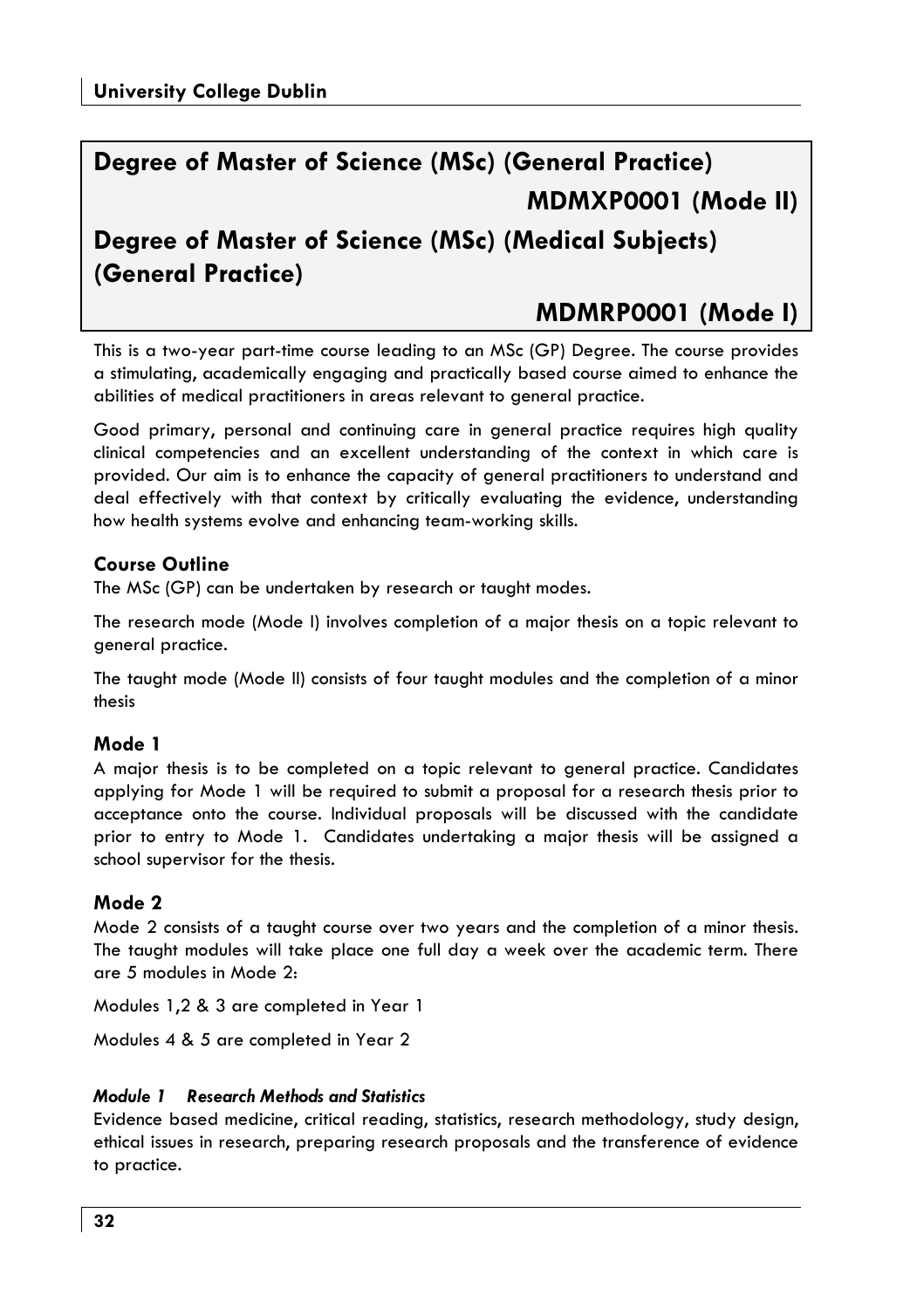### Module 2 General Practice and Health Systems

This is a double module consisting of two components.

### **General Practice and Health Systems**

General Practice in Ireland: past, present and future; primary care and general practice; international models of healthcare; the Irish healthcare system and patients and doctors (including advocacy and community health action).

#### **Services and Clinical Attachments**

This component of Module 2 consists of assignments in a variety of primary care and community based settings.

#### Module 3 Child Health

Topics relevant to child health including determinants of child health, caring for children with chronic illness and their families, communicating with children and reflective practice.

#### **Module 4 Teaching and Learning**

This module centres on developing teaching and learning skills and is practically based. Areas covered include adult learning theory, reflective learning, small group learning (dynamics and facilitation), communication skills teaching and assessment of learning. As part of the course candidates will apply the skills in teaching that they have learnt by undertaking short teaching sessions in a variety of settings. Aspects of lifelong learning and health in practice are also explored.

#### **Module 5 Minor Thesis**

Candidates are required to submit a completed minor thesis at the end of the Year 2 term. The thesis must be on a topic relevant to general practice. A mark will be awarded based on the minor thesis, which will contribute towards the overall grade.

### Assessment

Assessment for candidates in Mode 1 is based on their major thesis.

Assessment for candidates in Mode 2 is based on written examination, dissertation (minor thesis), continuous assessment, project work, essays and an oral (if considered necessary). A pass mark must be achieved in each module. Compensation between modules is not permitted. For further details on Marks and Standards please contact the School of Medicine & Medical Science.

### **Admission Requirements**

Applications are welcomed from all registered medical practitioners. Places are limited by availability. International students must satisfy the College of Life Sciences requirements for proficiency in both written and spoken English. Interview may be necessary before acceptance onto the course.

### **Study leave and CME credits**

The MSc (GP) is recognised for GMS study leave by the Irish College of General Practitioners. General Practitioners on the Medical Council Specialist Register may claim CME credits for the course.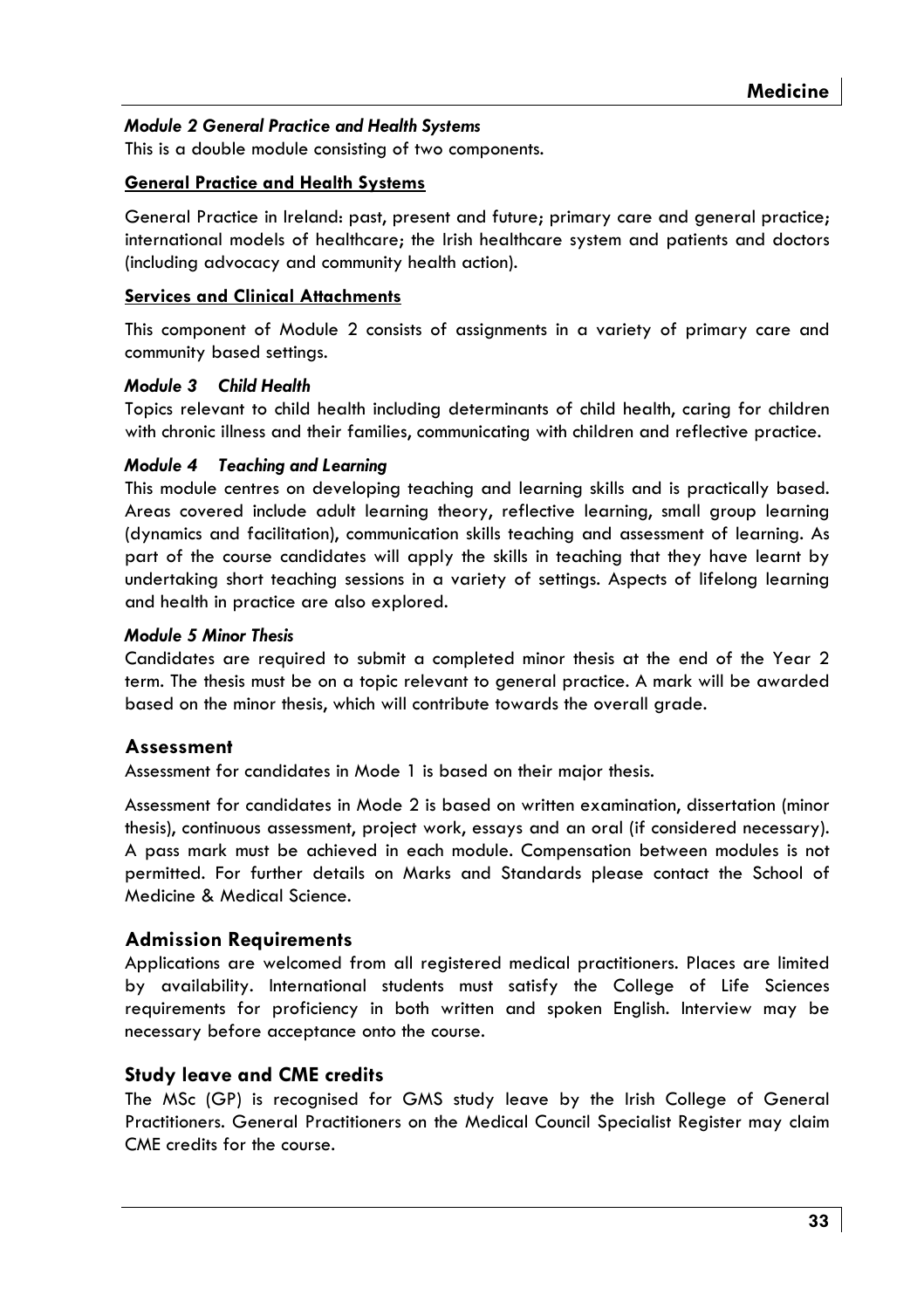### **University College Dublin**

### **Applications**

Application forms and further details are available from www.ucd.ie/pastudy/

To apply for the MSc (GP) please send a completed application form to:

MSc (GP) Co-ordinator UCD, School of Medicine & Medical Science **Coombe Healthcare Centre** Dolphin's Barn Street Dublin 8

Tel: +353-1-473 0895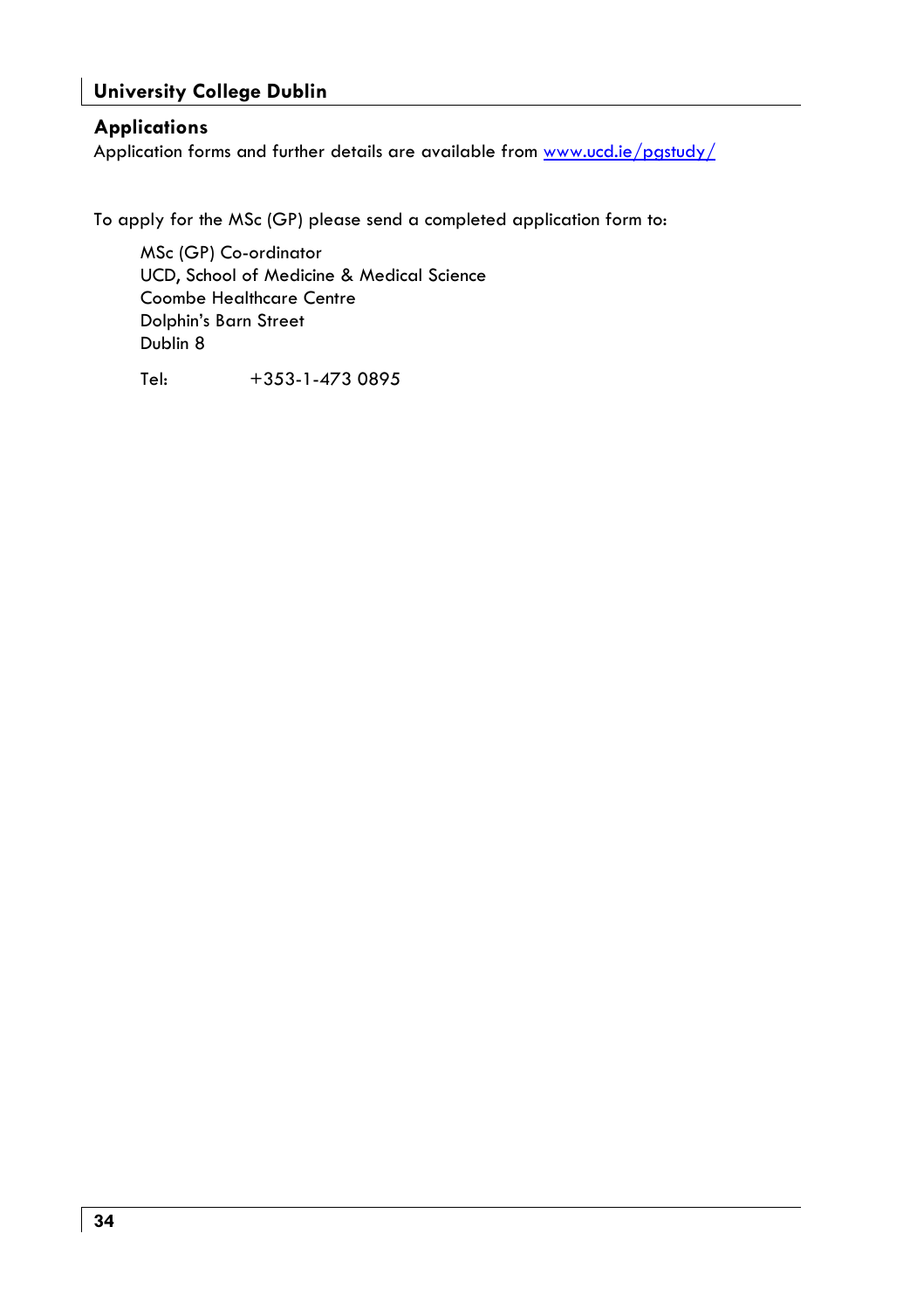### **Dearee of Master of Obstetrics (MAO)**

### MDMRP0005

A candidate who has obtained the Degrees of MB BCh BAO from the National University of Ireland or Licentiates of the Royal College of Surgeons in Ireland shall be eligible to obtain the Degree of MAO. Graduates of any other University or students of advanced standing who possess a medical qualification deemed to be equivalent to the primary degree of Medicine of the University, and who shall have fulfilled all other prescribed conditions as to the manner in which such Dearee of Master of Obstetrics may be obtained, shall be eligible to obtain the Degree of MAO, provided that they are working in a recognised teaching hospital or in a school of the University under the direction of the Head of the School or of a Professor of the University.

### **Regulations**

- The candidate shall apply to the School of Medicine & Medical Science for permission to present for the Degree of Master of Obstetrics by thesis at least twelve months before presentation of the thesis for examination.
- The application, which should be in triplicate, should be accompanied by:  $\overline{2}$ 
	- A detailed outline of the proposed area of research and its aims;
	- Details of experience in the subject chosen;
	- Information on the facilities available for carrying out the research and the  $\bullet$ methods to be used:
	- A statement from the Head of the School in which the work is to be carried out, or from an appropriate referee, as to the applicant's suitability to undertake the work and to confirm that the research has been approved by the appropriate body.
- 3 A period of not less than three years shall have elapsed from the time the candidate obtained the Degrees of MB BCh BAO or Licentiate of the Royal College of Surgeons in Ireland, not less than four years of which shall have been spent in the practice of obstetrics and gynaecology at a level approved by the School of Medicine & Medical Science.
- $\overline{4}$ The candidate must have passed a preliminary clinical examination in obstetrics and gynaecology; exemption from this examination may be granted if the School considers that the candidate holds a suitable obstetrical and gynaecological qualification acquired by examination.
- 5 The candidate must present a thesis, the work for which has been carried out over a period of not less than one year under the direction of the Professors of Obstetrics and Gynaecology. The College may approve of the work being carried out elsewhere.
- 6 Candidates must register with the University and pay the appropriate fee for the academic terms during which the research is undertaken.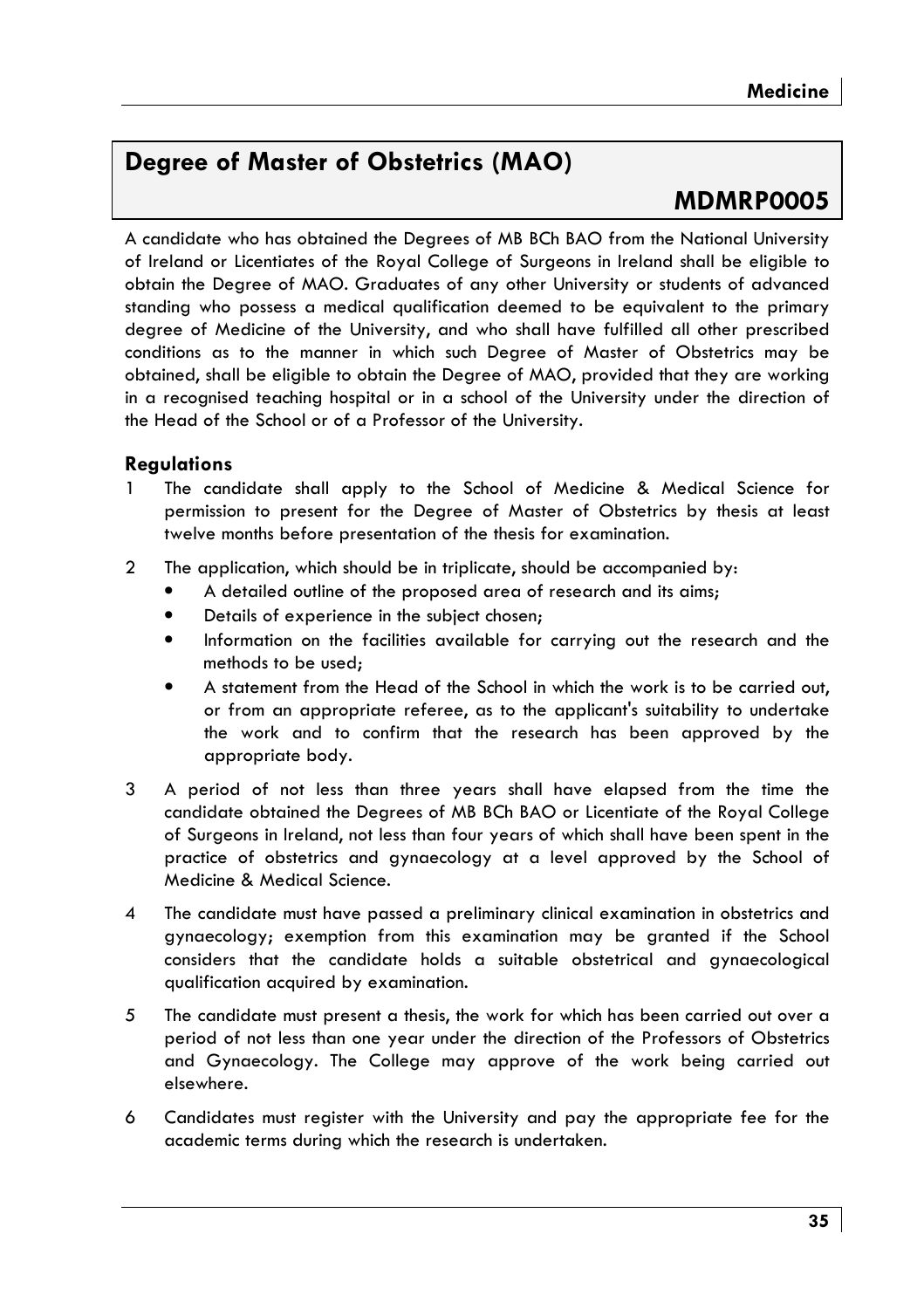The following further conditions for the award of the degree must be fulfilled:

- (a) The thesis shall embody original observations on the subject chosen and shall contain material that in the opinion of the examiners will ordinarily be suitable for publication in prestigious international peer-reviewed journals.
- (b) Candidates must produce evidence of having been substantially involved in carrying out research work over a period of one year before lodging the thesis for examination.
- (c) If the work is conducted elsewhere than in the area of Obstetrics and Gynaecology in the University, the candidate shall supply a statement from the Head of the School, or from an appropriate referee, indicating that the material in the thesis is the result of the candidate's personal effort, when the thesis is being lodged for examination.
- (d) Excellence in the standard of presentation is required and the recommendations concerning presentation must be adhered to.
- (e) Candidates shall advise the School of Medicine & Medical Science of their intention to lodge the thesis approximately six months in advance of submission. A brief summary of the work should also be supplied.
- (f) A thesis may not be lodged for examination until a period of at least twelve months has elapsed from the date of School approval and registration with the University.
- (g) Four copies of the thesis must be lodged in the Examinations Office, University College Dublin, Belfield, Dublin 4. Judgement will be made as soon as possible.
- (h) The candidate may be required to satisfy the examiners in an oral examination on the subject matter of the thesis.

### **Application Procedure**

Application forms are available from the UCD School of Medicine and Medical Science Postaraduate Studies University College Dublin **Earlsfort Terrace** Dublin 2  $+353 - 1 - 7167440$ Telephone: E-mail: Postgraduate.Medicine@ucd.ie

Completed applications must be accompanied by a non-refundable deposit of  $E$ 150.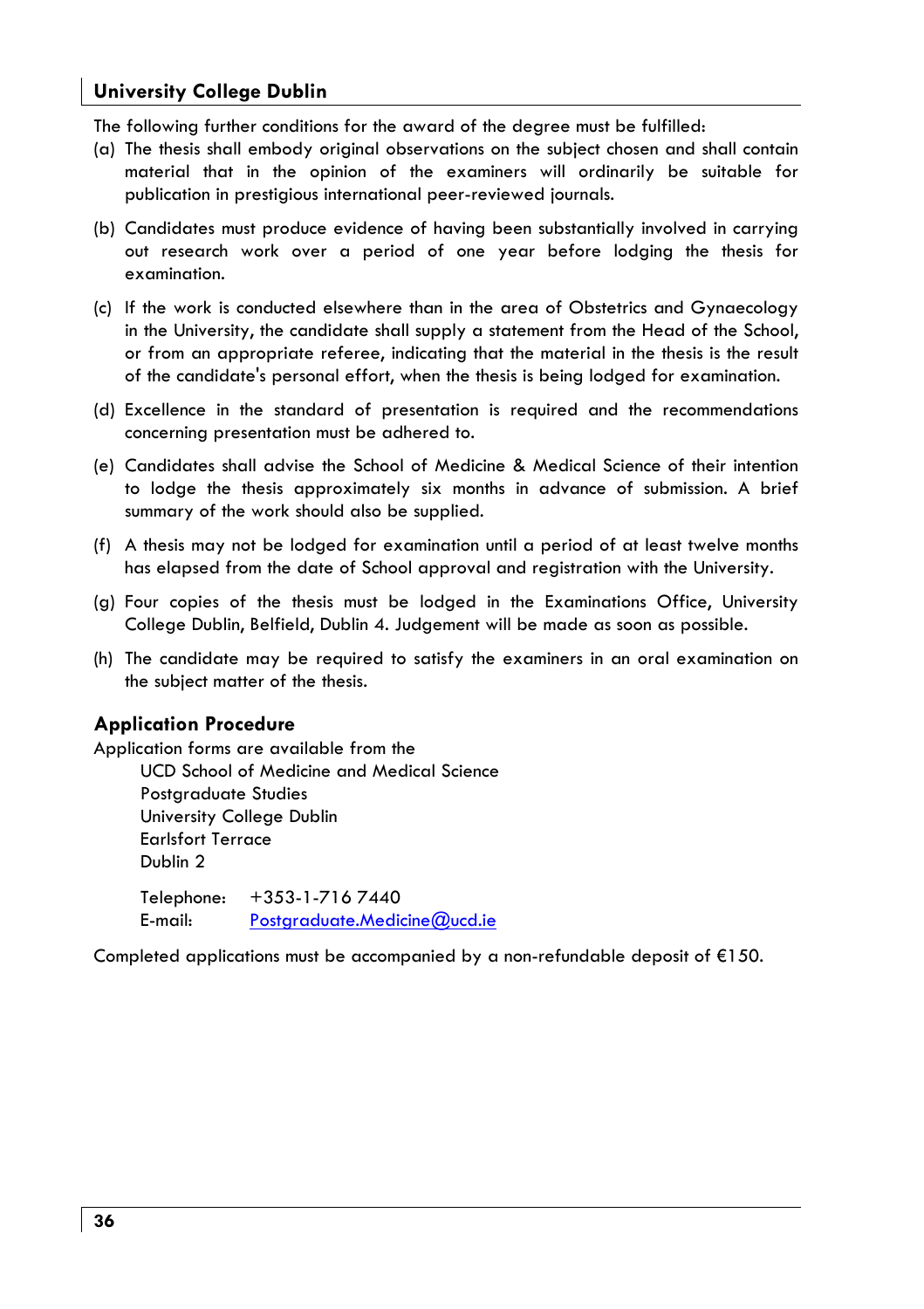### Dearee of Master of Surgery (MCh)

### **MDMRF0003** MDMRP0006

A candidate who has obtained the Dearees of MB BCh BAO from the National University of Ireland or Licentiates of the Royal College of Surgeons in Ireland shall be eligible to obtain the Degree of Master of Surgery (MCh). Graduates of any other University or students of advanced standing who possess a medical qualification deemed to be eauivalent to the primary dearee of Medicine of the University, and who shall have fulfilled all other prescribed conditions as to the manner in which such a degree of Master of Surgery may be obtained, shall be eligible to obtain the degree MCh provided that they are working in a recognised teaching hospital or in a school of the University under the direction of the Head of School or of a Professor of the University. A period of not less than three years shall have elapsed from the time the candidate obtained the Degrees of MB BCh BAO or Licentiate of the Royal College of Surgeons in Ireland.

### **Regulations**

- The candidate shall apply to the School of Medicine & Medical Science for permission to present for the Degree of Master of Surgery (MCh) by thesis at least twelve months before presenting the thesis for examination.
- $\mathcal{P}$ The application, which should be in triplicate, should be accompanied by:
	- A detailed outline of the proposed area of research and its aims;
	- Details of experience in the subject chosen;
	- Information on the facilities available for carrying out the research and the methods to be used;
	- A statement from the Head of the School in which the work is to be carried out. or from an appropriate referee, as to the applicant's suitability to undertake the work and to confirm that the research has been approved by the appropriate body.
	- Candidates may not submit proposals based on research previously used to gain membership of a College.
- The candidate must present a thesis for research work carried out in the area of 3 Surgery in the University under the direction of the Professors of Surgery. The minimum time required in the conduct of the research should be equivalent to at least one year's full-time research. The School of Medicine & Medical Science may approve of the work being carried out elsewhere.
- Candidates are required to be registered with the University and pay the  $\boldsymbol{\Lambda}$ appropriate fee.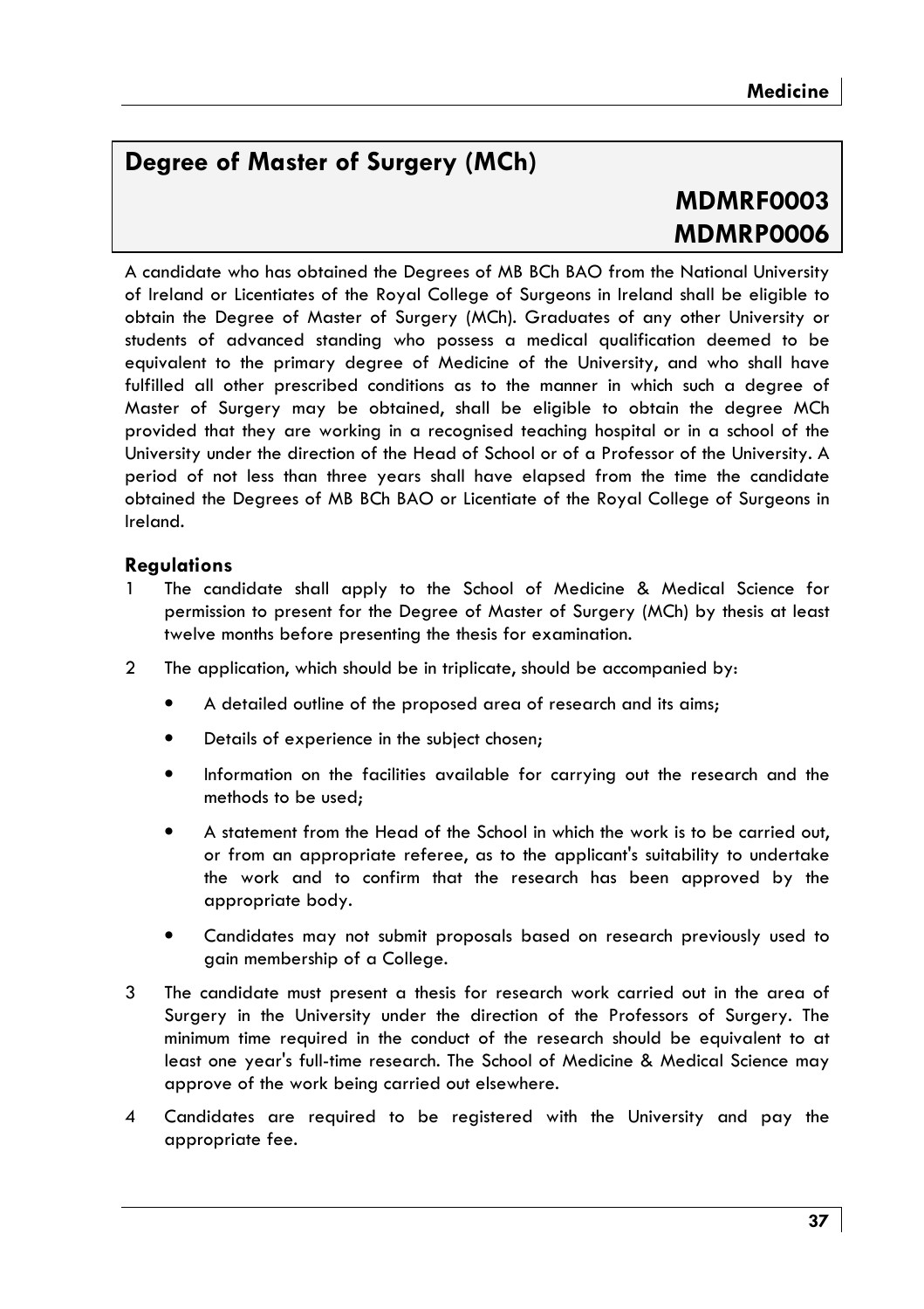The following further conditions for the award of the degree must be fulfilled:

- (a) The thesis shall embody original observations on the subject chosen and shall contain material that in the opinion of the examiners will ordinarily be suitable for publication in prestigious international peer-reviewed journals.
- (b) Candidates must produce evidence of having been involved in carrying out research work over a period equivalent to one year's full-time research before lodging the thesis for examination.
- (c) If the work is conducted elsewhere than in the Surgery area in the University, the candidate shall supply a statement from the Head of the School, or from an appropriate referee, indicating that the material in the thesis is the result of the candidate's personal effort when the thesis is being lodged for examination.
- (d) Excellence in the standard of presentation is required and the recommendations concerning presentation must be adhered to.
- (e) Candidates shall advise the School of Medicine & Medical Science of their intention to lodge the thesis approximately six months in advance of submission. A brief summary of the work should also be supplied.
- (f) A thesis may not be lodged for examination until a period of at least twelve months has elapsed from the date of School approval and registration with the University.
- (g) Four copies of the thesis must be lodged in the Examinations Office, University College Dublin, Belfield, Dublin 4. Judgement will be made as soon as possible.
- (h) The candidate may be required to satisfy the examiners in an oral examination on the subject matter of the thesis.

### **Application Procedure**

Application forms are available from the

**UCD School of Medicine and Medical Science** Postgraduate Studies University College Dublin **Earlsfort Terrace** 

Dublin<sub>2</sub>

+353-1-7167440 Telephone: E-Mail: Postgraduate.Medicine@ucd.ie

Completed applications must be accompanied by a non-refundable deposit of  $E$ 150.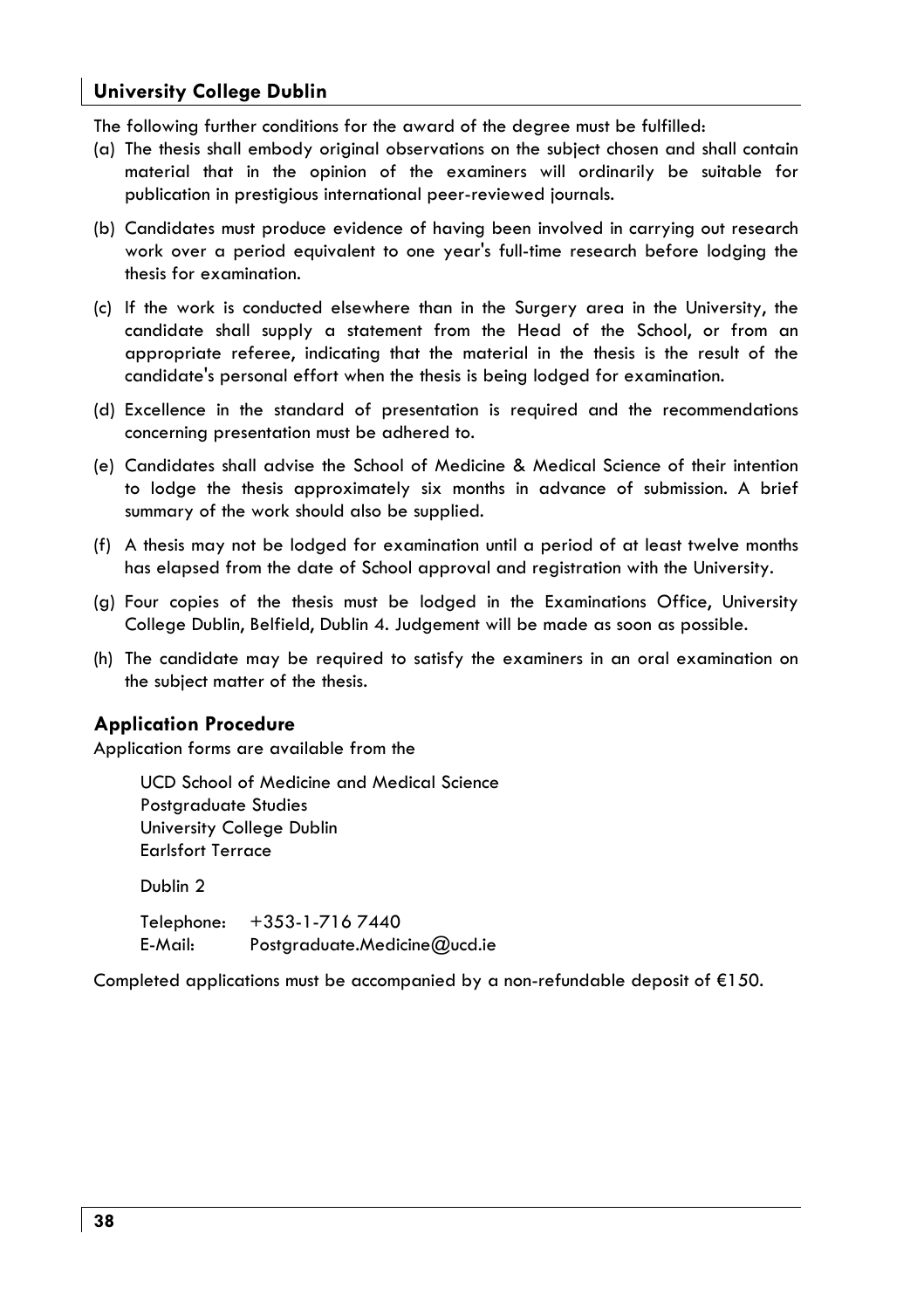### **Dearee of Doctor of Medicine (MD)**

### **MDDRF0001**

Subject to the provisions of the University Statute, a candidate shall be eligible to obtain the Degree of Doctor of Medicine fifteen terms after obtaining the Degree of Bachelor of Medicine.

A candidate shall be eligible to obtain the Degree of Doctor of Medicine

- (a) by thesis: or
- (b) by presenting published work embodying the results of personal observations or original research that, in the judgement of the examiners, is considered worthy of recognition by such degree.
- (c) A period of not less than 3 years shall have elapsed from the time the candidate obtained the Degrees of MB BCh BAO.

The University may grant the Degree of Doctor of Medicine to graduates of the University or Licentiates of the Royal College of Surgeons in Ireland who shall have fulfilled all prescribed conditions as to the manner in which such Degree of Doctor may be obtained. Graduates of any other University or students of advanced standing who possess a medical qualification deemed to be equivalent to the primary degree in Medicine of the University, and who shall have fulfilled all other prescribed conditions as to the manner in which such Degree of Doctor may be obtained, shall be eligible to obtain the Degree of Doctor of Medicine provided that they are working in a recognised teaching hospital or in a school of the University under the direction of the Head of the School or of a Statutory Professor of the University. The College, if satisfied that a prima facie case has been made, may appoint one or more of its members to advise on the work and preparation of the thesis.

### $\mathbf{u}$

### **Regulations**

- The candidate shall apply to the School of Medicine & Medical Science for permission to present for the Degree of Doctor of Medicine by thesis at least two years before presentation of the thesis for examination.
- The application, which should be in triplicate, should be accompanied by:  $\overline{2}$
- A detailed outline of the proposed area of research and its aims;
- Details of experience in the subject chosen;
- Information on the facilities available for carrying out the research and the methods to be used:
- A statement from the Head of the School in which the work is to be carried out, or from an appropriate referee, as to the applicant's suitability to undertake the work, detailing the percentage of protected research time devoted to the project on an annual basis, and confirming that the research has been approved by the appropriate body.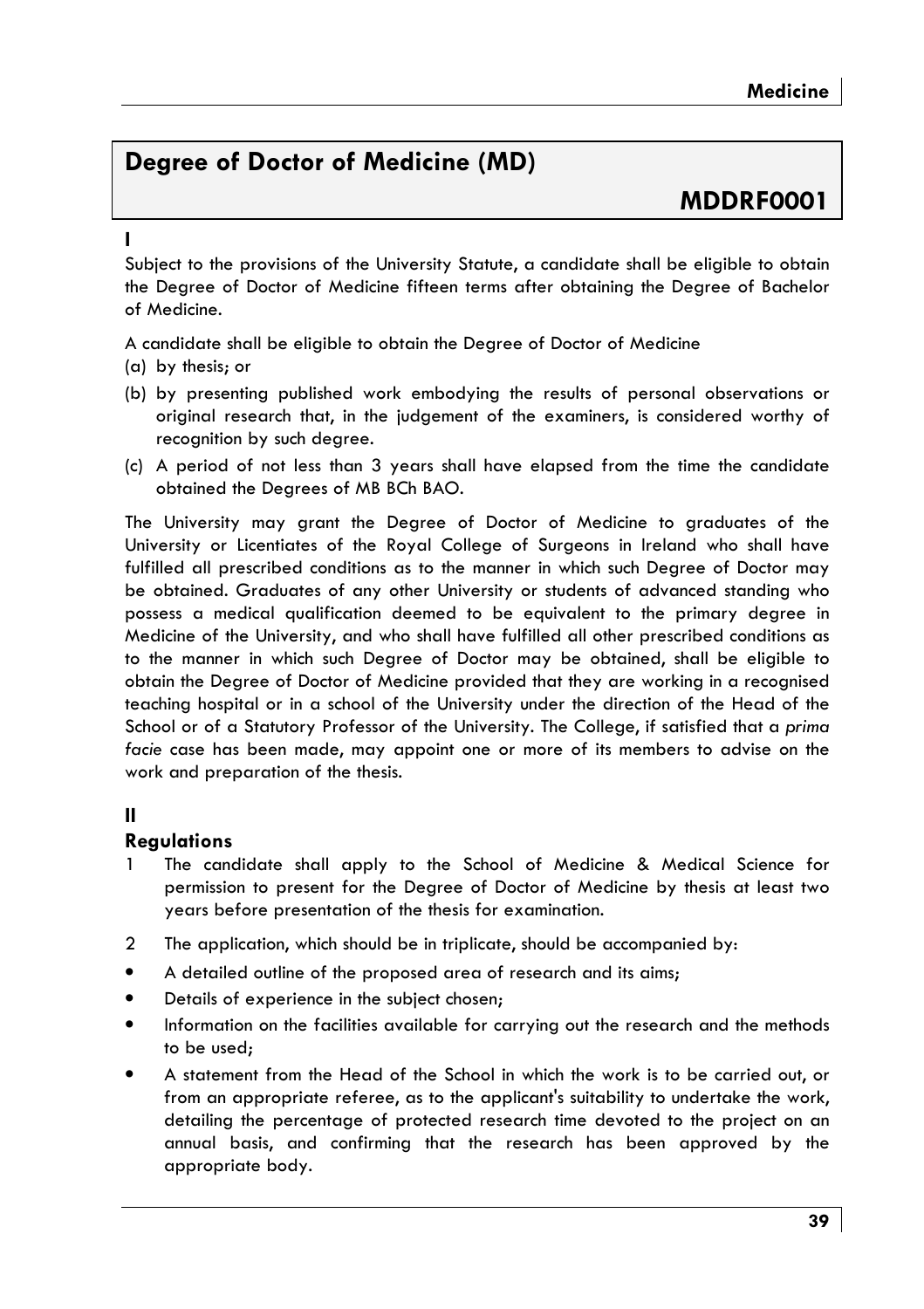Candidates may not submit proposals based on research previously used to agin membership of a Colleae.

The following further conditions for the award of the degree must be fulfilled:

- (a) The thesis shall embody original observations on the subject chosen and shall contain material that in the opinion of the examiners will ordinarily be suitable for publication in prestigious international peer-reviewed journals.
- (b) Candidates must produce evidence of havina been substantially involved in carrying out research work over a period of two years before lodging the thesis for examination.
- (c) The candidate shall supply a statement from the Head of the School, or from an appropriate referee, indicating that the material in the thesis is the result of the candidate's personal effort when the thesis is being lodged for examination.
- (d) Excellence in the standard of presentation is required and the recommendations concerning presentation must be adhered to.
- (e) Candidates must register with the University for a minimum period of two years and pay the appropriate fee for the academic terms during which the research is undertaken.
- (f) Candidates shall advise the School of Medicine & Medical Science of their intention to lodge the thesis approximately six months in advance of submission. A brief summary of the work should also be supplied.
- (g) A thesis may not be lodged for examination until a period of at least two years has elapsed from the date of School approval and registration with the University.
- (h) Four copies of the thesis must be lodged in the Examinations Office, University College Dublin, Belfield, Dublin 4. Judgement will be made as soon as possible.
- $(i)$ The candidate may be required to satisfy the examiners in an oral examination on the subject matter of the thesis.

### **Application Procedure**

Application forms are available from the

UCD School of Medicine and Medical Science Postgraduate Studies University College Dublin **Earlsfort Terrace** 

Dublin<sub>2</sub>

| Telephone: | +353-1-716 7440              |
|------------|------------------------------|
| Email:     | Postgraduate.Medicine@ucd.ie |

Completed applications must be accompanied by a non-refundable deposit of  $E$ 150.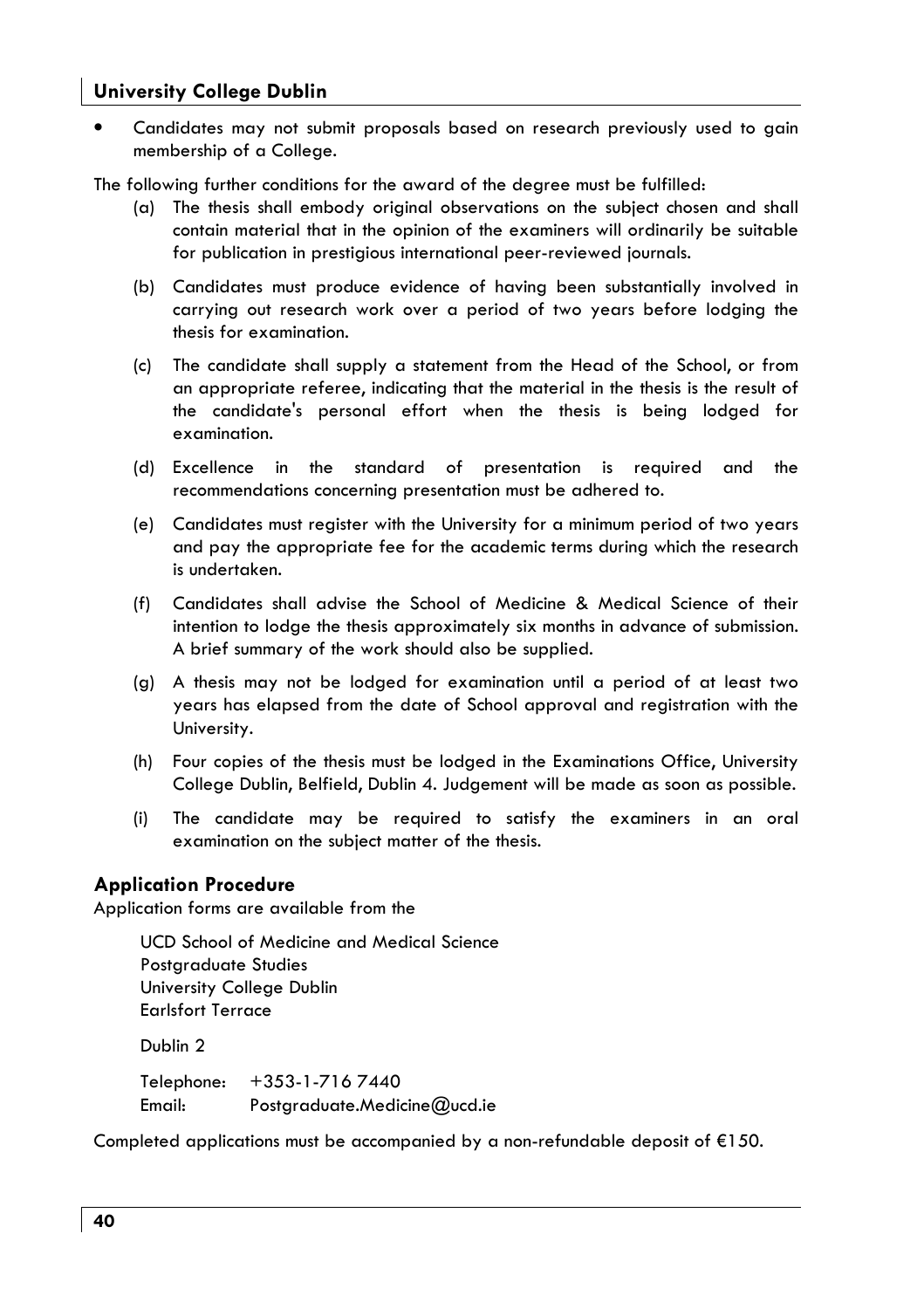### Degree of Doctor of Philosophy (PhD)

Candidates for this degree are required to be admitted by the School of Medicine & Medical Science on the recommendation of the Professor. Candidates who have not graduated in this University may be admitted if suitably qualified.

No candidate can be allowed to enter on a course of study and research for the Degree of PhD unless he/she has reached a high honours standard at the examination for the primary degree or presented such other evidence as will satisfy the Professor and the School of his/her fitness.

The candidates shall pursue research for a period of nine terms but the Academic Council may accept a period of six terms in the case of a graduate whose attainments justify such shorter course.

The thesis must normally be prepared under the supervision of the Professor, but the School may, on the recommendation of the Professor, assign another member of the staff to supervise the candidate's research, under the Professor's general direction. The thesis must be prepared in the University, unless permission is given to the candidate to work elsewhere under the Professor's general direction. Such permission will only be given to candidates who have attended courses in the University for twelve terms before admission to the course for the PhD.

Candidates may enter for examination in at any stage of the year in which their work is to be examined; the time of examination to be arranged as may be convenient to the candidates and the examiners.

Candidates are required to take an oral examination on the subject matter of their thesis.

This degree will not be awarded unless the examiners report that the work is worthy of publication, as a whole or in part.

Candidates for the PhD Degree will be allowed six years from the date of registration in which to complete their degree. Candidates must register and pay appropriate fees for each year of PhD study. Please refer to the UCD PhD Regulations and Guidelines for details.

### **Application Procedure**

Further details are available from:

UCD School of Medicine and Medical Science Postaraduate Studies University College Dublin **Farlsfort Terrace** Dublin<sub>2</sub>

 $+353 - 1 - 7167440$ Telephone: F-Mail-Postgraduate.Medicine@ucd.ie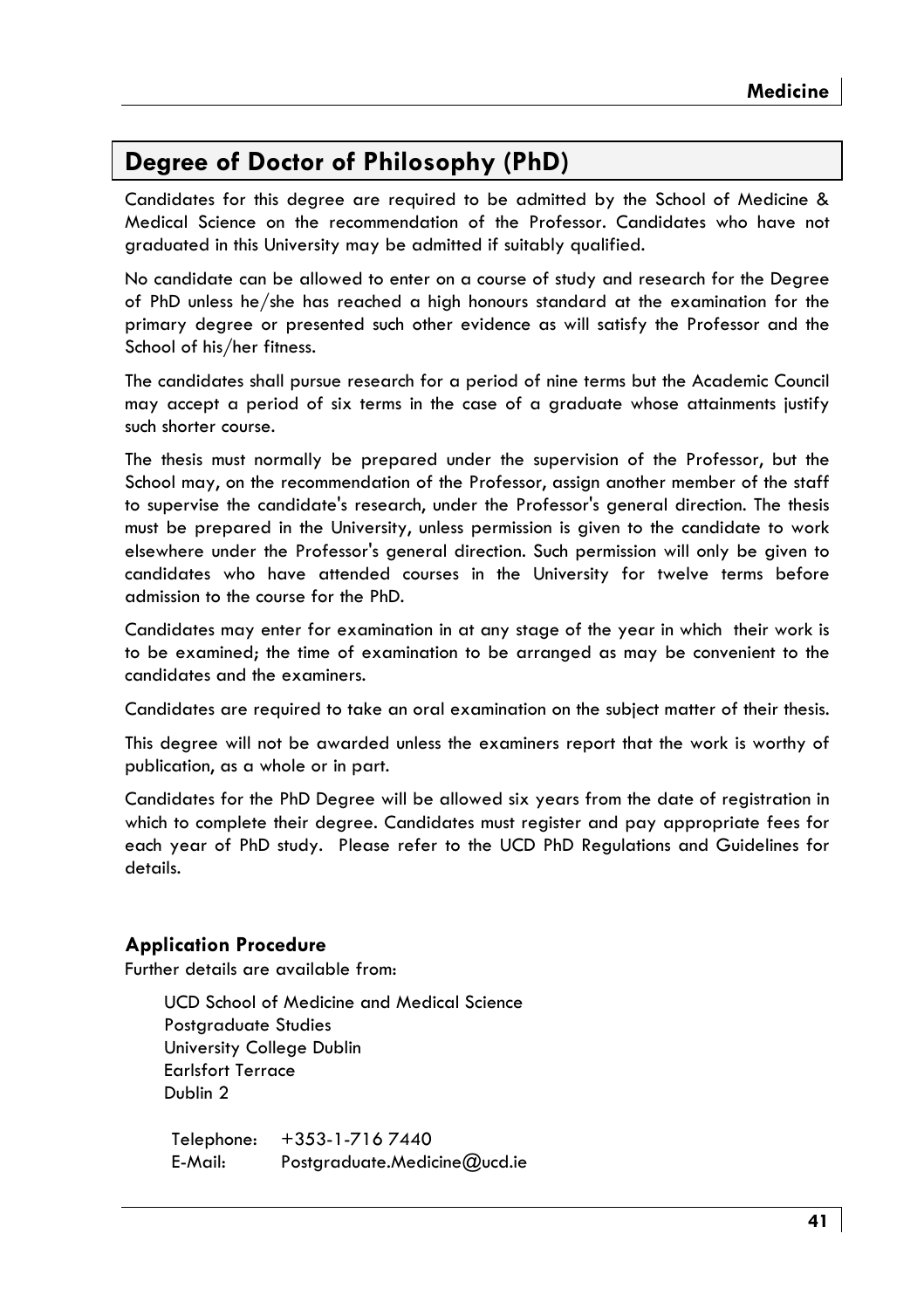### **Diplomas**

### **Higher Diploma in Child Health (HDipCH)**

### **Entry Regulations for EU Medical Graduates**

Candidates must have passed their Final Medical Examination not less than eighteen months before the examination for the Diploma. In addition to any experience gained during the intern year prior to full registration, candidates must produce evidence of:

#### **Either**

havina been a resident medical officer in a recoanised children's hospital or in a recognised children's department of a general hospital for six months. Residence as a postgraduate student for one month in a recognised obstetric hospital will be accepted as equivalent to residence for one of the six months above;

### Or

having had a clinical attachment in a recognised children's hospital or in a recognised children's department of a general hospital with certified attendance of at least nine hours weekly for twelve months.

### **Entry Regulations for Non-EU Medical Graduates**

The Diploma is open to medical graduates of overseas colleges who are recommended by the Health Department of the country of origin, or by the head of their hospital or university school, or, in the case of those already accepted in Great Britain, by the head of the paediatric department of the hospital to which they were attached.

Candidates must have passed their Final Medical Examination not less than two years before the examination for the Diploma, in addition to any experience gained during the intern year prior to full registration, candidates must produce evidence of:

### **Either**

having been a resident medical officer in a recognised children's hospital or in a recognised children's department of a general hospital for twelve months. Residence as a postgraduate student for two months in a recognised obstetric hospital will be accepted as equivalent to residence for two of the twelve months above;

### Or

having had a clinical attachment in a recognised children's hospital or in a recognised children's department of a general hospital with certified attendance of at least nine hours weekly for two years.

Candidates are also required to pass an English proficiency test.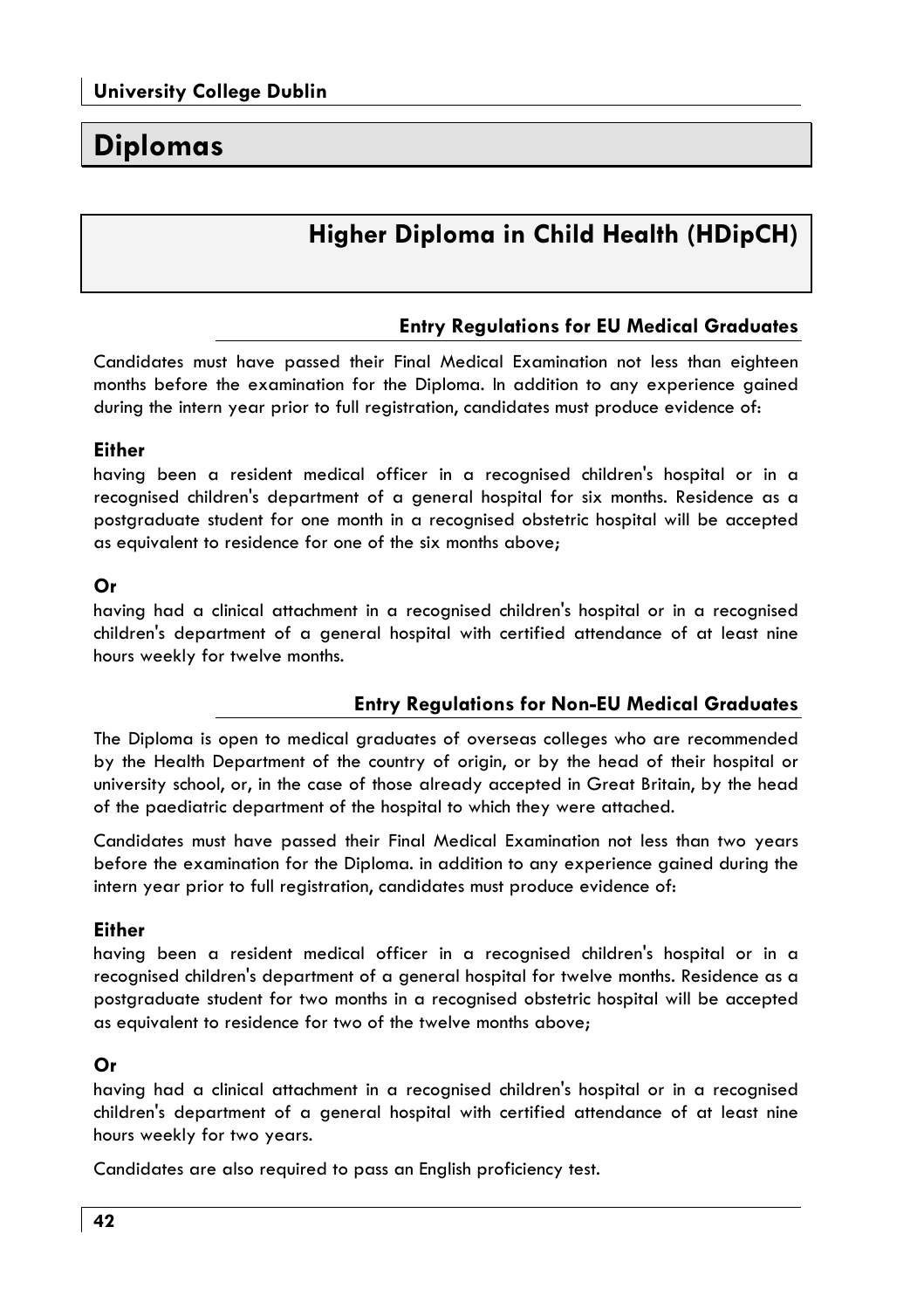### **Course Structure**

Compulsory attendance at an evening course of lectures in the University and its affiliated hospitals is reavired of all candidates. Candidates are expected to have adequate clinical instruction during their paediatric residency. The course lasts for one week and is held in May each year. However, for candidates who require additional clinical exposure, an optional two-week course will be provided, including up to ten hours of bedside tutorials, clinical demonstrations and/or clinical attachments, Lectures will be given on all aspects paediatrics, including child welfare, school medical service, neonatal diseases, infectious diseases, child psychiatry, social paediatrics and dietetics. The course will not be held unless there are a minimum number of suitable applicants.

### **Examinations**

The examination for the Higher Diploma in Child Health will consist of the following:

One written examination in Paediatric Medicine and Surgery, including neo-natal disorders, Child Psychiatry, Social Paediatrics and the normal child.

A clinical and oral examination.

The examination is held in the first fortnight of June.

### **Application Procedure**

Application forms may be obtained from the

**UCD School of Medicine and Medical Science** Postaraduate Studies University College Dublin **Farlsfort Terrace** 

Dublin<sub>2</sub>

Telephone:  $+353 - 1 - 7167440$ Email: Postgraduate.Medicine@ucd.ie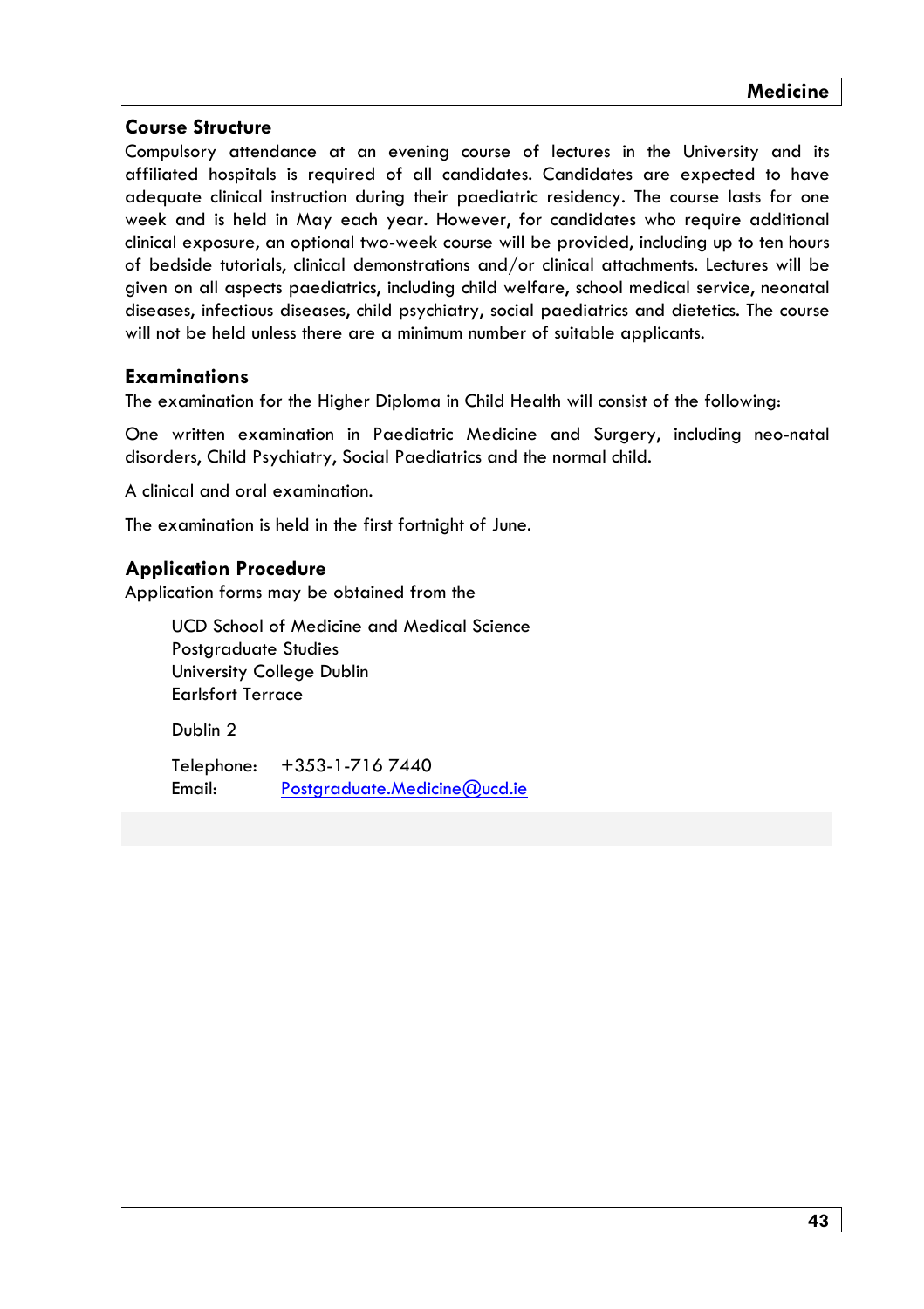# Higher Diploma in Medicine (Forensic Medicine)

### mailto: Entry Requirements

The course is open to registered medical practitioners, nurses and scientists who hold higher professional training or qualifications or specialist accreditation in a speciality relevant to forensic medicine and who have at least one year of practice or experience requiring the practical application of criminal and/or civil law to a degree unusual in their routine work.

### **Course Description and Aims**

The course will provide training for doctors working in the field of forensic medicine leading to the award of a postaraduate Diploma. The course will provide the basic skills for the practice of forensic medicine. It will be an appropriate qualification for doctors practising forensic medicine, in addition to, or as part of, their work in another speciality or wishing to work towards a higher qualification in forensic medicine.

The course will also be an appropriate course for nurses or scientists working in the field of forensic medicine

### **Course Structure**

The course will be part-time over one academic year with lectures and self-directed learning with feedback and discussions in small groups. There will be workshops in practical skills includina the preparation of statements and courtroom skills. Course members will prepare personal learning portfolios to plan, implement and assess their learning. They will prepare a casebook with commentaries and write a dissertation.

### **Course Content**

Areas for study on the course will include:

History and future of forensic medicine; the use of libraries and IT resources; medical and legal investigative research skills; introduction to law and legislation; ethical aspects of medical practice; the judicial system and courts; law enforcement agencies; custody medicine; substance misuse; mental health; deaths; injuries; scenes of crime and investigation; forensic sciences; coroners; traffic medicine, drugs and alcohol; adult sexual offences; children and abuse; domestic violence; vulnerable witnesses; major incidents; employment, finance and practice management; occupational and public health; infectious diseases. There will be workshops covering records, statements and reports; expert witness and courtroom skills. Course members will prepare learning portfolios and present casebook and a dissertation.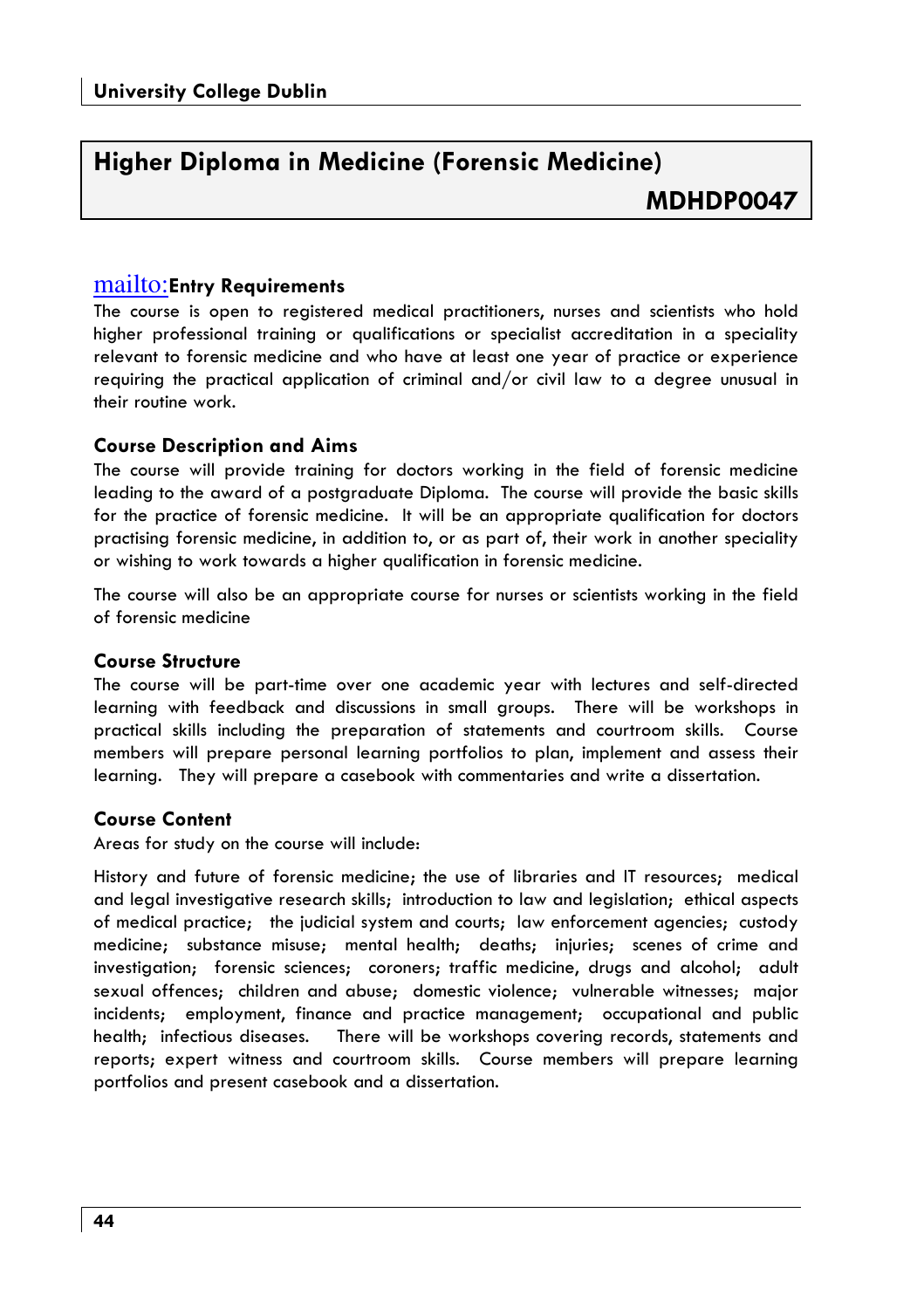### **Examinations**

The examination will consist of:

- (1) A written examination at the conclusion of the taught course
- (2) An assessment based on the students learning portfolio.
- (3) An oral examination which will include discussion of the students casebook.
- (4) Presentation of a dissertation on a subject to be agreed during the first semester of the course.

### **Application Procedure**

Further details and application forms may be obtained from:

Academic Secretary - HDip Forensic Medicine **UCD School of Medicine and Medical Science** Postaraduate Studies University College Dublin **Earlsfort Terrace** Dublin<sub>2</sub>

+353-1-716 7235 Telephone: E-Mail: Postgraduate.Medicine@ucd.ie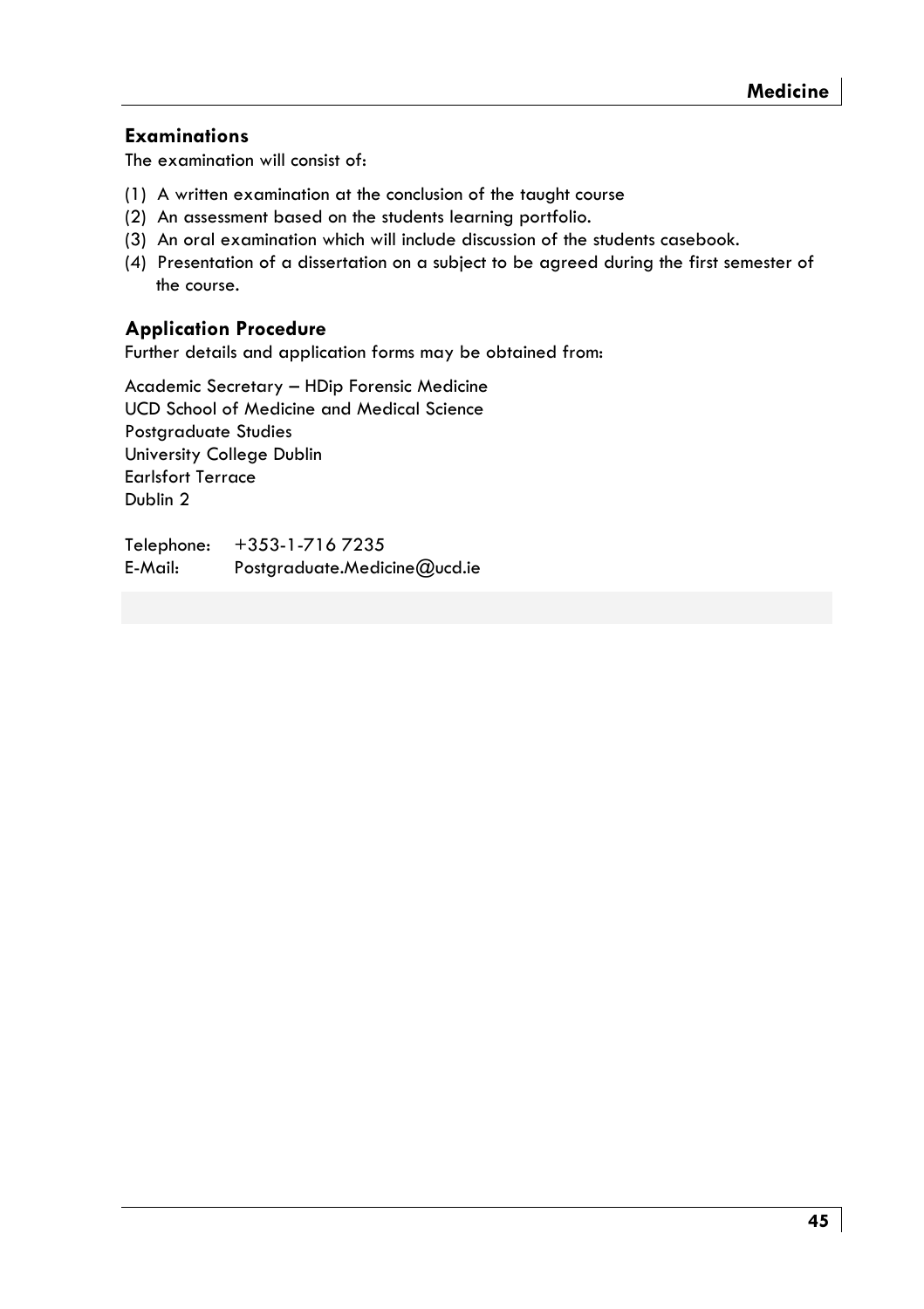### **Higher Diploma in Healthcare (Informatics)**

### MDHDP0010

This is a part-time, distance education postgraduate course utilising the World Wide Web. The course is desianed to develop Informatics Skills in Medicine. Nursina. Radiology, Pathology, Health Management and other related areas. The School of Medicine and Medical Science and the Institute for Healthcare Informatics in the Mater Hospital are partners in the development of this Diploma with the University of Derby and the Derbyshire Royal Infirmary in establishina Virtual Study Centres by utilisina the World Wide Web. A modular course has been developed with modules being offered and validated by different institutions.

### **Entry Requirements**

Applicants will normally hold a primary degree or post-professional qualification in either Computer Science or in a profession allied to medicine, together with relevant experience of Healthcare or Informatics or both. Students will also be considered with an appropriate qualification together with two years' experience, or with five years' experience in an appropriate area. Students will also be required to produce a 1,000word essay, which will be used to profile their writing style for quality assurance purposes.

### Course

The student must study a number of core modules as well as whichever optional modules he/she wishes, depending on individual research interests.

### **Course Summary**

Healthcare Informatics covering research methods, understanding the need for information in the healthcare environment, information management in healthcare, healthcare information systems evaluation, design and implementation, and understanding the impact of change and of Information Systems on both individuals and organisations.

### Module 1: Research Methods

Research implementation, study design and data handling. Basic principles of statistical testing and interpretation of results. Statistical hypothesis testing, literature searching, clinical trial design, ethical issues and structuring a protocol. Questionnaires, structured interviews and observation forms. Qualitative vs quantitative research methods and the option of problem-based selection. Types of data and elementary descriptive statistics including measures of central tendency: mean, median, mode and percentiles.

Sampling distributions; estimation and hypothesis testing; non-parametric and parametric statistical tests.

### **Module 2: Management of Change**

The process of change: characteristics of the change process, the effects of change on organisations, sub-organisations, groups and individuals. Organisational activity types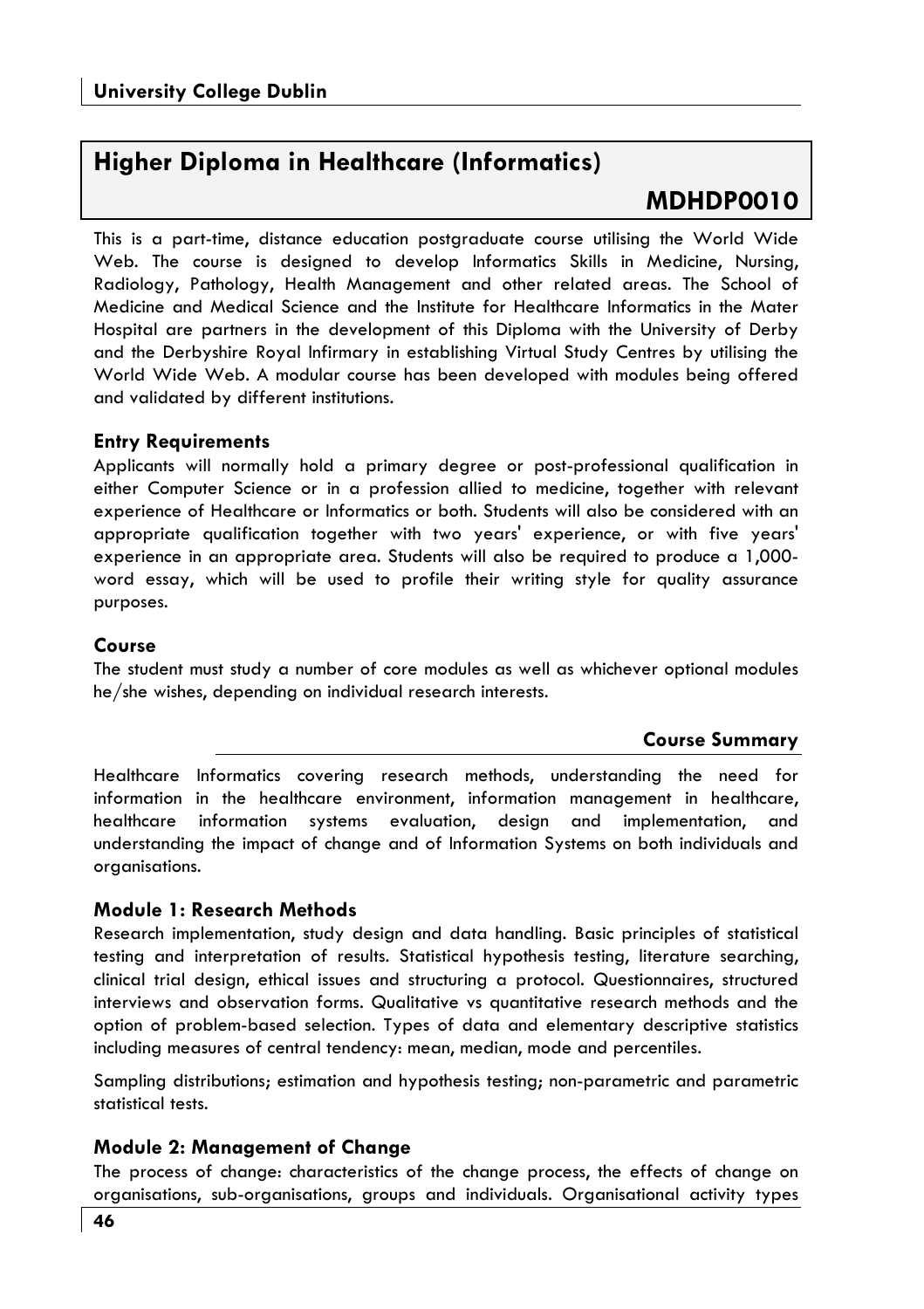and their effect on change. The effect of organisational culture on change. Strategies for change: responses of individuals and organisations to the change process. Models of change and responses to the change process. The relevance of power, leadership, commitment and resistance to change. Procedures for the change process: decision making and the effect of participative decision-making.

Planning strategic change. Outside agencies. Techniques for implementing change: assuming effective change. Mechanisms and tools for facilitating effective change. Team building. The influence of communication.

### Module 3: Information as a Corporate Resource

Corporate uses of healthcare information in a healthcare institution. This will cover such topics as audit, patient-focused care and clinical effectiveness.

### Module 4: Introduction to Medical Systems or Introduction to Programming in M together with Implementing Healthcare Information Systems

Creating and implementing an information strategy; requirements/needs analysis; systems analysis and design; system development methodologies.

### Examination

The examination will be partly by continuous assessment and partly by a final examination in each module on the World Wide Web.

### **Application Procedure**

Further information is available from

UCD School of Medicine & Medical Science Postaraduate Studies University College Dublin **Earlsfort Terrace** Dublin<sub>2</sub>

| Telephone: | +353-1-716 7225              |
|------------|------------------------------|
| Fax:       | +353-1-7167380               |
| email:     | Postgraduate.Medicine@ucd.ie |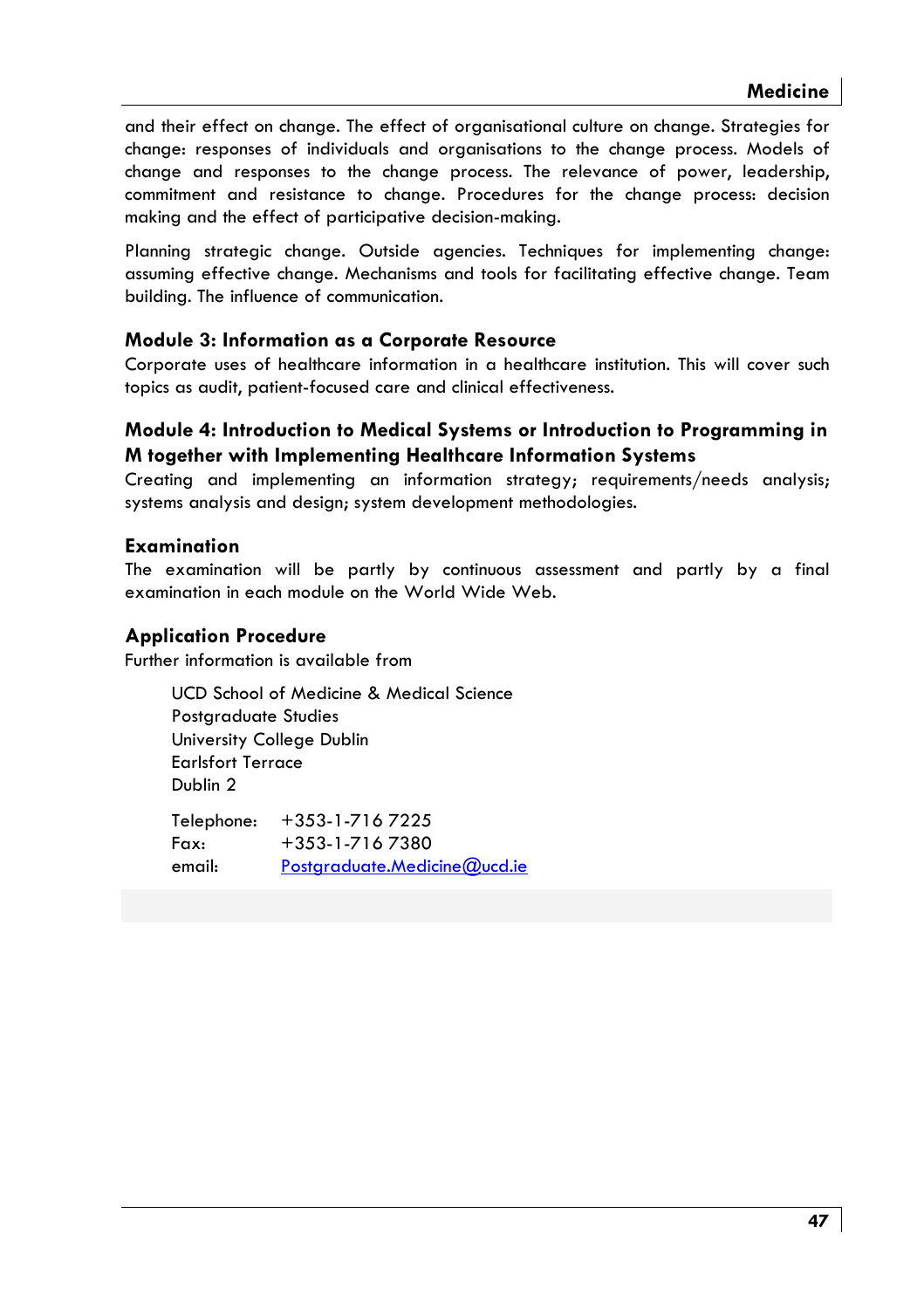### Higher Diploma in Healthcare (Risk Management) **MDHDP0009**

### **Entry Requirements**

The course is open to doctors, dentists, nurses, physiotherapists and radiographers with a minimum of three years' post-qualification experience and to other healthcare personnel and professionals with a basic qualification in one of the health sciences or who hold such other auglifications and have a minimum of three years' clinical or healthcare managerial experience as approved by the School of Medicine and Medical Science.

### **Course Description and Aims**

The course will provide training for clinical and managerial healthcare professionals in the area of healthcare risk management leading to the award of a postgraduate UCD Diploma. The skills learned will provide the basis for participation in healthcare management and risk management committees and for further training as a risk manager. The knowledge acquired will be applied to the improvement of patient care, to the prevention and management of legal claims and to healthcare delivery in general.

### **Course Structure**

The course will be part-time over one academic year and will consist of lectures and seminars of real and simulated case scenarios. It will provide teaching and training in the necessary background information in relation to the healthcare system, medico-legal aspects of healthcare, the risk management process and its application to both clinical and non-clinical patient and staff care areas. The emphasis will be on the practical application of this knowledge and training in the risk management process to the day-today workings of hospitals, clinics and health board institutions.

### **Course Content**

The course will include study of the following topics:

Structure and organisation of the healthcare system, healthcare finance and personnel, the legal system, the legal framework of the healthcare provider-patient relationship, EU legislation, medical records, patient consent, medical negligence, ethical issues, medicolegal reports and court evidence, definition of risk, risk identification, risk analysis, risk management committee, risk manager, management of clinical risks (general and applied to specialities and subject areas), management of non-clinical risks, safety at work legislation, risk insurance and indemnity, claims investigation and management, implementation of the risk management process.

### **Examinations**

The examination will consist of:

- (1) A written examination at the conclusion of the course.
- (2) A written project chosen by each candidate during the first semester
- (3) Presentation of the written project.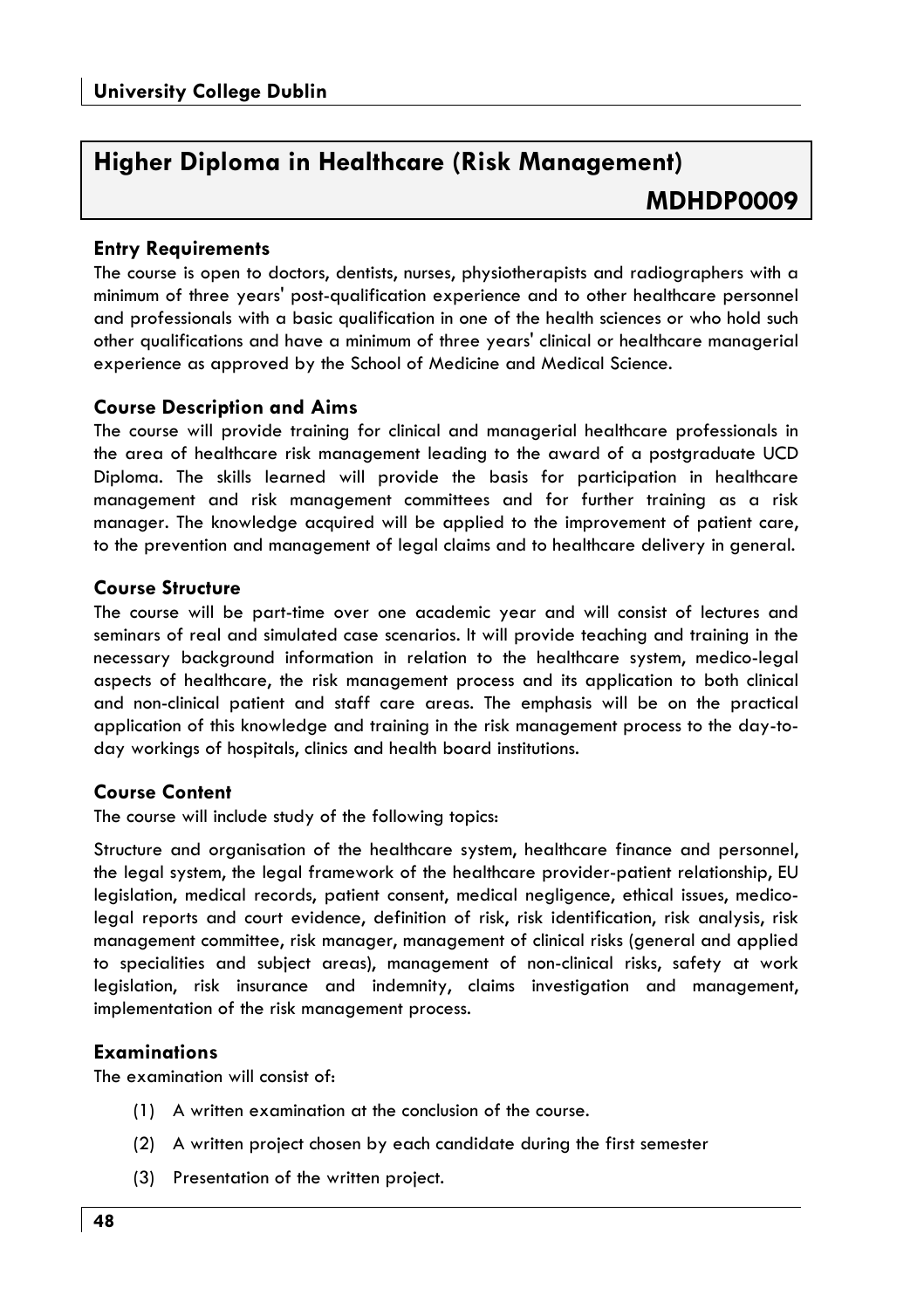### **Application Procedure**

Further details and application forms may be obtained from the

Academic Secretary - HDip Forensic Medicine UCD School of Medicine and Medical Science Postaraduate Studies University College Dublin **Earlsfort Terrace** Dublin 2

Telephone: +353-1-716 7235 E-Mail: Postgraduate.Medicine@ucd.ie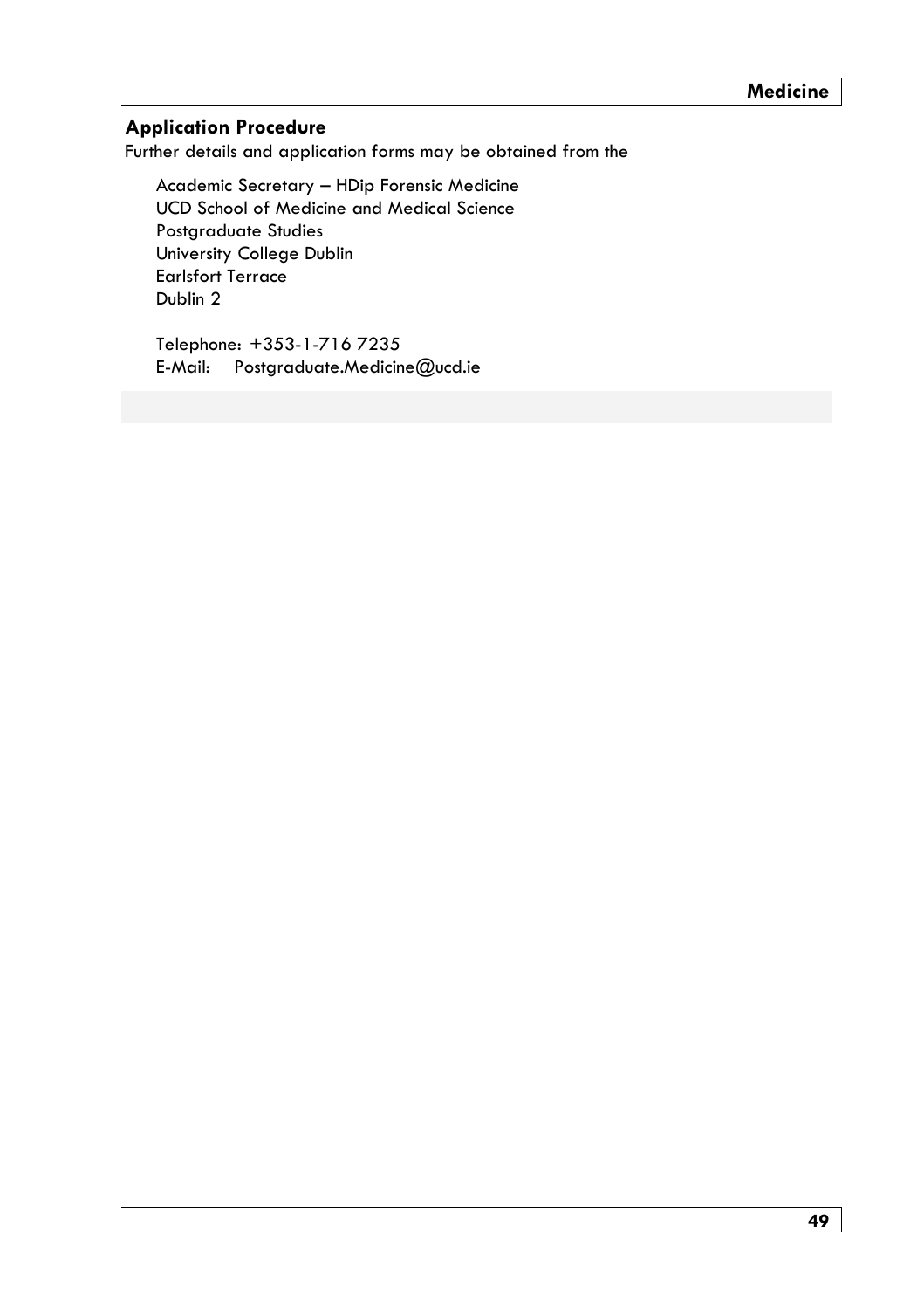### Higher Diploma in Medicine (Dermatology)

### MDHDP0005

This is a part-time postgraduate course for doctors in general practice.

### **Entry Regulations**

Applicants must be registered medical practitioners and must have obtained their primary medical degree not less than three years before the examination for the Higher Diploma in Medicine (Dermatoloay).

### **Course Structure**

The course comprises four modules: lectures, practicals, home study and clinical exposure, and will take place in Dublin teaching hospitals. Practical case demonstration and case presentation of patients seen in hospital and practice will form an important part of the course. Home study will include weekly detailed review of CME dermatology articles. Evaluation of progress will take place during the course by response to multiple-choice questions. Additional clinical exposure will be arranged with five days' placement in **Dermatology Units** 

### **Examination**

A written/oral/clinical examination will be held following which successful candidates will be awarded a Higher Diploma in Medicine (Dermatology) by the National University of Ireland.

### **Application Procedure**

Application forms may be obtained from the

UCD School of Medicine and Medical Science Postgraduate Studies University College Dublin **Farlsfort Terrace** 

Dublin<sub>2</sub>

 $+353 - 1 - 7167440$ Telephone: Email: Postgraduate.Medicine@ucd.ie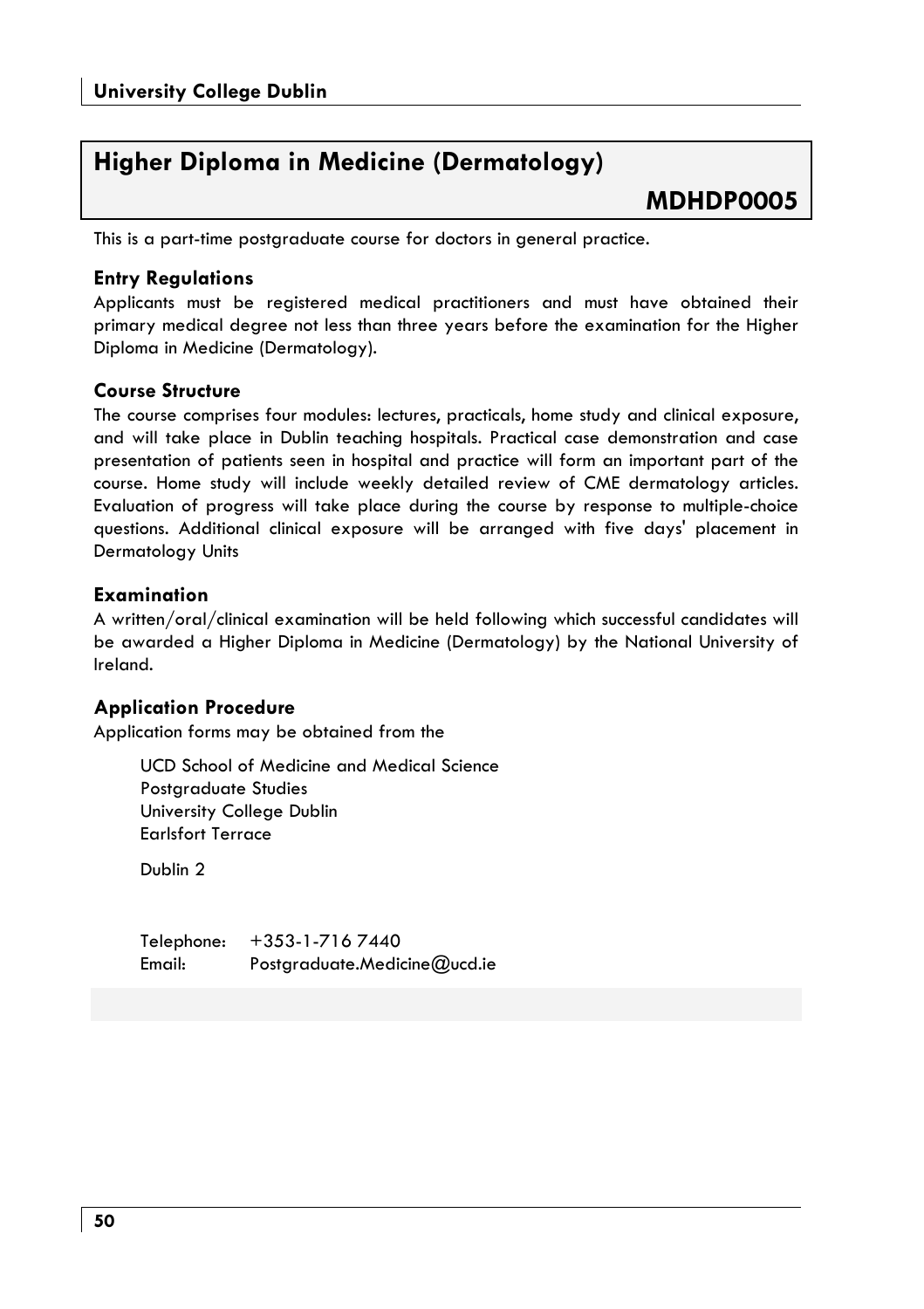### **Higher Diploma in Community Ophthalmology**

### MDHDP0040

This is a two-year postgraduate course for Community Ophthalmologists.

### **Entry Requirements**

Applicants must be registered medical practitioners who have undertaken at least two years hospital training in Ophthalmology in the N.C.H.D. grade.

Course Structure

The course will be offered in eight modules. Each module will involve a weekend traditional teaching programme followed by a distance-learning component delivered by the Centre for Healthcare Informatics.

### Examination

A written/oral examination will be held at the end of the first four modules and again on completion.

### **Application Procedure**

Application forms may be obtained from the

**UCD School of Medicine and Medical Science** Postgraduate Studies University College Dublin **Earlsfort Terrace** 

Dublin<sub>2</sub>

Telephone:  $+353 - 1 - 7167440$ **Email** Postgraduate.Medicine@ucd.ie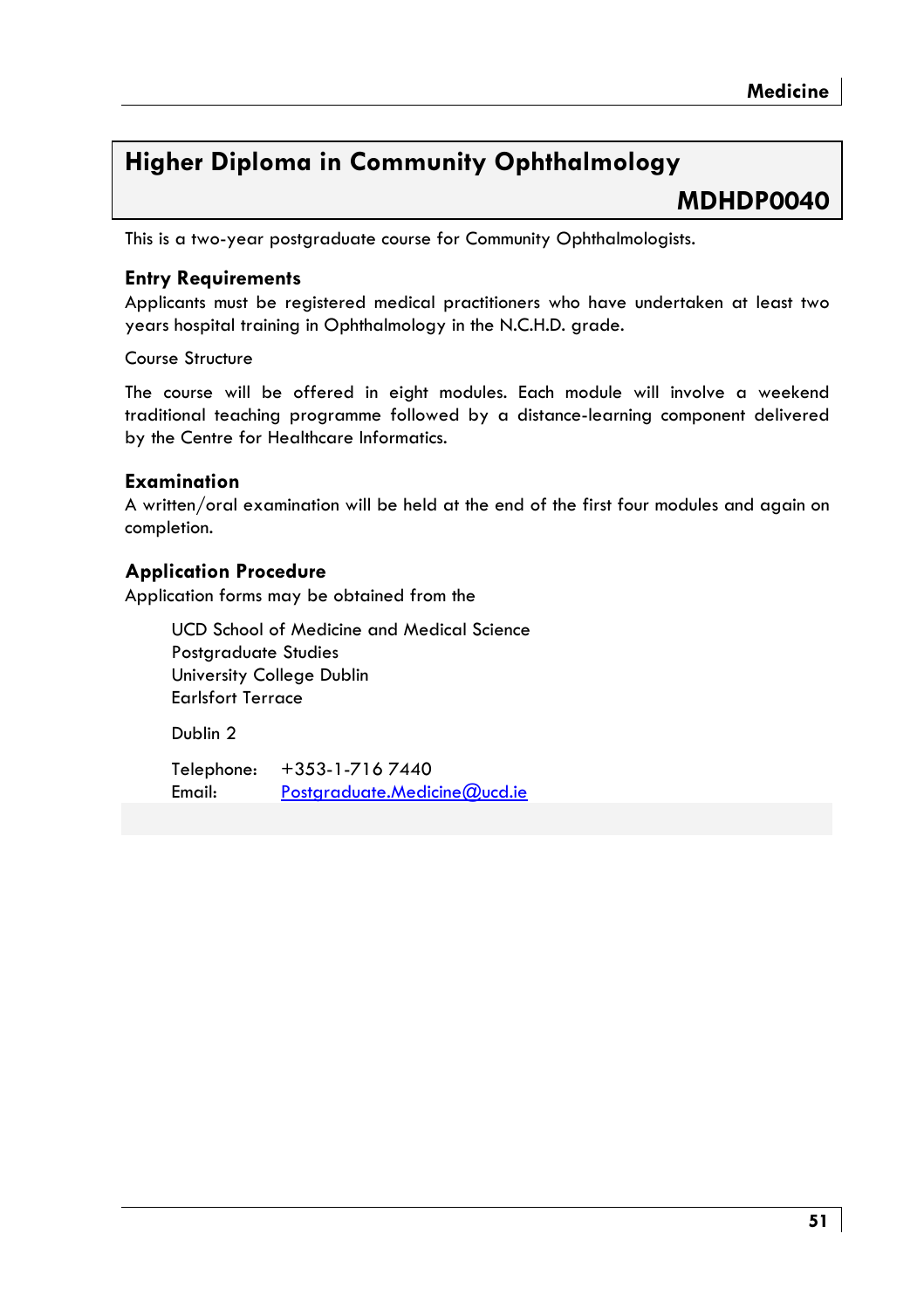### Diploma in Emergency Medical Technology (DipEMT) MDDPP0002

### Introduction

This course prepares candidates for the examination for the College Diploma in Emergency Medical Technology; Successful candidates will also receive the NQEMT award and registration with the Pre-Hospital Emergency Care Council. It is offered in collaboration with the national Ambulance Trainina School and represents the initial component of more advanced training.

### **Admission Requirements**

Applicants should have adequate educational qualifications to enable them to successfully undertake the work of the course; an interview board will be established to review applications and shortlist applicants.

Applicants from within the statutory ambulance services who have successfully completed the existing general and cardiac training courses may be granted a credit for these courses. Credits will also be given for up to a maximum of two years of full-time service to allow applicants to complete the Diploma course with 480 hours of clinical internship.

### **Course Summary**

The course will consist of a seven week full-time training course, carried out at the National Ambulance Training School; and a twenty-six week clinical internship which will include supervised clinical practice, speciality rotations, tutorials and a distance learning programme.

### **Course Subiects**

- (1) Introduction to the Ambulance Services: Organisation and management.
- (2) Health and safety at work.
- (3) The management of illness and injury.
- (4) Special clinical situations (such as psychiatric and paediatric care).
- (5) Communication skills (involving patients, co-workers, record-keeping and technical procedures).
- (6) Special procedures (such as major incidents).
- (7) Human structure and function (distance learning).
- (8) Supervised clinical practice (clinical internship).
- (9) Clinical and service attachments (Emergency Department, CCU, theatre, other emergency services etc.).

### **Examinations**

Continuous assessment will occur during the full-time training period, with written and OSCE examinations at the end of the course. During the clinical internship, students will be assessed on the basis of their performance in the programme and distance learning.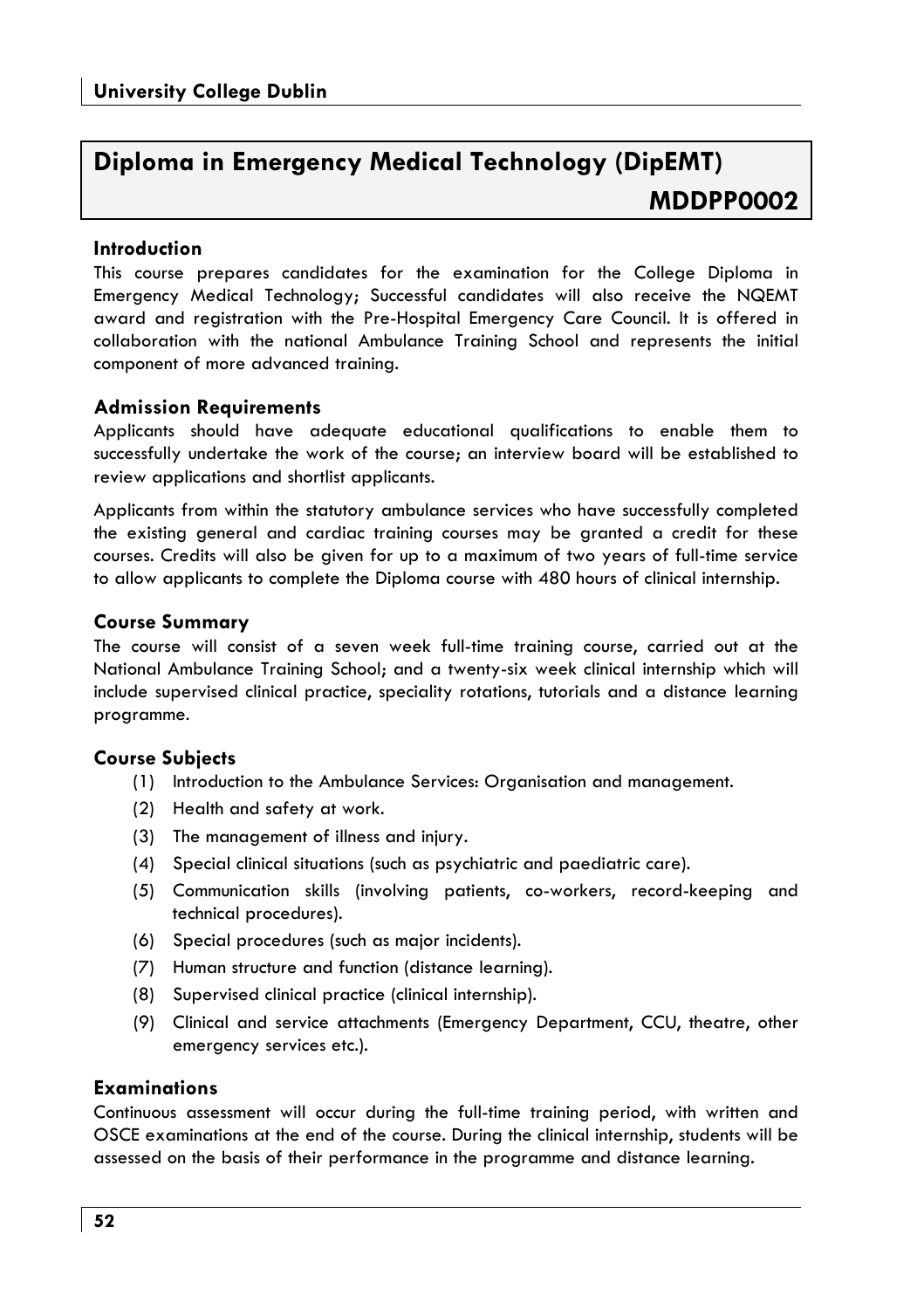The PHECC NQEMT examination includes MCQ and OSCE (Objective Structured Clinical Exam) components and constitutes the exit examination from the course.

### **Application**

Application should be made in the first instance to: Ms Orla Curtis National Ambulance Training School Tel: +353-1-671 5187/671  $Fax: +353-1-6778274$ St. Mary's Hospital Phoenix Park, Dublin 7 Email:  $nats@indigo_ie$ 

For registration of graduation application should be made to: Ms Deirdre Feeney UCD School of Medicine & Medical Science Tel: +353-1-473 0895 Coombe Healthcare Centre Fax: +353-1-473 2791 Dolphin's Barn Street, Dublin 8 Email: Deirdre.Feeney@ucd.ie